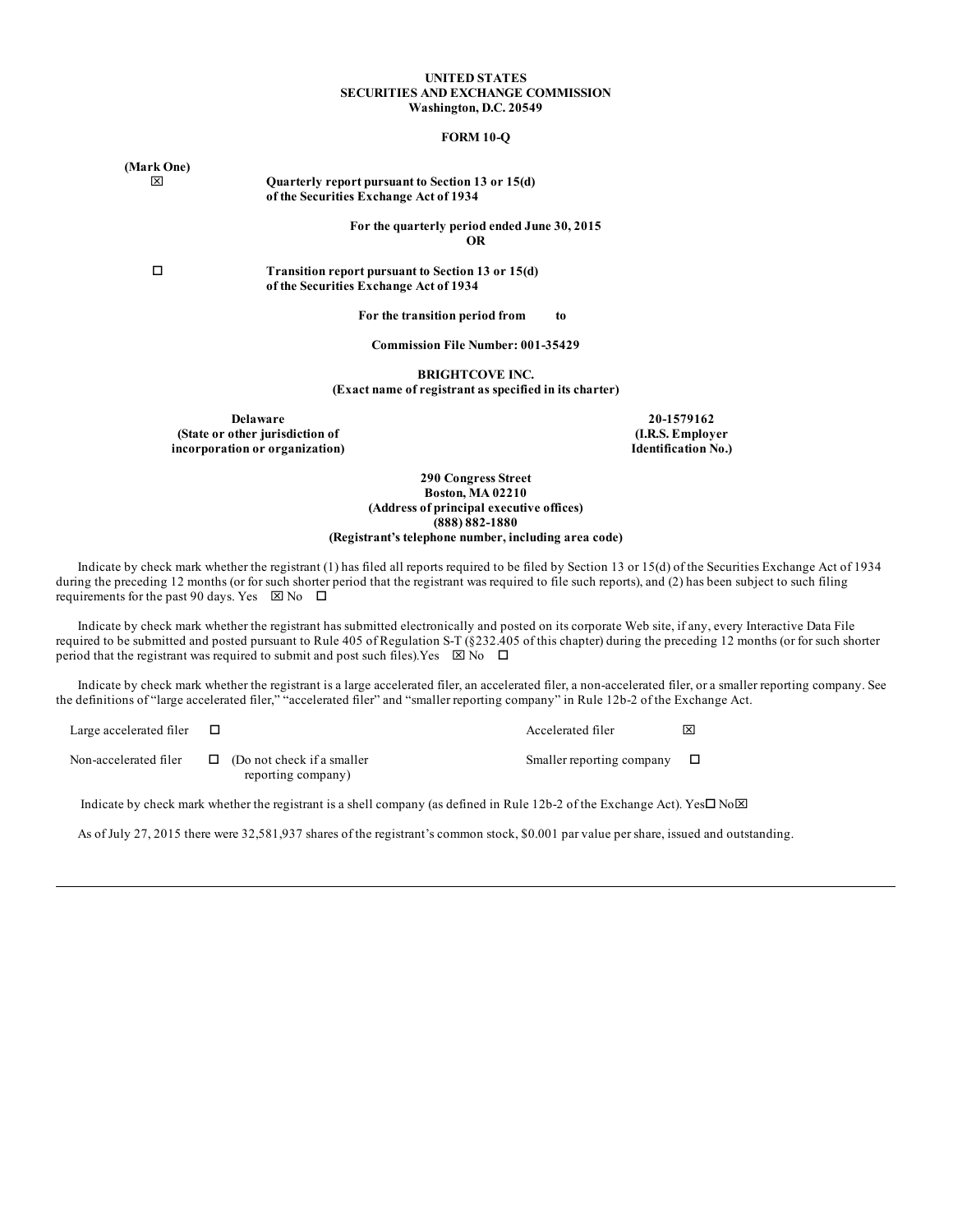# **BRIGHTCOVE INC.**

# **Table of Contents**

|                                                                                                                   | Page |
|-------------------------------------------------------------------------------------------------------------------|------|
| <b>PART I. FINANCIAL INFORMATION</b>                                                                              |      |
| Item 1. Financial Statements (Unaudited)                                                                          | 3    |
| Condensed Consolidated Balance Sheets as of June 30, 2015 and December 31, 2014                                   | 3    |
| Condensed Consolidated Statements of Operations for the three and six months ended June 30, 2015 and 2014         | 4    |
| Condensed Consolidated Statements of Comprehensive Loss for the three and six months ended June 30, 2015 and 2014 | 5    |
| Condensed Consolidated Statements of Cash Flows for the six months ended June 30, 2015 and 2014                   | 6    |
| <b>Notes to Condensed Consolidated Financial Statements</b>                                                       | 8    |
|                                                                                                                   |      |
| Item 2. Management's Discussion and Analysis of Financial Condition and Results of Operations                     | 13   |
|                                                                                                                   |      |
| Item 3. Quantitative and Qualitative Disclosures About Market Risk                                                | 28   |
|                                                                                                                   |      |
| Item 4. Controls and Procedures                                                                                   | 29   |
|                                                                                                                   |      |
| <b>PART II. OTHER INFORMATION</b>                                                                                 |      |
|                                                                                                                   |      |
| Item 1. Legal Proceedings                                                                                         | 30   |
|                                                                                                                   |      |
| Item 1A. Risk Factors                                                                                             | 30   |
| Item 5. Other Information                                                                                         | 30   |
|                                                                                                                   |      |
| Item 6. Exhibits                                                                                                  | 30   |
|                                                                                                                   |      |
| Signatures                                                                                                        | 31   |
|                                                                                                                   |      |
|                                                                                                                   |      |
| $\overline{c}$                                                                                                    |      |
|                                                                                                                   |      |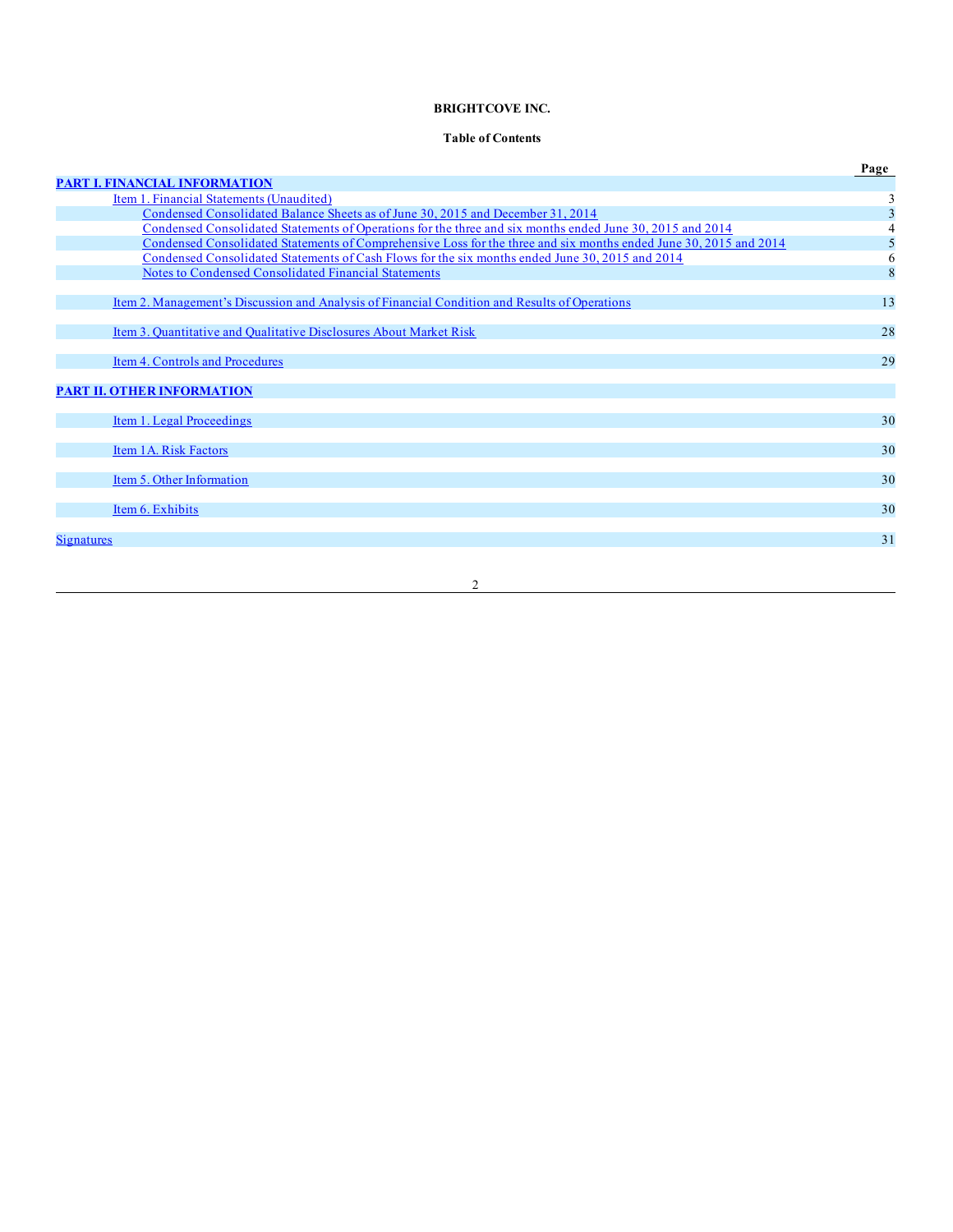# **PART I. FINANCIAL INFORMATION**

# <span id="page-2-0"></span>**ITEM 1. FINANCIAL STATEMENTS**

## **Brightcove Inc. Condensed Consolidated Balance Sheets (unaudited)**

|                                                                                                  |              | June 30, 2015                                      |               | December 31, 2014 |
|--------------------------------------------------------------------------------------------------|--------------|----------------------------------------------------|---------------|-------------------|
|                                                                                                  |              | (in thousands, except share<br>and per share data) |               |                   |
| <b>Assets</b>                                                                                    |              |                                                    |               |                   |
| Current assets:                                                                                  |              |                                                    |               |                   |
| Cash and cash equivalents                                                                        | $\mathbb{S}$ | 21,238                                             | $\mathcal{S}$ | 22,916            |
| Accounts receivable, net of allowance of \$196 and \$181 at June 30, 2015 and December 31, 2014, |              |                                                    |               |                   |
| respectively                                                                                     |              | 19,235                                             |               | 21,463            |
| Prepaid expenses and other current assets                                                        |              | 5,254                                              |               | 4,342             |
| Deferred tax asset                                                                               |              | 19                                                 |               | 109               |
| Total current assets                                                                             |              | 45,746                                             |               | 48,830            |
| Property and equipment, net                                                                      |              | 10,598                                             |               | 10,372            |
| Intangible assets, net                                                                           |              | 15,319                                             |               | 16,898            |
| Goodwill                                                                                         |              | 50,776                                             |               | 50,776            |
| Restricted cash, net of current portion                                                          |              | 201                                                |               | 201               |
| Other assets                                                                                     |              | 1.031                                              |               | 507               |
| <b>Total</b> assets                                                                              | $\$$         | 123,671                                            | $\mathbb{S}$  | 127,584           |
|                                                                                                  |              |                                                    |               |                   |
| Liabilities and stockholders' equity                                                             |              |                                                    |               |                   |
| Current liabilities:                                                                             |              |                                                    |               |                   |
| Accounts payable                                                                                 | $\mathbb{S}$ | 2,883                                              | $\mathcal{S}$ | 1,618             |
| Accrued expenses                                                                                 |              | 9,795                                              |               | 11,722            |
| Capital lease liability                                                                          |              | 1,080                                              |               | 1,159             |
| Equipment financing                                                                              |              | 697                                                |               |                   |
| Deferred revenue                                                                                 |              | 28,808                                             |               | 29,640            |
| Total current liabilities                                                                        |              | 43,263                                             |               | 44,139            |
| Deferred revenue, net of current portion                                                         |              | 122                                                |               | 64                |
| Other liabilities                                                                                |              | 3,199                                              |               | 2,618             |
| <b>Total liabilities</b>                                                                         |              | 46.584                                             |               | 46.821            |
| Commitments and contingencies (Note 9)                                                           |              |                                                    |               |                   |
| Stockholders' equity:                                                                            |              |                                                    |               |                   |
| Undesignated preferred stock, \$0.001 par value; 5,000,000 shares authorized; 0 shares issued    |              |                                                    |               |                   |
| Common stock, \$0.001 par value; 100,000,000 shares authorized; 32,563,134 and 32,424,554 shares |              |                                                    |               |                   |
| issued and outstanding at June 30, 2015 and December 31, 2014, respectively                      |              | 33                                                 |               | 32                |
| Additional paid-in capital                                                                       |              | 217,370                                            |               | 214,524           |
| Accumulated other comprehensive loss                                                             |              | (822)                                              |               | (776)             |
| Accumulated deficit                                                                              |              | (139, 494)                                         |               | (133, 017)        |
| Total stockholders' equity                                                                       |              | 77,087                                             |               | 80,763            |
| Total liabilities and stockholders' equity                                                       | \$           | 123,671                                            | S             | 127.584           |

*The accompanying notes are an integral part of these condensed consolidated financial statements.*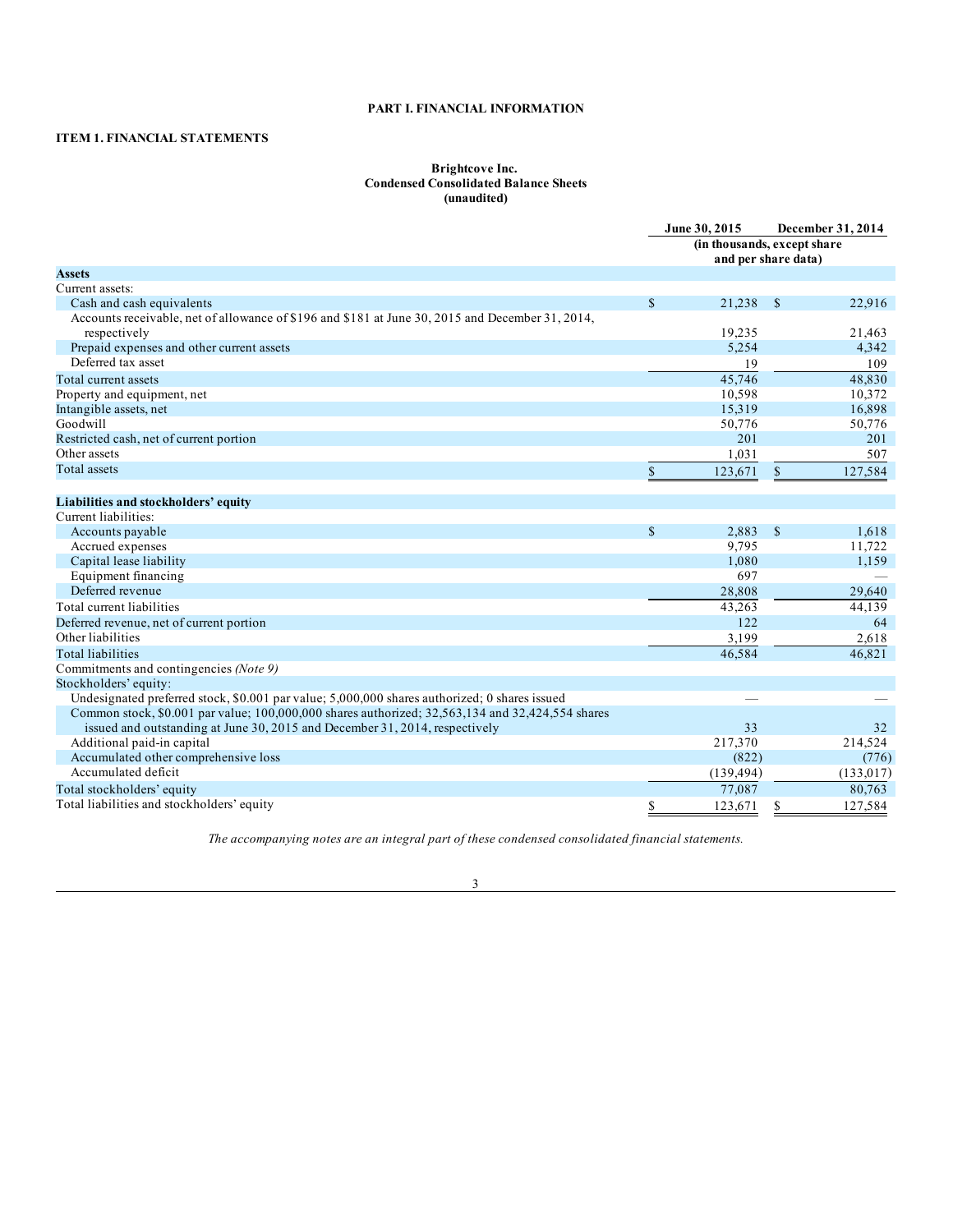#### **Brightcove Inc. Condensed Consolidated Statements of Operations (unaudited)**

<span id="page-3-0"></span>

|                                                                              |             | Three Months Ended June 30, |                                   |                                                 |               | Six Months Ended June 30, |               |            |  |
|------------------------------------------------------------------------------|-------------|-----------------------------|-----------------------------------|-------------------------------------------------|---------------|---------------------------|---------------|------------|--|
|                                                                              |             | 2015                        |                                   | 2014                                            |               | 2015                      |               | 2014       |  |
|                                                                              |             |                             |                                   | (in thousands, except share and per share data) |               |                           |               |            |  |
| Revenue:                                                                     |             |                             |                                   |                                                 |               |                           |               |            |  |
| Subscription and support revenue                                             | \$          | 31,917                      | \$                                | 29,929                                          | <sup>\$</sup> | 63,728                    | S             | 59,304     |  |
| Professional services and other revenue                                      |             | 931                         |                                   | 1,074                                           |               | 2,005                     |               | 2,804      |  |
| Total revenue                                                                |             | 32,848                      |                                   | 31,003                                          |               | 65,733                    |               | 62,108     |  |
| Cost of revenue: $(1)(2)$                                                    |             |                             |                                   |                                                 |               |                           |               |            |  |
| Cost of subscription and support revenue                                     |             | 10,357                      |                                   | 9,109                                           |               | 20,703                    |               | 18,629     |  |
| Cost of professional services and other revenue                              |             | 1,201                       |                                   | 1,315                                           |               | 2,447                     |               | 3,062      |  |
| Total cost of revenue                                                        |             | 11,558                      |                                   | 10,424                                          |               | 23,150                    |               | 21,691     |  |
| Gross profit                                                                 |             | 21,290                      |                                   | 20,579                                          |               | 42,583                    |               | 40,417     |  |
| Operating expenses: $(1)(2)$                                                 |             |                             |                                   |                                                 |               |                           |               |            |  |
| Research and development                                                     |             | 7,267                       |                                   | 6.792                                           |               | 15,087                    |               | 13,361     |  |
| Sales and marketing                                                          |             | 11,903                      |                                   | 12,095                                          |               | 22,742                    |               | 23,441     |  |
| General and administrative                                                   |             | 5,209                       |                                   | 5,148                                           |               | 10,370                    |               | 9,862      |  |
| Merger-related                                                               |             | 62                          |                                   | 521                                             |               | 76                        |               | 2,388      |  |
| Total operating expenses                                                     |             | 24,441                      |                                   | 24,556                                          |               | 48,275                    |               | 49,052     |  |
| Loss from operations                                                         |             | (3,151)                     |                                   | (3,977)                                         |               | (5,692)                   |               | (8,635)    |  |
| Other expense, net                                                           |             | (429)                       |                                   | (294)                                           |               | (653)                     |               | (406)      |  |
| Loss before income taxes                                                     |             | (3,580)                     |                                   | (4,271)                                         |               | (6, 345)                  |               | (9,041)    |  |
| Provision for income taxes                                                   |             | 66                          |                                   | 56                                              |               | 132                       |               | 123        |  |
| Net loss                                                                     | \$          | (3,646)                     | $\mathbb{S}$                      | (4,327)                                         | \$            | (6, 477)                  | S             | (9,164)    |  |
|                                                                              |             |                             |                                   |                                                 |               |                           |               |            |  |
| Net loss per share - basic and diluted                                       | \$          | (0.11)                      | $\mathbb{S}% _{t}\left( t\right)$ | (0.13)                                          | \$            | (0.20)                    | \$            | (0.29)     |  |
| Weighted-average number of common shares used in computing net loss          |             |                             |                                   |                                                 |               |                           |               |            |  |
| per share                                                                    |             | 32,548,123                  |                                   | 32,145,231                                      |               | 32,522,049                |               | 31,594,541 |  |
|                                                                              |             |                             |                                   |                                                 |               |                           |               |            |  |
| (1) Stock-based compensation included in above line items:                   |             |                             |                                   |                                                 |               |                           |               |            |  |
| Cost of subscription and support revenue                                     | $\mathbf S$ | 51                          | $\mathbf S$                       | 50                                              | $\mathcal{S}$ | 71                        | <sup>\$</sup> | 110        |  |
| Cost of professional services and other revenue                              |             | 19                          |                                   | 16                                              |               | 52                        |               | 68         |  |
| Research and development                                                     |             | 226                         |                                   | 178                                             |               | 660                       |               | 574        |  |
| Sales and marketing                                                          |             | 463                         |                                   | 512                                             |               | 921                       |               | 1,145      |  |
| General and administrative                                                   |             | 577                         |                                   | 741                                             |               | 1,085                     |               | 1,350      |  |
|                                                                              |             |                             |                                   |                                                 |               |                           |               |            |  |
| (2) Amortization of acquired intangible assets included in above line items: | \$          | 508                         | \$                                | 507                                             | <sup>\$</sup> | 1,015                     |               | 930        |  |
| Cost of subscription and support revenue<br>Research and development         |             | 31                          |                                   | 41                                              |               | 63                        | S             | 72         |  |
| Sales and marketing                                                          |             | 250                         |                                   | 316                                             |               | 501                       |               | 581        |  |
|                                                                              |             |                             |                                   |                                                 |               |                           |               |            |  |

*The accompanying notes are an integral part of these condensed consolidated financial statements.*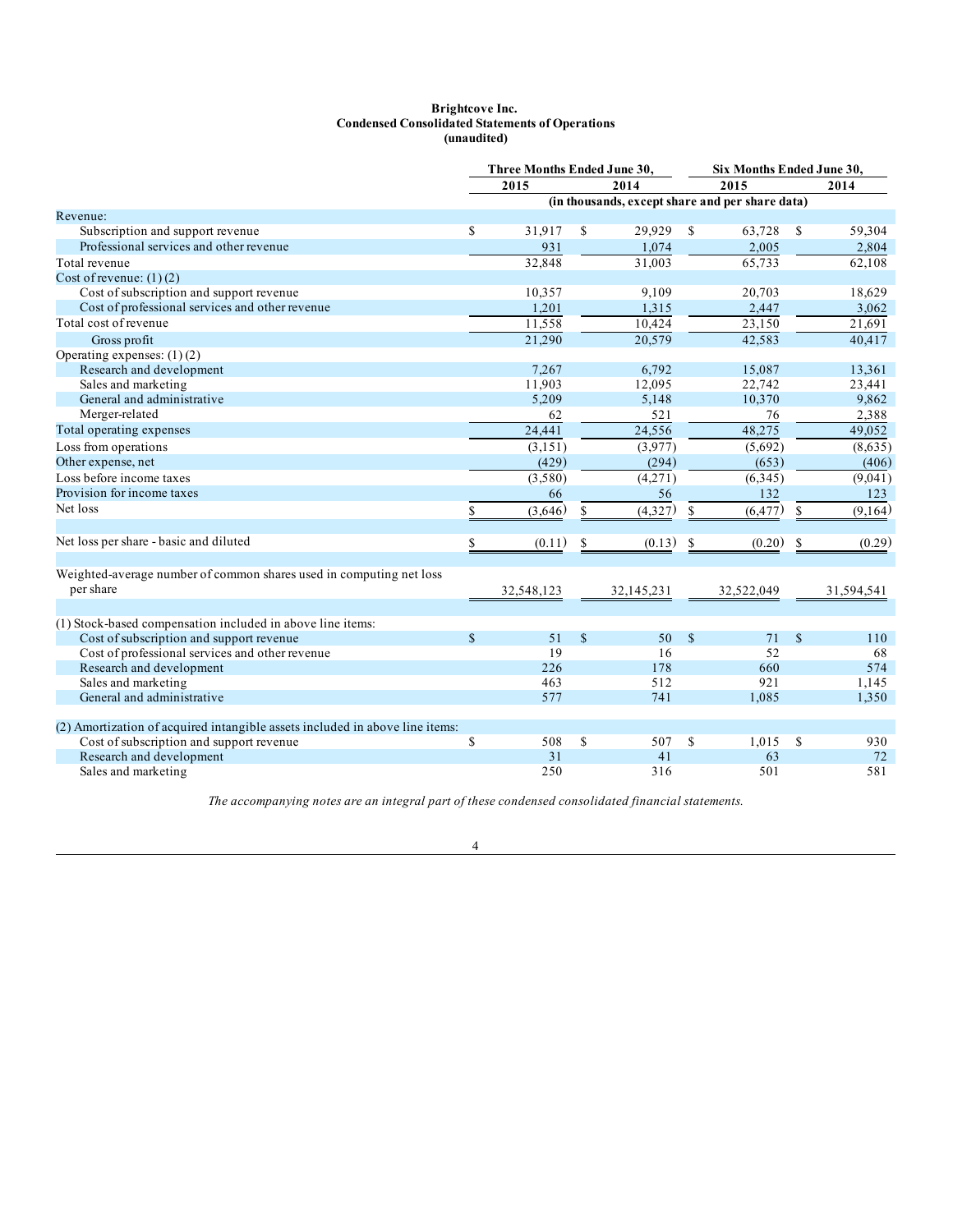## **Brightcove Inc. Condensed Consolidated Statements of Comprehensive Loss (unaudited)**

<span id="page-4-0"></span>

|                                          | Three Months Ended June 30, |  |              |  | Six Months Ended June 30, |  |         |  |  |  |
|------------------------------------------|-----------------------------|--|--------------|--|---------------------------|--|---------|--|--|--|
|                                          | 2015                        |  | 2014         |  | 2015                      |  | 2014    |  |  |  |
|                                          | (in thousands)              |  |              |  |                           |  |         |  |  |  |
| Net loss                                 | $(3,646)$ \$                |  | $(4,327)$ \$ |  | $(6, 477)$ \$             |  | (9,164) |  |  |  |
| Other comprehensive income (loss):       |                             |  |              |  |                           |  |         |  |  |  |
| Foreign currency translation adjustments | (8)                         |  | 82           |  | 46                        |  | 197     |  |  |  |
|                                          |                             |  |              |  |                           |  |         |  |  |  |
| Comprehensive loss                       | (3,654)                     |  | (4,245)      |  | (6, 431)                  |  | (8,967) |  |  |  |

*The accompanying notes are an integral part of these condensed consolidated financial statements.*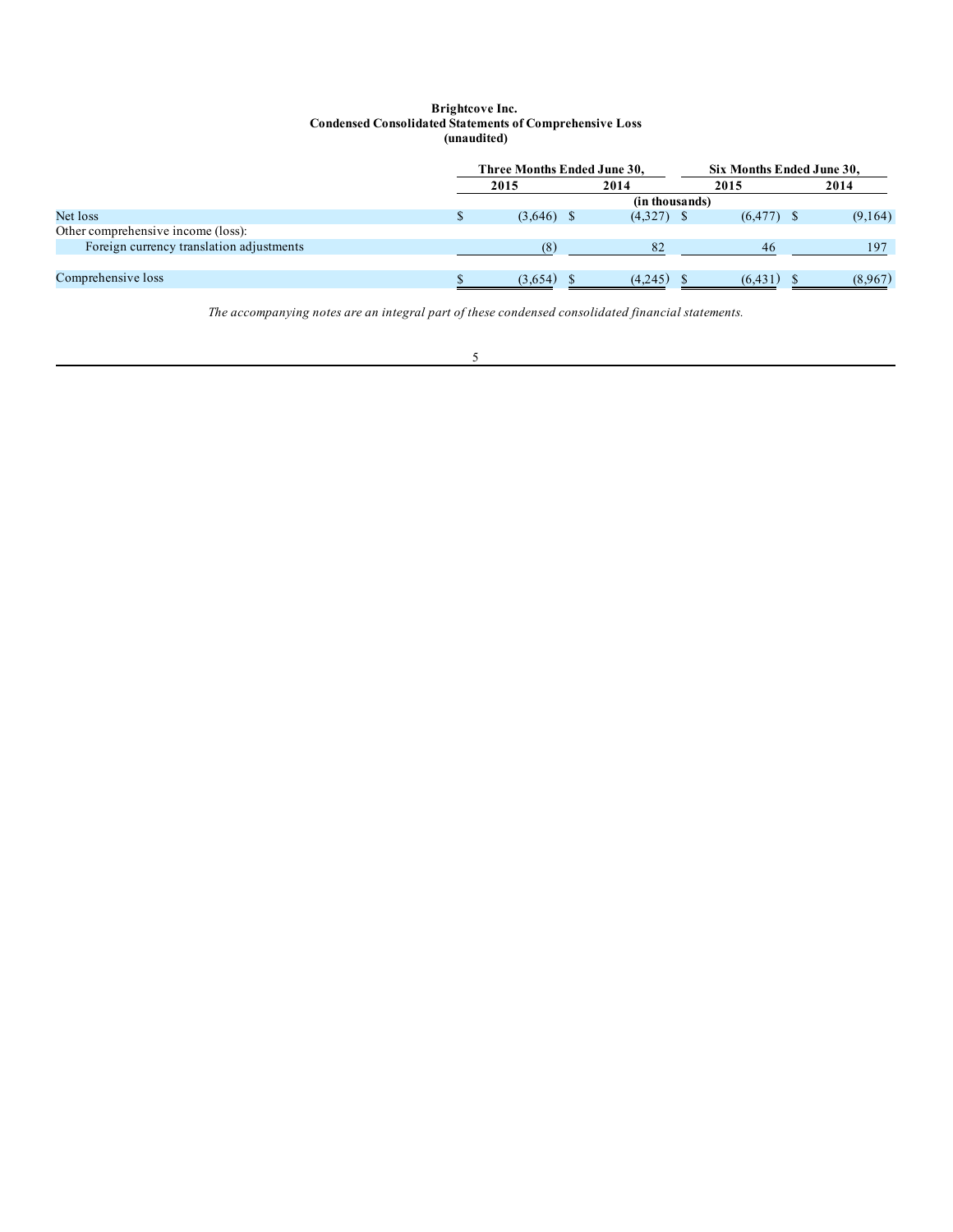#### **Brightcove Inc. Condensed Consolidated Statements of Cash Flows (unaudited)**

<span id="page-5-0"></span>

|                                                                             |               | <b>Six Months Ended</b><br><b>June 30,</b> |                        |  |  |
|-----------------------------------------------------------------------------|---------------|--------------------------------------------|------------------------|--|--|
|                                                                             |               | 2015                                       | 2014                   |  |  |
|                                                                             |               | (in thousands)                             |                        |  |  |
| <b>Operating activities</b>                                                 |               |                                            |                        |  |  |
| Net loss                                                                    | <sup>\$</sup> | $(6, 477)$ \$                              | (9,164)                |  |  |
| Adjustments to reconcile net loss to net cash used in operating activities: |               |                                            |                        |  |  |
| Depreciation and amortization                                               |               | 4,802                                      | 3,958                  |  |  |
| Stock-based compensation                                                    |               | 2,789                                      | 3,247                  |  |  |
| Provision for reserves on accounts receivable                               |               | 167                                        | 41                     |  |  |
| Amortization of premium on investments                                      |               |                                            | $\mathbf{1}$           |  |  |
| Loss on disposal of equipment                                               |               | 44                                         | 91                     |  |  |
| Changes in assets and liabilities, net of effect of acquisition:            |               |                                            |                        |  |  |
| Accounts receivable                                                         |               | 2,035                                      | 2,261                  |  |  |
| Prepaid expenses and other current assets                                   |               | (878)                                      | (1,755)                |  |  |
| Other assets                                                                |               | (530)                                      | 1,188                  |  |  |
| Accounts payable                                                            |               | 1,332                                      | (3,177)                |  |  |
| Accrued expenses                                                            |               | (2,127)                                    | (4, 416)               |  |  |
| Deferred revenue                                                            |               | (726)                                      | 3,515                  |  |  |
| Net cash provided by (used in) operating activities                         |               | 431                                        | (4,210)                |  |  |
| <b>Investing activities</b>                                                 |               |                                            |                        |  |  |
| Cash paid for acquisition, net of cash acquired                             |               |                                            | (9,100)                |  |  |
| Maturities of investments                                                   |               |                                            | 3,060                  |  |  |
| Purchases of property and equipment                                         |               | (2,441)                                    | (1,487)                |  |  |
| Capitalized internal-use software costs                                     |               | (336)                                      | (875)                  |  |  |
| Decrease in restricted cash                                                 |               |                                            | 113                    |  |  |
| Net cash used in investing activities                                       |               | (2,777)                                    | (8, 289)               |  |  |
| <b>Financing activities</b>                                                 |               |                                            |                        |  |  |
| Proceeds from exercise of stock options                                     |               | 58                                         | 555                    |  |  |
| Proceeds from equipment financing                                           |               | 1,704                                      |                        |  |  |
| Payments on equipment financing                                             |               | (404)                                      | $\equiv$               |  |  |
| Payments under capital lease obligation                                     |               | (627)                                      | (524)                  |  |  |
| Net cash provided by financing activities                                   |               | 731                                        | 31                     |  |  |
| Effect of exchange rate changes on cash                                     |               | (63)                                       | 206                    |  |  |
| Net decrease in cash and cash equivalents                                   |               | (1,678)                                    | (12, 262)              |  |  |
| Cash and cash equivalents at beginning of period                            |               | 22,916                                     | 33,047                 |  |  |
| Cash and cash equivalents at end of period                                  | \$            | 21,238                                     | $\mathbb{S}$<br>20,785 |  |  |
|                                                                             |               |                                            |                        |  |  |
| Supplemental disclosure of non-cash investing activities                    |               |                                            |                        |  |  |
| Fair value of shares issued for acquisition of a business                   | \$            |                                            | \$<br>30.615           |  |  |
|                                                                             |               |                                            |                        |  |  |
| Supplemental disclosure of non-cash financing activities                    |               |                                            |                        |  |  |
| Purchase of equipment and support under capital lease                       | \$            | 746                                        | <sup>\$</sup>          |  |  |
|                                                                             |               |                                            |                        |  |  |

*The accompanying notes are an integral part of these condensed consolidated financial statements.*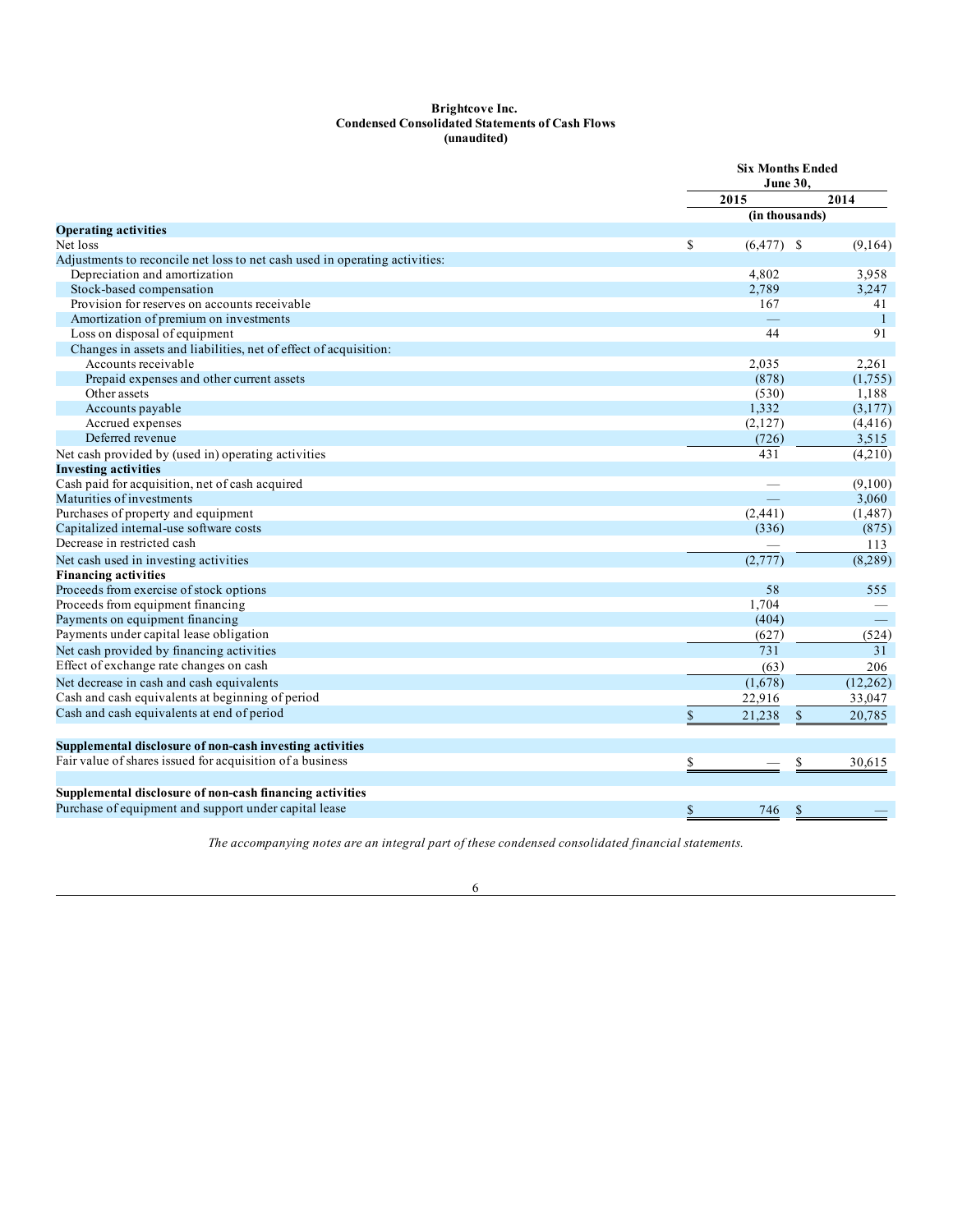### **Brightcove Inc. Condensed Consolidated Statements of Cash Flows - (continued) (unaudited)**

|                                                                                                                                       |  | <b>Six Months Ended</b><br><b>June 30.</b> |  |          |
|---------------------------------------------------------------------------------------------------------------------------------------|--|--------------------------------------------|--|----------|
|                                                                                                                                       |  | 2015                                       |  | 2014     |
|                                                                                                                                       |  | (in thousands)                             |  |          |
| Supplemental disclosure of cash flow related to asset purchase agreement                                                              |  |                                            |  |          |
| In connection with the asset purchase agreement with Unicorn Media, Inc. on January 31, 2014, the following<br>transactions occurred: |  |                                            |  |          |
| Fair value of assets acquired                                                                                                         |  |                                            |  | 44,373   |
| Liabilities assumed related to acquisition                                                                                            |  |                                            |  | (4,645)  |
| Total purchase price                                                                                                                  |  |                                            |  | 39,728   |
| Less fair value of common stock issued in connection with acquisition                                                                 |  |                                            |  | (30,615) |
| Less cash and cash equivalents acquired                                                                                               |  |                                            |  | (13)     |
| Cash paid for acquisition, net of cash acquired                                                                                       |  | $\overline{\phantom{a}}$                   |  | 9,100    |

*The accompanying notes are an integral part of these condensed consolidated financial statements.*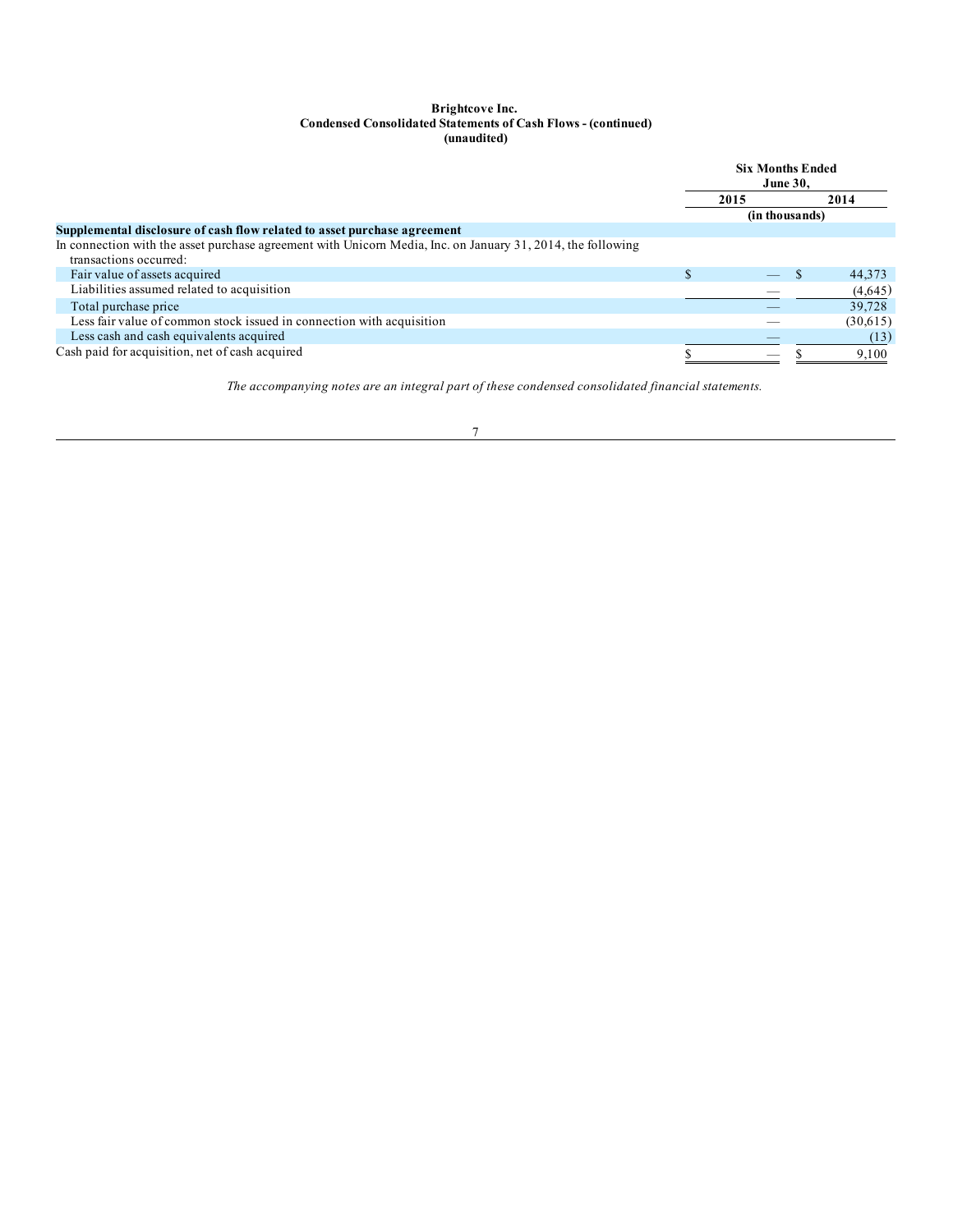### **Brightcove Inc. Notes to Condensed Consolidated Financial Statements (unaudited) (in thousands, except share and per share data, unless otherwise noted)**

#### <span id="page-7-0"></span>**1. Business Description and Basis of Presentation**

#### *Business Description*

Brightcove Inc. (the Company) is a leading global provider of cloud services for video which enable its customers to publish and distribute video to Internet-connected devices quickly, easily and in a cost-effective and high-quality manner.

The Company is headquartered in Boston, Massachusetts and was incorporated in the state of Delaware on August 24, 2004. At June 30, 2015, the Company had nine wholly-owned subsidiaries: Brightcove UK Ltd, Brightcove Singapore Pte. Ltd., Brightcove Korea, Brightcove Australia Pty Ltd, Brightcove Holdings, Inc., Brightcove Kabushiki Kaisha (Brightcove KK), Zencoder Inc. (Zencoder), Brightcove FZ-LLC, and Cacti Acquisition LLC.

#### *Basis of Presentation*

The accompanying interim condensed consolidated financial statements are unaudited. These condensed consolidated financial statements and notes should be read in conjunction with the audited consolidated financial statements and related notes, together with Management's Discussion and Analysis of Financial Condition and Results of Operations, contained in the Company's Annual Report on Form 10-K for the year ended December 31, 2014.

The accompanying unaudited condensed consolidated financial statements have been prepared pursuant to the rules and regulations of the Securities and Exchange Commission. Accordingly, certain information and footnote disclosures normally included in financial statements prepared in accordance with generally accepted accounting principles in the United States have been condensed or omitted pursuant to such rules and regulations. In the opinion of management, the unaudited condensed consolidated financial statements and notes have been prepared on the same basis as the audited consolidated financial statements for the year ended December 31, 2014 contained in the Company's Annual Report on Form 10-K and include all adjustments, consisting of normal recurring adjustments, necessary for a fair presentation of the Company's financial position for the three and six months ended June 30, 2015 and 2014. These interim periods are not necessarily indicative of the results to be expected for any other interim period or the full year.

The Company considers events or transactions that occur after the balance sheet date but prior to the issuance of the financial statements to provide additional evidence for certain estimates or to identify matters that require additional disclosure. Subsequent events have been evaluated as required. The Company has evaluated all subsequent events and determined that there are no material recognized or unrecognized subsequent events requiring disclosure, other than those disclosed in this Report on Form 10-Q.

The accompanying condensed consolidated financial statements reflect the application of certain significant accounting policies as described below and elsewhere in these notes to the condensed consolidated financial statements. As of June 30, 2015, the Company's significant accounting policies and estimates, which are detailed in the Company's Annual Report on Form 10-K for the year ended December 31, 2014, have not changed.

### **2. Concentration of Credit Risk**

The Company has no significant off-balance sheet risk, such as foreign exchange contracts, option contracts or other foreign hedging arrangements. Financial instruments that potentially expose the Company to concentrations of credit risk consist primarily of cash, cash equivalents and trade accounts receivable. The Company maintains its cash and cash equivalents principally with accredited financial institutions of high credit standing. Although the Company deposits its cash with multiple financial institutions, its deposits, at times, may exceed federally insured limits. The Company routinely assesses the creditworthiness of its customers. The Company generally has not experienced any material losses related to receivables from individual customers, or groups of customers. The Company does not require collateral. Due to these factors, no additional credit risk beyond amounts provided for collection losses is believed by management to be probable in the Company's accounts receivable.

At June 30, 2015 and December 31, 2014, no individual customer accounted for 10% or more of net accounts receivable. For the three and six months ended June 30, 2015 and 2014, no individual customer accounted for 10% or more of total revenue.

## **3. Concentration of Other Risks**

The Company is dependent on certain content delivery network providers who provide digital media delivery functionality enabling the Company's ondemand application service to function as intended for the Company's customers and ultimate end-users. The disruption of these services could have a material adverse effect on the Company's business, financial position, and results of operations.

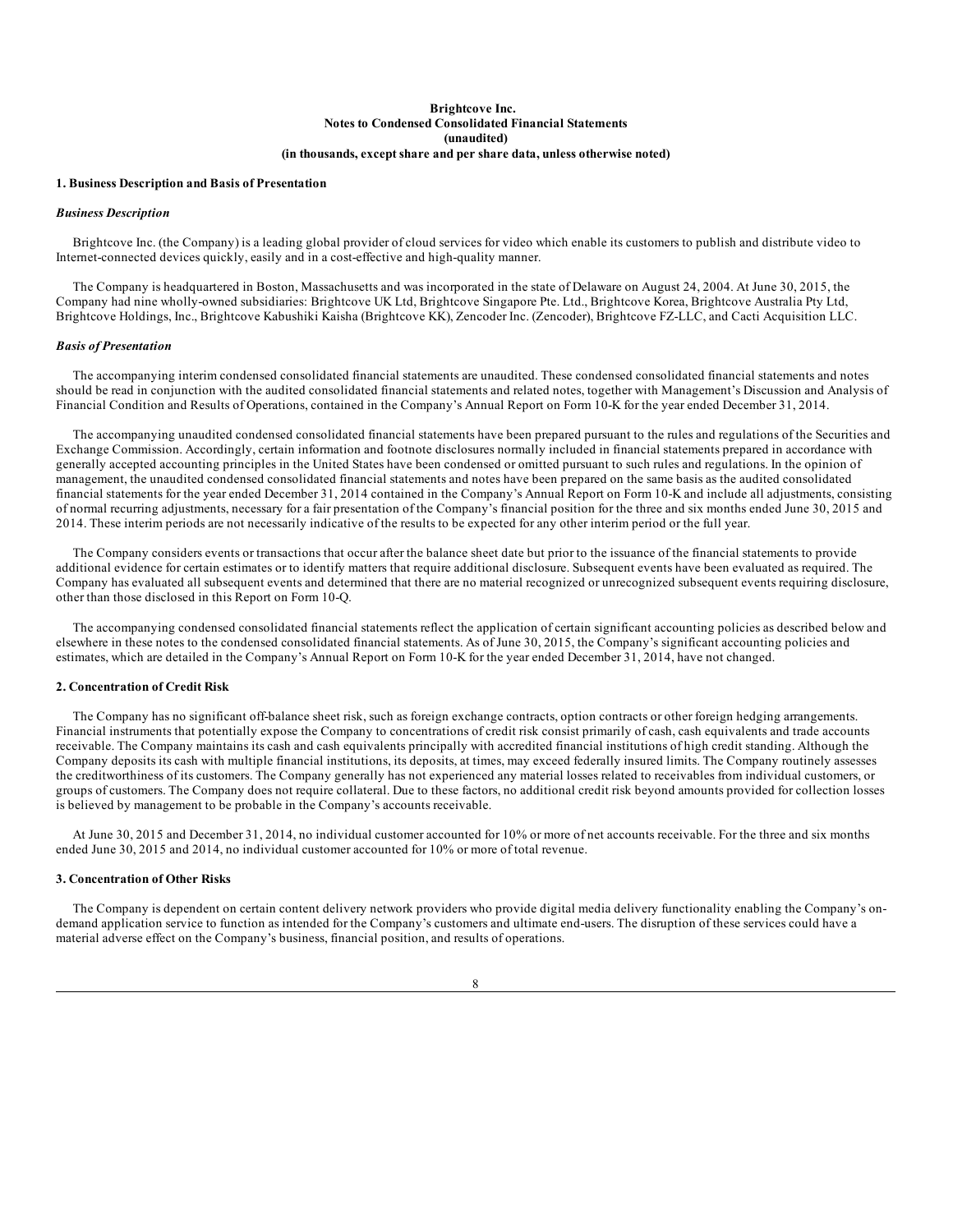## **4. Cash and Cash Equivalents**

The Company considers all highly liquid investments with an original maturity of three months or less at the date of purchase to be cash equivalents. Investments not classified as cash equivalents with maturities less than one year from the balance sheet date are classified as short-term investments, while investments with maturities in excess of one year from the balance sheet date are classified as long-term investments. Management determines the appropriate classification of investments at the time of purchase, and re-evaluates such determination at each balance sheet date.

Cash and cash equivalents primarily consist of cash on deposit with banks and amounts held in interest-bearing money market accounts. Cash equivalents are carried at cost, which approximates their fair market value.

Cash and cash equivalents as of June 30, 2015 consist of the following:

|                                 |                            | June 30, 2015         |        |                             |        |  |                                            |  |  |  |  |
|---------------------------------|----------------------------|-----------------------|--------|-----------------------------|--------|--|--------------------------------------------|--|--|--|--|
| <b>Description</b>              | <b>Contracted Maturity</b> | <b>Amortized Cost</b> |        | <b>Fair Market</b><br>Value |        |  | <b>Balance Per</b><br><b>Balance Sheet</b> |  |  |  |  |
| Cash                            | Demand                     |                       | 11.662 |                             | 11.662 |  | 11.662                                     |  |  |  |  |
| Money market funds              | Demand                     |                       | 9.576  |                             | 9.576  |  | 9.576                                      |  |  |  |  |
| Total cash and cash equivalents |                            |                       | 21.238 |                             | 21,238 |  | 21.238                                     |  |  |  |  |

Cash and cash equivalents as of December 31, 2014 consist of the following:

|                                 | December 31, 2014          |                       |        |  |        |  |                      |  |  |  |  |
|---------------------------------|----------------------------|-----------------------|--------|--|--------|--|----------------------|--|--|--|--|
|                                 |                            | <b>Fair Market</b>    |        |  |        |  |                      |  |  |  |  |
| <b>Description</b>              | <b>Contracted Maturity</b> | <b>Amortized Cost</b> |        |  |        |  | <b>Balance Sheet</b> |  |  |  |  |
| Cash                            | Demand                     |                       | 13,342 |  | 13,342 |  | 13,342               |  |  |  |  |
| Money market funds              | Demand                     |                       | 9.574  |  | 9.574  |  | 9.574                |  |  |  |  |
| Total cash and cash equivalents |                            |                       | 22.916 |  | 22.916 |  | 22.916               |  |  |  |  |

### **5. Net Loss per Share**

The following potentially dilutive common stock equivalent shares have been excluded from the computation of weighted-average shares outstanding as their effect would have been anti-dilutive (in thousands):

|                                    | Three Months Ended June 30. |       | Six Months Ended June 30. |       |  |  |
|------------------------------------|-----------------------------|-------|---------------------------|-------|--|--|
|                                    | 2015                        | 2014  | 2015                      | 2014  |  |  |
| Options outstanding                | 4.113                       | 3.717 | 4.108                     | 3,511 |  |  |
| Restricted stock units outstanding | 934                         | 962   | 925                       | 1.153 |  |  |
| Warrants                           | 28                          | 28    | 28                        | 28    |  |  |

## **6. Fair Value of Financial Instruments**

The following tables set forth the Company's financial instruments carried at fair value using the lowest level of input as of June 30, 2015 and December 31, 2014:

| Money market funds<br>Restricted cash |                                                                                                                                                                                                                                                                                                                                                                                                                                                                                                                                              | June 30, 2015 |       |  |  |  |  |       |  |  |  |
|---------------------------------------|----------------------------------------------------------------------------------------------------------------------------------------------------------------------------------------------------------------------------------------------------------------------------------------------------------------------------------------------------------------------------------------------------------------------------------------------------------------------------------------------------------------------------------------------|---------------|-------|--|--|--|--|-------|--|--|--|
|                                       | <b>Ouoted Prices in Active</b><br><b>Significant Other</b><br>Significant<br><b>Markets for Identical</b><br><b>Observable Inputs</b><br><b>Unobservable Inputs</b><br>Items (Level 1)<br>(Level 2)<br>(Level 3)<br>\$<br>9,576 \$<br>- \$<br>$\overline{\phantom{0}}$<br>201<br>9,576<br>201<br>__<br>December 31, 2014<br><b>Ouoted Prices in Active</b><br>Significant<br><b>Significant Other</b><br><b>Markets for Identical</b><br><b>Observable Inputs</b><br><b>Unobservable Inputs</b><br>(Level 3)<br>Items (Level 1)<br>(Level 2) |               | Total |  |  |  |  |       |  |  |  |
| Assets:                               |                                                                                                                                                                                                                                                                                                                                                                                                                                                                                                                                              |               |       |  |  |  |  |       |  |  |  |
|                                       |                                                                                                                                                                                                                                                                                                                                                                                                                                                                                                                                              |               |       |  |  |  |  | 9,576 |  |  |  |
|                                       |                                                                                                                                                                                                                                                                                                                                                                                                                                                                                                                                              |               |       |  |  |  |  | 201   |  |  |  |
| Total assets                          |                                                                                                                                                                                                                                                                                                                                                                                                                                                                                                                                              |               |       |  |  |  |  | 9,777 |  |  |  |
|                                       |                                                                                                                                                                                                                                                                                                                                                                                                                                                                                                                                              |               |       |  |  |  |  |       |  |  |  |
|                                       |                                                                                                                                                                                                                                                                                                                                                                                                                                                                                                                                              |               |       |  |  |  |  | Total |  |  |  |
| Assets:                               |                                                                                                                                                                                                                                                                                                                                                                                                                                                                                                                                              |               |       |  |  |  |  |       |  |  |  |
| Money market funds                    | \$                                                                                                                                                                                                                                                                                                                                                                                                                                                                                                                                           | 9,574         | \$.   |  |  |  |  | 9,574 |  |  |  |

Restricted cash  $-$  201  $-$  201  $-$  201 Total assets  $\begin{array}{ccccccccccccc}\n\text{Total assets} & & & 9,574 & \text{S} & & & 201 & \text{S} & & & - & \text{S} & & 9,775\n\end{array}$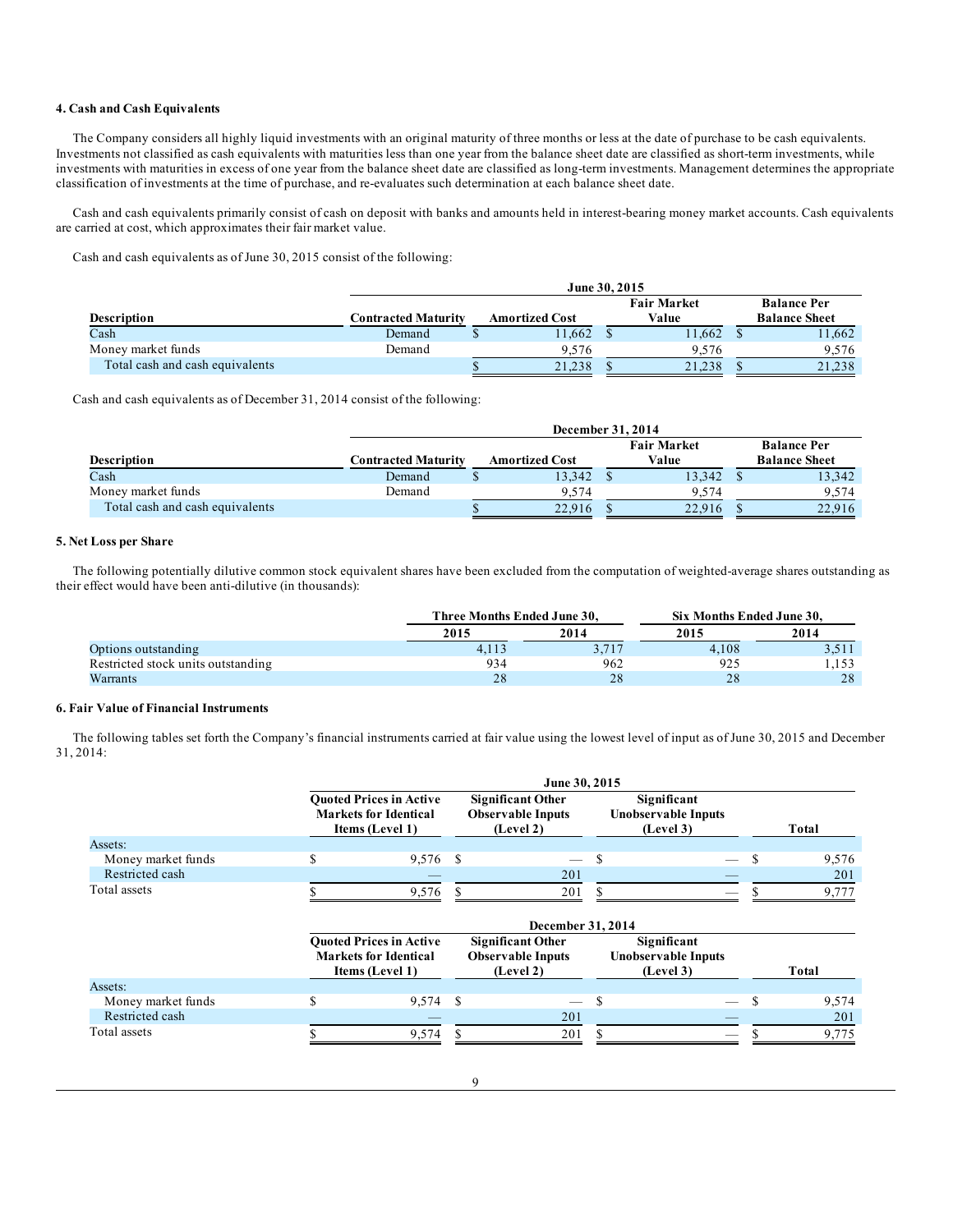## **7. Stock-based Compensation**

The fair value of stock options granted was estimated at the date of grant using the following weighted-average assumptions:

|                                                      | Three Months Ended June 30. |       | Six Months Ended June 30, |       |      |       |
|------------------------------------------------------|-----------------------------|-------|---------------------------|-------|------|-------|
|                                                      | 2015                        | 2014  | 2015                      |       | 2014 |       |
| Expected life in years                               | 6.1                         | 6.1   |                           |       |      | 6.2   |
| Risk-free interest rate                              | $.81\%$                     | 2.19% |                           | 1.82% |      | 2.17% |
| Volatility                                           | 46%                         | 52%   |                           | 48%   |      | 53%   |
| Dividend yield                                       |                             |       |                           |       |      |       |
| Weighted-average fair value of stock options granted | 3.28                        | 4.14  |                           | 3.66  |      | 5.25  |

The Company recorded stock-based compensation expense of \$1,336 and \$1,497 for the three months ended June 30, 2015 and 2014, respectively, and \$2,789 and \$3,247 for the six months ended June 30, 2015 and 2014, respectively. As of June 30, 2015, there was \$10,089 of unrecognized stock-based compensation expense related to stock-based awards that is expected to be recognized over a weighted-average period of 2.91 years. The following is a summary of the status of the Company's stock options as of June 30, 2015 and the stock option activity during the six months ended June 30, 2015.

|                                                   | Number of<br><b>Shares</b> |    | <b>Exercise Price</b><br>Per Share | Weighted<br>Average<br>Exercise<br>Price<br>Per Share | Weighted<br>Average<br>Remaining<br>Contractual<br>Term (Years) |     | Aggregate<br><b>Intrinsic</b><br>Value $(1)$ |
|---------------------------------------------------|----------------------------|----|------------------------------------|-------------------------------------------------------|-----------------------------------------------------------------|-----|----------------------------------------------|
| Outstanding at December 31, 2014                  | 4,077,074                  |    | $0.31 - 16.88$                     | 7.02                                                  |                                                                 |     |                                              |
| Granted                                           | 451.664                    |    | $6.97 - 8.13$                      | 7.63                                                  |                                                                 |     |                                              |
| Exercised                                         | (33, 101)                  |    | $0.31 - 7.21$                      | 1.75                                                  |                                                                 | \$. | 189                                          |
| Canceled                                          | (345.936)                  |    | $5.97 - 16.88$                     | 9.19                                                  |                                                                 |     |                                              |
| Outstanding at June 30, 2015                      | 4,149,701                  | S. | $0.31 - 16.88$                     | 6.95                                                  | 6.92 $\sqrt{s}$                                                 |     | 6,167                                        |
| Exercisable at June 30, 2015                      | 2,127,368                  | ъ  | $0.31 - 16.88$                     | 5.92                                                  | 4.96 <sup>5</sup>                                               |     | 5,520                                        |
| Vested or expected to vest at June 30, 2015 $(2)$ | 3,620,718                  |    | $0.31 - 16.88$                     | 6.82                                                  | 6.60                                                            | -S  | 5,996                                        |

(1) The aggregate intrinsic value was calculated based on the positive difference between the fair value of the Company's common stock on June 30, 2015 of \$6.86 per share, or the date of exercise, as appropriate, and the exercise price of the underlying options.

(2) This represents the number of vested options as of June 30, 2015 plus the number of unvested options expected to vest as of June 30, 2015 based on the unvested options outstanding at June 30, 2015 adjusted for an estimated forfeiture rate.

The following table summarizes the restricted stock unit award activity during the six months ended June 30, 2015:

|                               |               | Weighted<br><b>Average Grant</b> |
|-------------------------------|---------------|----------------------------------|
|                               | <b>Shares</b> | Date Fair Value                  |
| Unvested by December 31, 2014 | 915,458       | 8.61                             |
| Granted                       | 208,750       | 7.62                             |
| Vested and issued             | (105, 479)    | 7.31                             |
| Canceled                      | (29,717)      | 10.36                            |
| Unvested by June 30, 2015     | 989,012       | 8.06                             |

## **8. Income Taxes**

For the three months ended June 30, 2015 and 2014, the Company recorded income tax expense of \$66 and \$56, respectively. For the six months ended June 30, 2015 and 2014 the Company recorded income tax expense of \$132 and \$123, respectively. The income tax expense relates principally to the Company's foreign operations.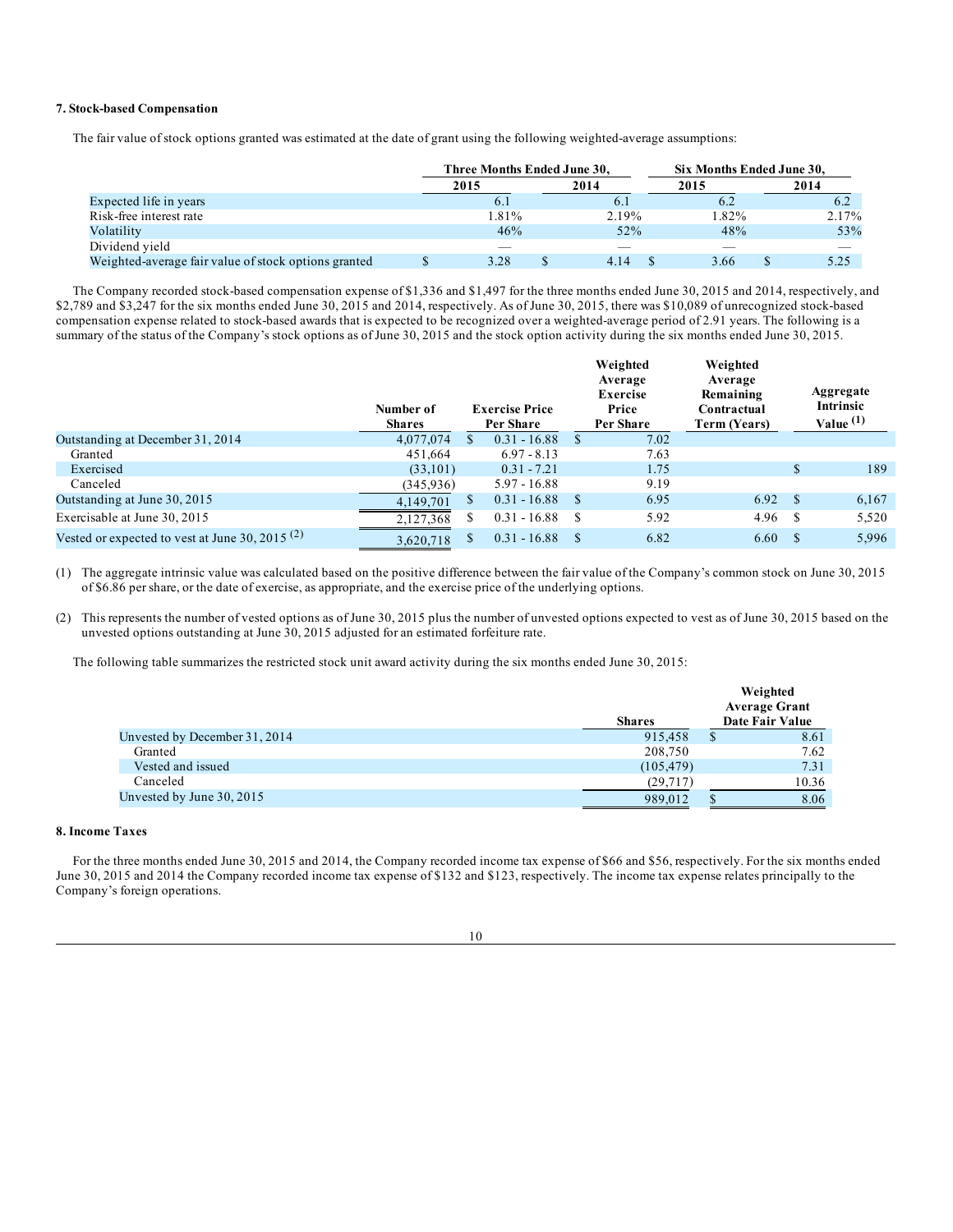The Company has evaluated the positive and negative evidence bearing upon the realizability of its U.S. net deferred tax assets. As required by the provisions of ASC 740, *Income Taxes*, management has determined that it is more-likely-than-not that the Company will not utilize the benefits of federal and state U.S. net deferred tax assets for financial reporting purposes. Accordingly, the net deferred tax assets are subject to a valuation allowance at June 30, 2015 and December 31, 2014. The Company's income tax return reporting periods since December 31, 2011 are open to income tax audit examination by the federal and state tax authorities. In addition, because the Company has net operating loss carryforwards, the Internal Revenue Service is permitted to audit earlier years and propose adjustments up to the amount of net operating losses generated in those years. There are currently no federal, state or foreign audits in progress.

## **9. Commitments and Contingencies**

#### **Leases**

The Company's contractual obligations as of December 31, 2014 are summarized in our Annual Report on Form 10-K for the year ended December 31, 2014. In addition to the obligations outlined in the Company's Annual Report on Form 10-K, during June 2015, the Company entered into capital lease arrangements for computer equipment and support for a total obligation of \$793. The lease arrangements expire through June 2018. Future minimum rental commitments under these incremental capital leases at June 30, 2015 are as follows:

| <b>Year Ending December 31</b>    | <b>Capital Lease</b><br><b>Commitments</b> |
|-----------------------------------|--------------------------------------------|
| 2015                              | 132                                        |
| 2016                              | 264                                        |
| 2017                              | 264                                        |
| 2018                              | 121                                        |
| Less – interest on capital leases | 45                                         |
|                                   | 736                                        |

At June 30, 2015, total assets under these incremental capital leases was \$746 and related accumulated amortization was \$42.

#### **Legal Matters**

The Company, from time to time, is party to litigation arising in the ordinary course of business. Management does not believe that the outcome of these claims will have a material adverse effect on the consolidated financial position, results of operations or cash flows of the Company based on the status of proceedings at this time.

On August 27, 2012, a complaint was filed by Blue Spike, LLC naming the Company in a patent infringement case (Blue Spike, LLC v. Audible Magic Corporation, et al., United States District Court for the Eastern District of Texas). The complaint alleges that the Company has infringed U.S. Patent No. 7,346,472 with a listed issue date of March 18, 2008, entitled "Method and Device for Monitoring and Analyzing Signals," U.S. Patent No. 7,660,700 with a listed issue date of February 9, 2010, entitled "Method and Device for Monitoring and Analyzing Signals," U.S. Patent No. 7,949,494 with a listed issue date of May 24, 2011, entitled "Method and Device for Monitoring and Analyzing Signals" and U.S. Patent No. 8,214,175 with a listed issue date of July 3, 2012, entitled "Method and Device for Monitoring and Analyzing Signals." The complaint seeks an injunction enjoining infringement, damages and pre- and postjudgment costs and interest. The Company answered and filed counterclaims against Blue Spike on December 3, 2012. The Company amended its answer and counterclaims on July 15, 2013. This complaint is subject to indemnification by one of the Company's vendors. The Company cannot yet determine whether it is probable that a loss will be incurred in connection with this complaint, nor can the Company reasonably estimate the potential loss, if any.

## **Guarantees and Indemnification Obligations**

The Company typically enters into indemnification agreements in the ordinary course of business. Pursuant to these agreements, the Company indemnifies and agrees to reimburse the indemnified party for losses and costs incurred by the indemnified party, generally the Company's customers, in connection with patent, copyright, trade secret, or other intellectual property or personal right infringement claim by third parties with respect to the Company's technology. The term of these indemnification agreements is generally perpetual after execution of the agreement. Based on when customers first subscribe for the Company's service, the maximum potential amount of future payments the Company could be required to make under certain of these indemnification agreements is unlimited, however, more recently the Company has typically limited the maximum potential value of such potential future payments in relation to the value of the contract. Based on historical experience and information known as of June 30, 2015, the Company has not incurred any costs for the above guarantees and indemnities. The Company has received requests for indemnification from customers in connection with patent infringement suits brought against the customer by a third party. To date, the Company has not agreed that the requested indemnification is required by the Company's contract with any such customer.

In certain circumstances, the Company warrants that its products and services will perform in all material respects in accordance with its standard published specification documentation in effect at the time of delivery of the licensed products and services to the customer for the warranty period of the product or service. To date, the Company has not incurred significant expense under its warranties and, as a result, the Company believes the estimated fair value of these agreements is immaterial.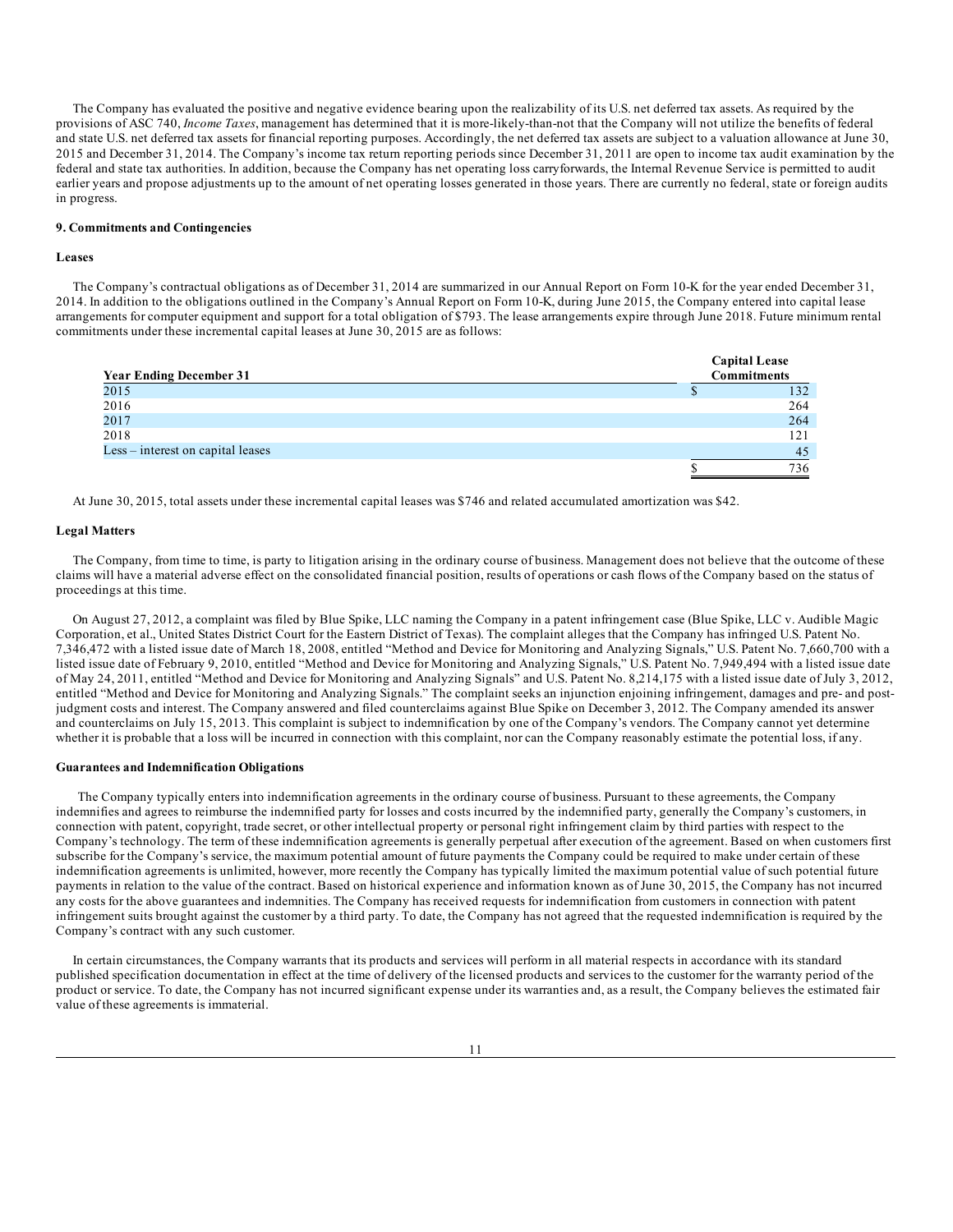#### **10. Debt**

On March 31, 2011, the Company entered into a loan and security agreement with a lender (the "Loan Agreement") providing for up to an \$8.0 million asset based line of credit (the "Line of Credit"). Under the Line of Credit, the Company can borrow up to the lesser of (i) \$8.0 million or (ii) 80% of the Company's eligible accounts receivable. Borrowing availability under the Line of Credit changes based upon the amount of eligible receivables, concentration of eligible receivables and other factors. The Company has the ability to obtain letters of credit. Borrowings under the Line of Credit are secured by substantially all of the Company's assets. Outstanding amounts under the Line of Credit accrue interest at a rate equal to the prime rate plus 1.5%. Advances under the Line of Credit were due on March 31, 2013, and interest and related finance charges are payable monthly. On April 29, 2013, the Company amended the Line of Credit to increase the aggregate amount of borrowings that may be outstanding under the Company's asset-based line of credit from \$8.0 million to \$10.0 million and to extend the maturity date to March 30, 2015.

On October 3, 2014, the Company amended the Line of Credit and entered into the Third Loan Modification Agreement (the "Modification Agreement") to (i) increase the aggregate amount of borrowings that may be outstanding under the Company's Line of Credit from \$10.0 million to \$20.0 million, (ii) increase the aggregate Facility Amount (as defined in the Loan Agreement) available pursuant to the Loan Agreement from \$12.5 million to \$25.0 million, (iii) provide for an unused line fee of 0.25% of the average unused portion of the Maximum Availability Amount (as defined in the Loan Agreement) per year and (iv) extend the maturity date to October 3, 2016. The interest rate decreased from the prime rate plus 1.5% to the prime rate plus 0.75%. At June 30, 2015 and December 31, 2014, the Company had no amounts outstanding under the Line of Credit.

Under the Modification Agreement, the Company must comply with certain financial covenants, including maintaining a minimum asset coverage ratio, a minimum net income threshold based on non-GAAP operating measures and a minimum net cash balance at certain points throughout the year. The interest rate will increase to the prime rate plus 2.25% if the Company is not able to meet the minimum asset coverage ratio. Failure to comply with these covenants, or the occurrence of an event of default, could permit the Lenders under the Line of Credit to declare all amounts borrowed under the Line of Credit, together with accrued interest and fees, to be immediately due and payable. In addition, the Line of Credit is secured by substantially all of the Company's assets and places limits on the Company and its subsidiaries ability to incur debt or liens and engage in sale-leaseback transactions, make loans and investments, incur additional indebtedness, engage in mergers, acquisitions and asset sales, transact with affiliates and alter its business. The Company was in compliance with all covenants under the Line of Credit as of June 30, 2015.

On June 1, 2015, the Company entered into an equipment financing agreement with a lender (the "Equipment Financing Agreement") to finance the purchase of \$1.7 million in computer equipment and support. The liability relating to the Equipment Financing Agreement was recorded at fair value using a market interest rate. The Company is repaying its obligation under the Equipment Financing Agreement over a two year period through May 31, 2017, and the amount outstanding was \$1.3 million as of June 30, 2015.

#### **11. Segment Information**

### **Geographic Data**

Total revenue from unaffiliated customers by geographic area, based on the location of the customer, was as follows:

|               |             | Three Months Ended June 30, |      | Six Months Ended June 30, |    |        |   |        |
|---------------|-------------|-----------------------------|------|---------------------------|----|--------|---|--------|
|               | 2015        |                             | 2014 |                           |    | 2015   |   | 2014   |
| Revenue:      |             |                             |      |                           |    |        |   |        |
| North America | $\triangle$ | 21,070                      | S    | 18.481                    | \$ | 41,518 | S | 36,495 |
| Europe        |             | 6,456                       |      | 7,730                     |    | 13,186 |   | 16,357 |
| Japan         |             | 1,986                       |      | 2,012                     |    | 4.045  |   | 3,933  |
| Asia Pacific  |             | 2,907                       |      | 2,543                     |    | 6,109  |   | 4,876  |
| Other         |             | 429                         |      | 237                       |    | 875    |   | 447    |
|               |             |                             |      |                           |    |        |   |        |
| Total revenue |             | 32,848                      |      | 31,003                    | S. | 65.733 |   | 62.108 |

North America is comprised of revenue from the United States, Canada and Mexico. During the three months ended June 30, 2015 and 2014, revenue from customers located in the United States was \$19,743 and \$17,318, respectively, and \$38,750 and \$33,736, respectively, during the six months ended June 30, 2015 and 2014 During the three and six months ended June 30, 2015 and 2014, no other country contributed more than 10% of the Company's total revenue.

As of June 30, 2015 and December 31, 2014, property and equipment at locations outside the U.S. was not material.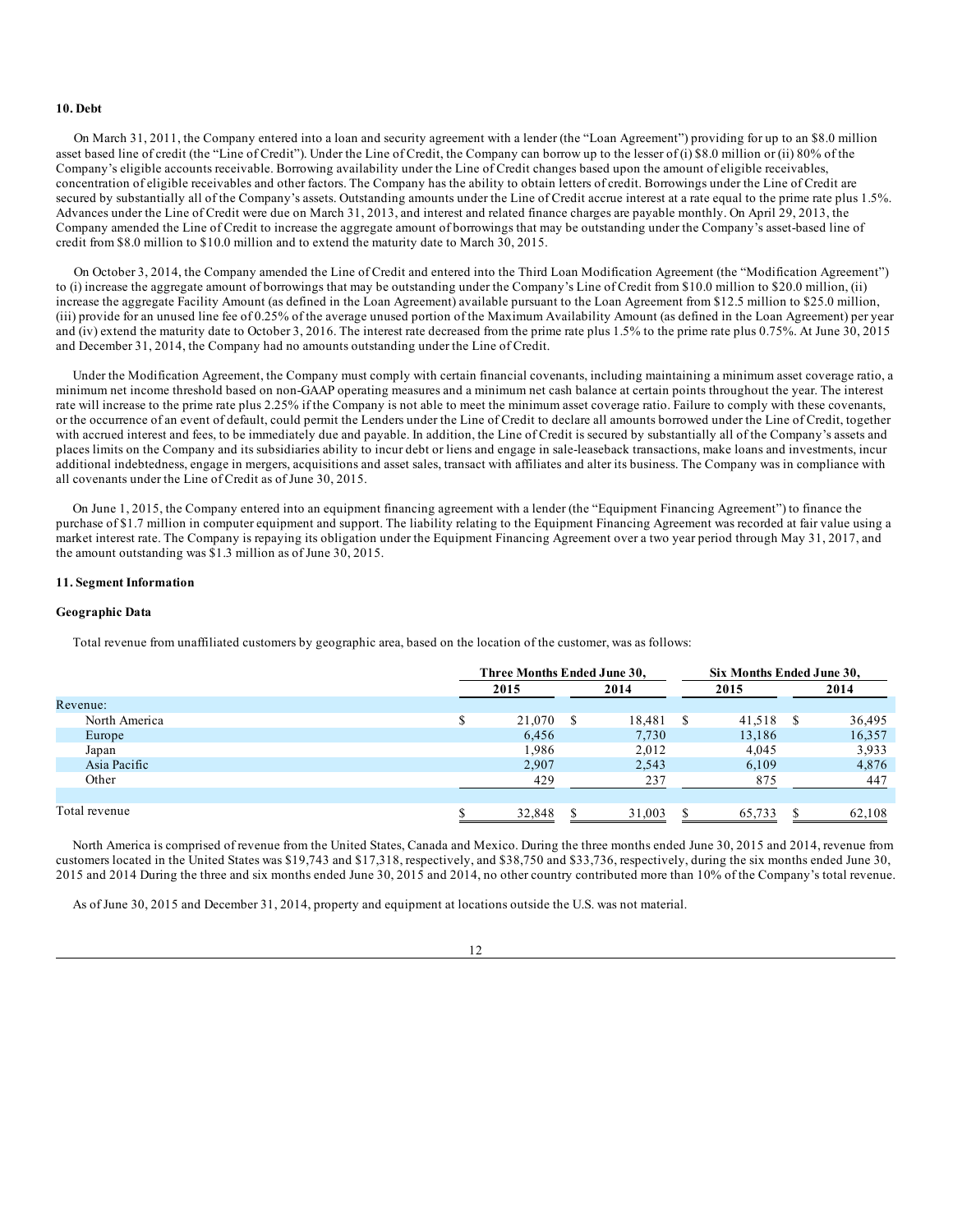## <span id="page-12-0"></span>**12. Recently Issued and Adopted Accounting Standards**

In May 2014, the Financial Accounting Standards Board (FASB) and the International Accounting Standards Board jointly issued Accounting Standards Update (ASU) No. 2014-9, *Revenue from Contracts with Customers*, which clarifies the principles for recognizing revenue and develops a common revenue standard for GAAP and International Financial Reporting Standards. The core principle of the guidance is that an entity should recognize revenue to depict the transfer of promised goods or services to customers in an amount that reflects the consideration to which the entity expects to be entitled in exchange for those goods and services. This ASU is effective for public entities for annual and interim periods beginning after December 15, 2017 and allows for either full retrospective or modified retrospective application, with early adoption not permitted. Accordingly, the standard is effective for the Company on January 1, 2018. The Company is currently evaluating the adoption method it will apply and the impact that this guidance will have on its financial statements and related disclosures. Early adoption is not permitted under GAAP.

In August 2014, the FASB issued ASU No. 2014-15, Disclosure of Uncertainties about an Entity's Ability to Continue as a Going Concern. ASU 2014-15 requires management to evaluate, at each annual or interim reporting period, whether there are conditions or events that exist that raise substantial doubt about an entity's ability to continue as a going concern within one year after the date the financial statements are issued and provide related disclosures. ASU 2014-15 is effective for annual periods ending after December 15, 2016 and earlier application is permitted. The Company is currently evaluating the impact of the adoption of ASU 2014-15, but the adoption is not expected to have a material effect on our consolidated financial statements or disclosures.

In February 2015, the FASB issued updated accounting guidance on consolidation requirements. This update changes the guidance with respect to the analysis that a reporting entity must perform to determine whether it should consolidate certain types of legal entities. This guidance is effective for annual periods, and interim periods within those annual periods, beginning after December 15, 2015, with early adoption permitted. The Company does not expect adoption of this guidance will have a material impact on our financial statements.

In April 2015, the FASB issued ASU 2015-03, Interest - Imputation of Interest (Subtopic 835-30), Simplifying the Presentation of Debt Issuance Costs, which provides that debt issuance costs related to a recognized debt liability be presented in the balance sheet as a direct reduction from the carrying amount of the related debt liability, rather than classifying the costs separately in the balance sheet as a deferred charge. The ASU aims to reduce complexity. The standard is effective for the Company on January 1, 2017. The Company is currently evaluating the impact of the adoption of ASU 2015-03 on its consolidated financial statements, but does not expect the adoption of this standard to have any impact on its consolidated financial statements.

#### **ITEM 2. MANAGEMENT'S DISCUSSION AND ANALYSIS OF FINANCIAL CONDITION AND RESULTS OF OPERATIONS**

The following discussion and analysis of our financial condition and results of operations should be read in conjunction with our condensed consolidated financial statements and related notes appearing elsewhere in this Quarterly Report on Form 10-Q and our Annual Report on Form 10-K for *the year ended December 31, 2014.*

#### **Forward-Looking Statements**

This Quarterly Report on Form 10-Q contains "forward-looking statements" that involve risks and uncertainties, as well as assumptions that, if they never materialize or prove incorrect, could cause our results to differ materially from those expressed or implied by such forward-looking statements. The statements contained in this Quarterly Report on Form 10-Q that are not purely historical are forward-looking statements within the meaning of Section 27A of the Securities Act of 1933, as amended, or Securities Act, and Section 21E of the Securities Exchange Act of 1934, as amended, or Exchange Act. Such forward-looking statements include any expectation of earnings, revenue or other financial items; any statements of the plans, strategies and objectives of management for future operations; factors that may affect our operating results; statements related to adding employees; statements related to potential benefits of the acquisition of substantially all of the assets of Unicorn Media, Inc. and certain of its subsidiaries; statements related to future capital expenditures; statements related to future economic conditions or performance; statements as to industry trends and other matters that do not relate strictly to historical facts or statements of assumptions underlying any of the foregoing. Forward-looking statements are often identified by the use of words such as, but not limited to, "anticipate," "believe," "can," "continue," "could," "estimate," "expect," "intend," "may," "will," "plan," "project," "seek," "should," "target," "will," "would," and similar expressions or variations intended to identify forward-looking statements. These statements are based on the beliefs and assumptions of our management based on information currently available to management. Such forward-looking statements are subject to risks, uncertainties and other important factors that could cause actual results and the timing of certain events to differ materially from future results expressed or implied by such forward-looking statements. Factors that could cause or contribute to such differences include, but are not limited to, those identified below, and those discussed in the section titled "Risk Factors" included in Item 1A of Part II of this Quarterly Report on Form 10-Q, our Annual Report on Form 10-K for the year ended December 31, 2014 and the risks discussed in our other SEC filings. Furthermore, such forward-looking statements speak only as of the date of this report. Except as required by law, we undertake no obligation to update any forward-looking statements to reflect events or *circumstances after the date of such statements.*

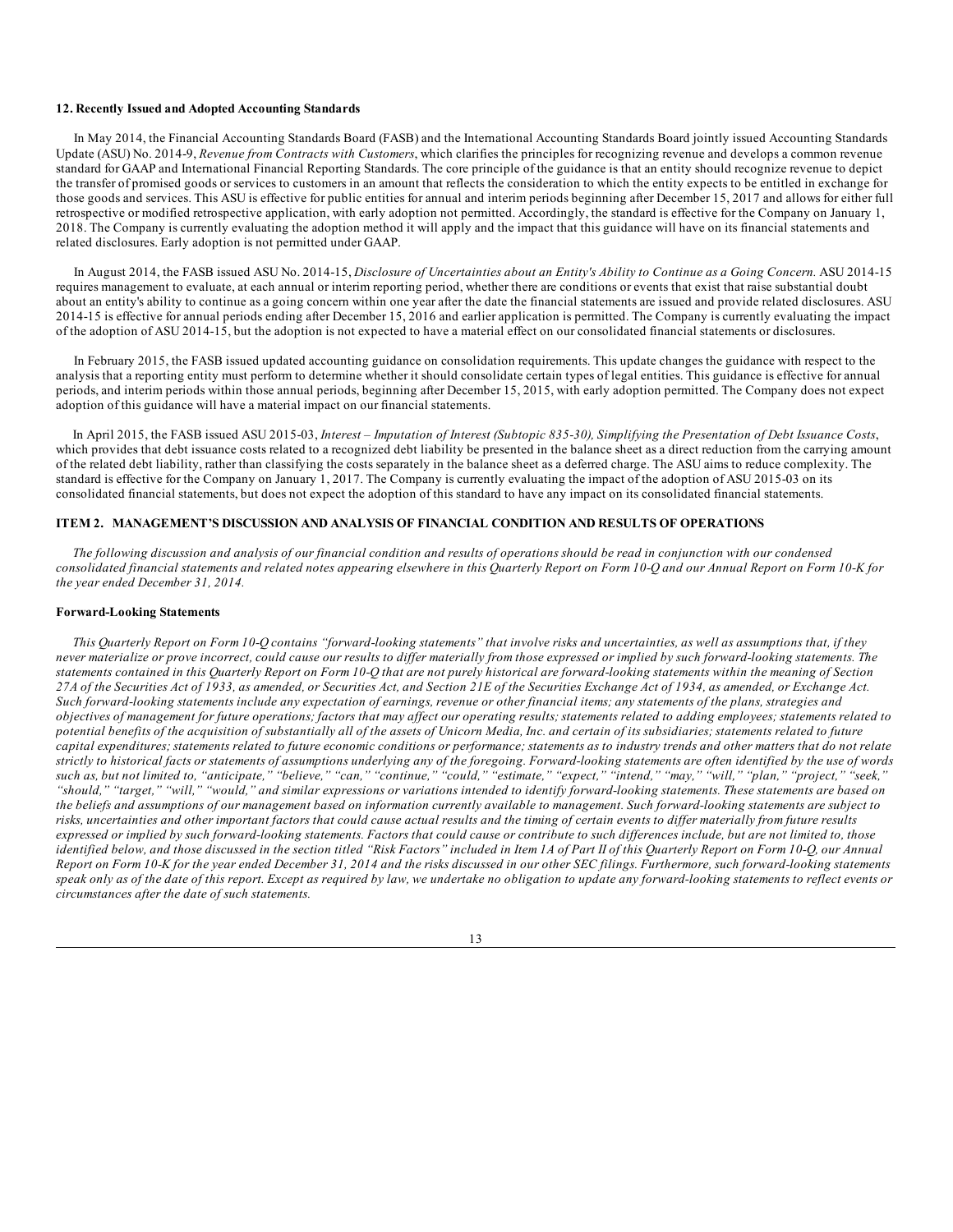## **Company Overview**

We are a leading global provider of cloud-based services for video. We were incorporated in Delaware in August 2004 and our headquarters are in Boston, Massachusetts. Our suite of products and services reduce the cost and complexity associated with publishing, distributing, measuring and monetizing video across devices.

Brightcove Video Cloud, or Video Cloud, our flagship product released in 2006, is the world's leading online video platform. Video Cloud enables our customers to publish and distribute video to Internet-connected devices quickly, easily and in a cost-effective and high-quality manner. Brightcove Zencoder, or Zencoder, is a cloud-based video encoding service. Brightcove Once, or Once, is an innovative, cloud-based ad insertion and video stitching service that addresses the limitations of traditional online video ad insertion technology. Brightcove Gallery, or Gallery, released in May 2014, is a cloudbased service that enables customers to create and publish video portals. Brightcove Perform, or Perform, released in September 2014, is a cloud-based service for creating and managing video player experiences. Brightcove Video Marketing Suite, or Video Marketing Suite, released in May 2014, is a comprehensive suite of video technologies designed to address the needs of marketers to drive awareness, engagement and conversion.

Our philosophy for the next few years will continue to be to invest in our product strategy and development, sales, and go-to-market to support our longterm revenue growth and profitability. We believe these investments will help us address some of the challenges facing our business such as demand for our products by existing and potential customers, rapid technological change in our industry, increased competition and resulting price sensitivity. These investments include support for the expansion of our infrastructure within our hosting facilities, the hiring of additional technical and sales personnel, the innovation of new features for existing products and the development of new products. We believe this strategy will help us retain our existing customers, increase our average annual subscription revenue per premium customer and lead to the acquisition of new customers. Additionally, we believe customer growth will enable us to achieve economies of scale which will reduce our cost of goods sold, research and development and general and administrative expenses as a percentage of total revenue.

As of June 30, 2015, we had 420 employees and 5,404 customers, of which 3,557 used our volume offerings and 1,847 used our premium offerings. As of June 30, 2014, we had 401 employees and 5,995 customers, of which 4,162 used our volume offerings and 1,833 used our premium offerings. We have decided to prioritize our premium product editions over our volume product editions. Our premium product editions have higher prices, the customers of our premium product editions use more of our solutions, and we believe that our premium customers represent a greater opportunity for our solutions.

We generate revenue by offering our products to customers on a subscription-based, software as a service, or SaaS, model. Our revenue grew from \$62.1 million in the six months ended June 30, 2014 to \$65.7 million in the six months ended June 30, 2015, primarily as a result of continued adoption of Video Cloud across our customer base. Our consolidated net loss was \$6.5 million and \$9.2 million for the six months ended June 30, 2015 and 2014, respectively. Included in consolidated net loss for the six months ended June 30, 2015 was stock-based compensation expense and amortization of acquired intangible assets of \$2.8 million and \$1.6 million, respectively. Included in consolidated net loss for the six months ended June 30, 2014 was stock-based compensation expense, amortization of acquired intangible assets and merger-related expenses of \$3.2 million, \$1.6 million and \$2.4 million, respectively.

For the six months ended June 30, 2015 and 2014, our revenue derived from customers located outside North America was 36% and 41%, respectively.

#### *Key Metrics*

We regularly review a number of metrics, including the following key metrics, to evaluate our business, measure our performance, identify trends affecting our business, formulate financial projections and make strategic decisions.

• *Number of Customers*. We define our number of customers at the end of a particular quarter as the number of customers generating subscription revenue at the end of the quarter. We believe the number of customers is a key indicator of our market penetration, the productivity of our sales organization and the value that our products bring to our customers. We classify our customers by including them in either premium or volume offerings. Our premium offerings include our premium Video Cloud customers (Enterprise and Pro editions), our Zencoder customers on annual contracts, our Once customers, our Gallery customers, our Perform customers and our Video Marketing Suite customers. Our volume offerings include our Video Cloud Express customers, and our Zencoder customers on month-to-month contracts, pay-as-you-go contracts, or contracts for a period of less than one year.

As of June 30, 2015, we had 5,404 customers, of which 3,557 used our volume offerings and 1,847 used our premium offerings. As of June 30, 2014, we had 5,995 customers, of which 4,162 used our volume offerings and 1,833 used our premium offerings. We have shifted our go-tomarket focus and growth strategy to growing our premium customer base, as we believe our premium customers represent a greater opportunity for our solutions. Volume customers decreased during the six months ended June 30, 2015 primarily due to our discontinuation of the promotional Video Cloud Express offering. As a result, we experienced attrition of this base level offering without a corresponding addition of customers. We expect customers using our volume offerings to continue to decrease during the remainder of 2015 as we continue to focus on the market for our premium solutions.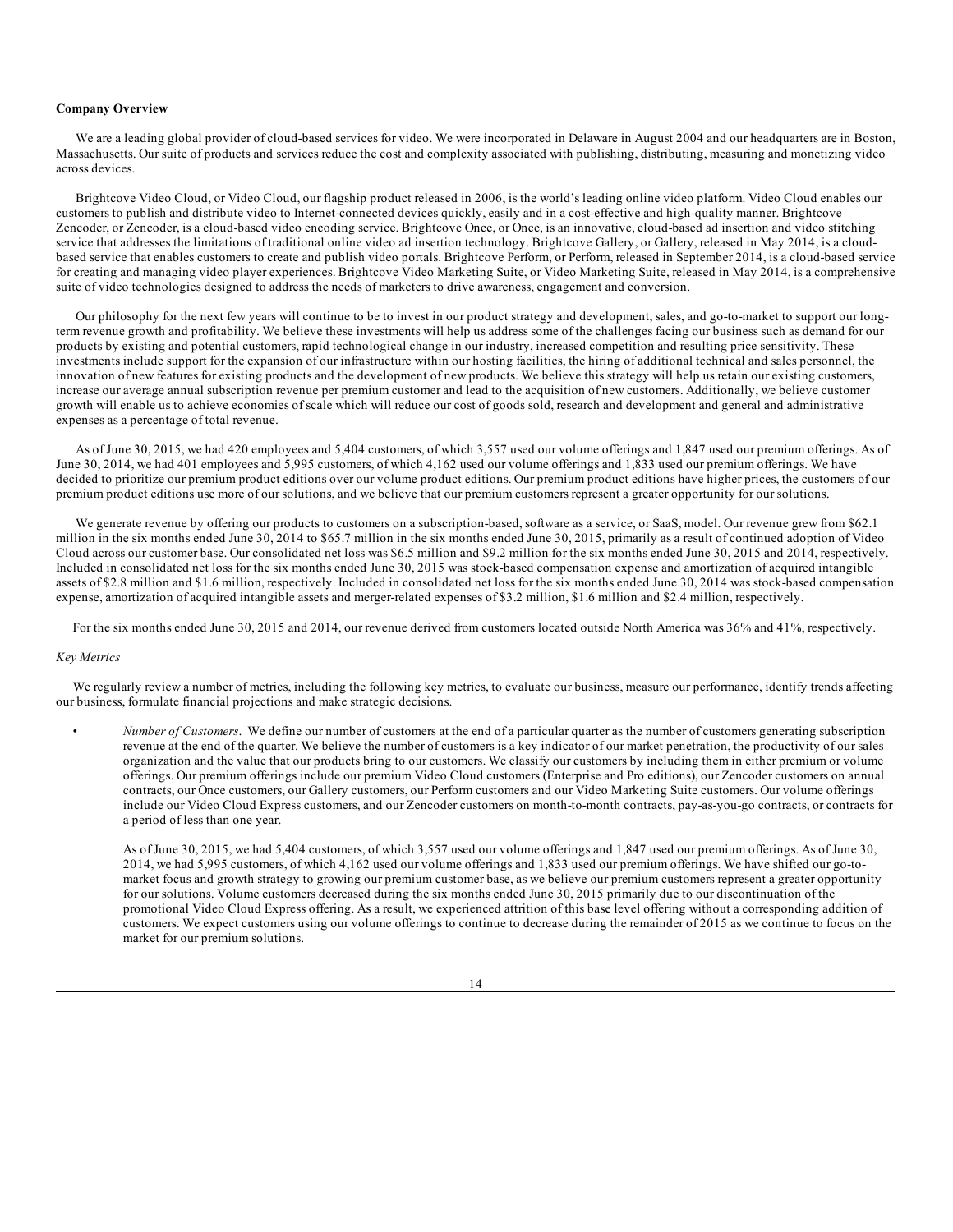- *Recurring Dollar Retention Rate*. We assess our ability to retain customers using a metric we refer to as our recurring dollar retention rate. We calculate the recurring dollar retention rate by dividing the retained recurring value of subscription revenue for a period by the previous recurring value of subscription revenue for the same period. We define retained recurring value of subscription revenue as the committed subscription fees for all contracts that renew in a given period, including any increase or decrease in contract value. We define previous recurring value of subscription revenue as the recurring value from committed subscription fees for all contracts that expire in that same period. We typically calculate our recurring dollar retention rate on a monthly basis. Recurring dollar retention rate provides visibility into our ongoing revenue. During the six months ended June 30, 2015 and 2014, the recurring dollar retention rate was 90% and 93%, respectively.
	- *Average Annual Subscription Revenue Per Premium Customer*. We define average annual subscription revenue per premium customer as the total subscription revenue from premium customers for an annual period, excluding professional services revenue, divided by the average number of premium customers for that period. We believe that this metric is important in understanding subscription revenue for our premium offerings in addition to the relative size of premium customer arrangements.

The following table includes our key metrics for the periods presented:

|                                                                         | Six Months Ended June 30, |       |
|-------------------------------------------------------------------------|---------------------------|-------|
|                                                                         | 2015                      | 2014  |
| Customers (at period end)                                               |                           |       |
| Volume                                                                  | 3.557                     | 4,162 |
| Premium                                                                 | 1,847                     | 1,833 |
|                                                                         |                           |       |
| Total customers (at period end)                                         | 5.404                     | 5.995 |
|                                                                         |                           |       |
| Recurring dollar retention rate                                         | 90%                       | 93%   |
| Average annual subscription revenue per premium customer (in thousands) | 63.4                      | 59.9  |

### **Components of Consolidated Statements of Operations**

#### *Revenue*

*Subscription and Support Revenue -* We generate subscription and support revenue from the sale of our products.

Video Cloud is offered in two product lines. The first product line is comprised of our premium product editions, Pro and Enterprise. All Pro and Enterprise editions include functionality to publish and distribute video to Internet-connected devices. The Enterprise edition provides additional features and functionality such as a multi-account environment with consolidated billing, IP address filtering, the ability to produce live events with DVR functionality and advanced upload acceleration of content. Customer arrangements are typically one-year contracts, which include a subscription to Video Cloud, basic support and a pre-determined amount of video streams, bandwidth, and managed content. We also offer gold support to our premium customers for an additional fee, which includes extended phone support. The pricing for our premium editions is based on the number of users, accounts and usage, which is comprised of video streams, bandwidth and managed content. Should a customer's usage exceed the contractual entitlements, the contract will provide the rate at which the customer must pay for actual usage above the contractual entitlements. The second product line is comprised of our volume product edition, which we refer to as our Express edition. Our Express edition targets small and medium-sized businesses, or SMBs. The Express edition provides customers with the same basic functionality that is offered in our premium product editions but has been designed for customers who have lower usage requirements and do not typically seek advanced features and functionality. We have discontinued the lower level pricing options for the Express edition and expect the total number of customers using the Express edition to continue to decrease. Customers who purchase the Express edition generally enter into month-to-month agreements. Express customers are generally billed on a monthly basis and pay via a credit card.

Zencoder is offered to customers on a subscription basis, with either committed contracts or pay-as-you-go contracts. The pricing is based on usage, which is comprised of minutes of video processed. The committed contracts include a fixed number of minutes of video processed. Should a customer's usage exceed the contractual entitlements, the contract will provide the rate at which the customer must pay for actual usage above the contractual entitlements. Customers of Zencoder on annual contracts are considered premium customers. Customers on month-to-month contracts, pay-as-you-go contracts, or contracts for a period of less than one year, are considered volume customers.

Once is offered to customers on a subscription basis, with varying levels of functionality, usage entitlements and support based on the size and complexity of a customer's needs.

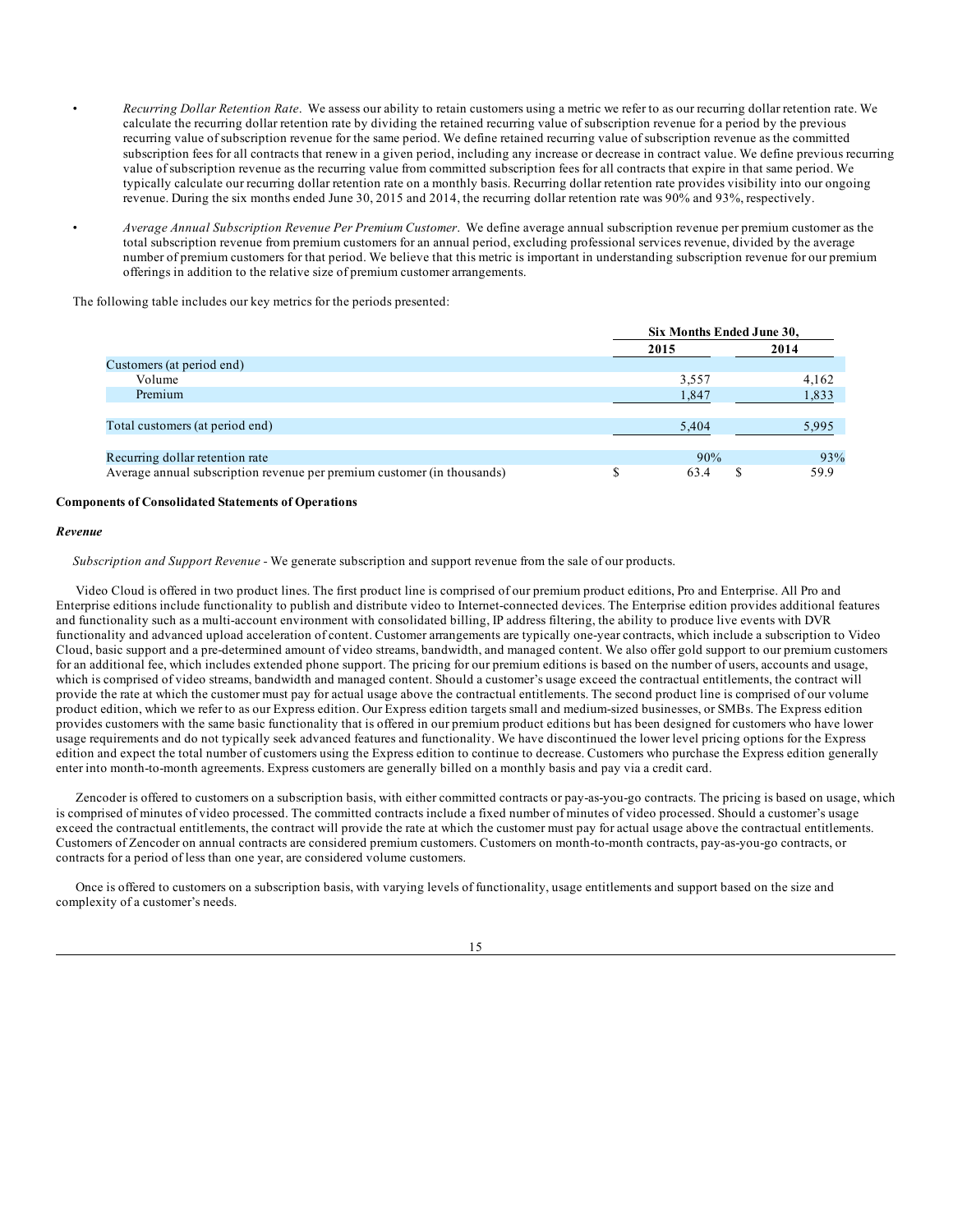Gallery is offered to customers of our premium Video Cloud editions on a subscription basis. A customer's usage of Gallery counts against the predetermined amount of video streams, bandwidth and managed content included with their Video Cloud Pro or Enterprise contract. Should a customer's usage exceed the contractual entitlements, the contract will provide the rate at which the customer must pay for actual usage above the contractual entitlements. We also offer gold support to our Gallery customers for an additional fee, which includes extended phone support.

Perform is offered to customers on a subscription basis. Customer arrangements are typically one-year contracts, which include a subscription to Perform, basic support and a pre-determined amount of video streams. We also offer gold support to our Perform customers for an additional fee, which includes extended phone support. The pricing for Perform is based on the number of users, accounts and usage, which is comprised of video streams. Should a customer's usage exceed the contractual entitlements, the contract will provide the rate at which the customer must pay for actual usage above the contractual entitlements.

Video Marketing Suite is offered to customers on a subscription basis. Customer arrangements are typically one-year contracts, which include a subscription to Video Cloud, the Video Cloud Live Module, Gallery, basic support and a pre-determined amount of video streams or plays, bandwidth and managed content. We also offer gold support to our Video Marketing Suite customers for an additional fee, which includes extended phone support. The pricing for Video Marketing Suite is based on the number of users, accounts and usage, which is comprised of video streams or plays, bandwidth and managed content. Should a customer's usage exceed the contractual entitlements, the contract will provide the rate at which the customer must pay for actual usage above the contractual entitlements.

All Once, Gallery, Perform and Video Marketing Suite customers are considered premium customers.

*Professional Services and Other Revenue* — Professional services and other revenue consists of services such as implementation, software customizations and project management for customers who subscribe to our premium editions. These arrangements are priced either on a fixed fee basis with a portion due upon contract signing and the remainder due when the related services have been completed, or on a time and materials basis.

### *Cost of Revenue*

Cost of subscription, support and professional services revenue primarily consists of costs related to supporting and hosting our product offerings and delivering our professional services. These costs include salaries, benefits, incentive compensation and stock-based compensation expense related to the management of our data centers, our customer support team and our professional services staff. In addition to these expenses, we incur third-party service provider costs such as data center and content delivery network, or CDN, expenses, allocated overhead, depreciation expense and amortization of capitalized internal-use software development costs and acquired intangible assets. We allocate overhead costs such as rent, utilities and supplies to all departments based on relative headcount. As such, general overhead expenses are reflected in cost of revenue in addition to each operating expense category.

The costs associated with providing professional services are significantly higher as a percentage of related revenue than the costs associated with delivering our subscription and support services due to the labor costs of providing professional services. As such, the implementation and professional services costs relating to an arrangement with a new customer are more significant than the costs to renew a customer's subscription and support arrangement.

Cost of revenue increased in absolute dollars from the first six months of 2014 to the first six months of 2015. In future periods we expect our cost of revenue will increase in absolute dollars as our revenue increases. We also expect that cost of revenue as a percentage of revenue will decrease over time as we are able to achieve economies of scale in our business. However, cost of revenue as a percentage of revenue could fluctuate from period to period depending on the growth of our professional services business and any associated costs relating to the delivery of subscription services and the timing of significant expenditures. To the extent that our customer base grows, we intend to continue to invest additional resources in expanding the delivery capability of our products and other services. The timing of these additional expenses could affect our cost of revenue, both in terms of absolute dollars and as a percentage of revenue, in any particular quarterly or annual period.

#### *Operating Expenses*

We classify our operating expenses as follows:

*Research and Development.* Research and development expenses consist primarily of personnel and related expenses for our research and development staff, including salaries, benefits, incentive compensation and stock-based compensation, in addition to the costs associated with contractors and allocated overhead. We have focused our research and development efforts on expanding the functionality and scalability of our products and enhancing their ease of use, as well as creating new product offerings. We expect research and development expenses to increase in absolute dollars as we intend to continue to periodically release new features and functionality, expand our product offerings, continue the localization of our products in various languages, upgrade and extend our service offerings, and develop new technologies. Over the long term, we believe that research and development expenses as a percentage of revenue will decrease, but will vary depending upon the mix of revenue from new and existing products, features and functionality, as well as changes in the technology that our products must support, such as new operating systems or new Internet-connected devices.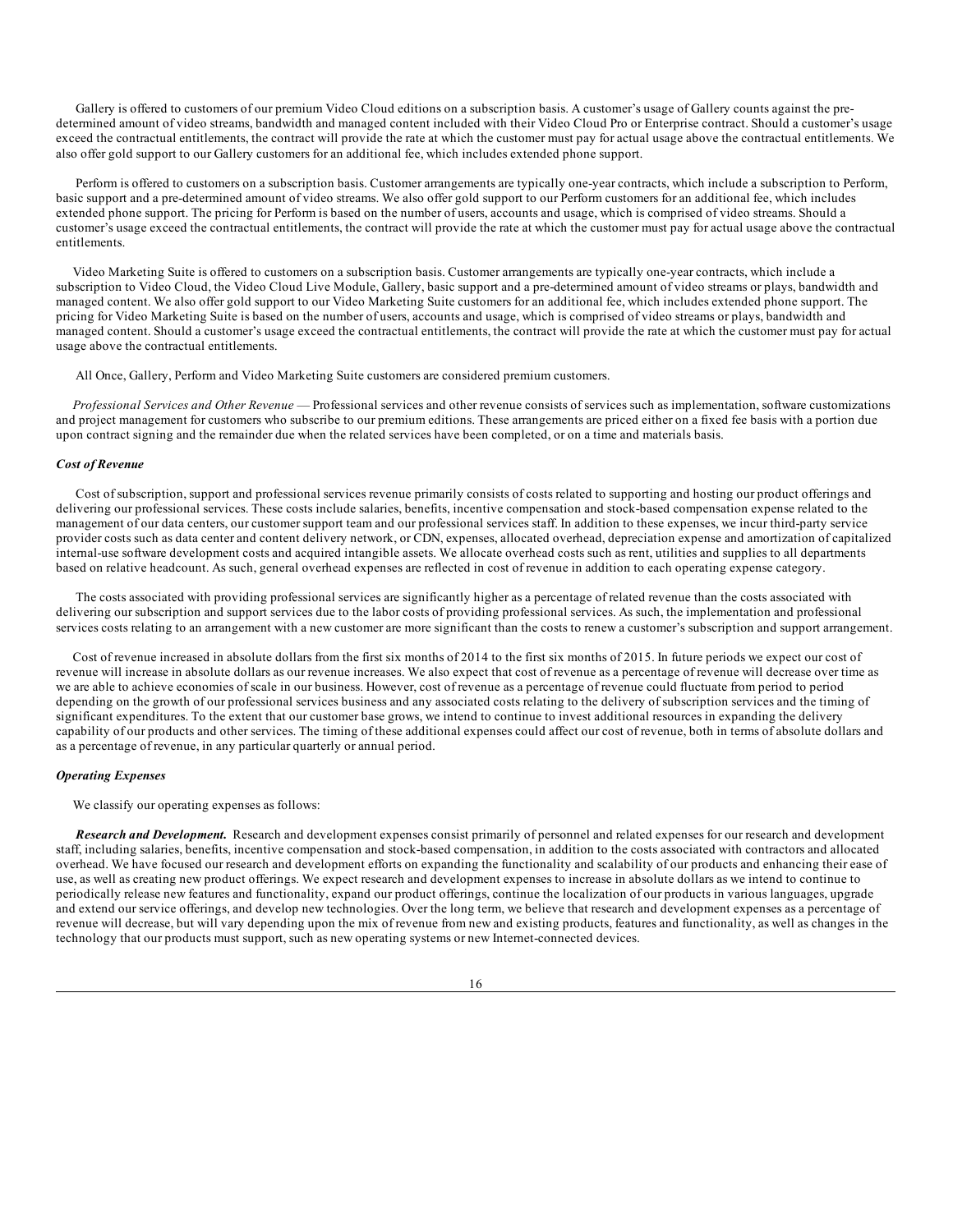*Sales and Marketing.* Sales and marketing expenses consist primarily of personnel and related expenses for our sales and marketing staff, including salaries, benefits, incentive compensation, commissions, stock-based compensation and travel costs, amortization of acquired intangible assets, in addition to costs associated with marketing and promotional events, corporate communications, advertising, other brand building and product marketing expenses and allocated overhead. Our sales and marketing expenses have increased in absolute dollars in each of the last three fiscal years. We intend to continue to invest in sales and marketing and increase the number of sales representatives to add new customers and expand the sale of our product offerings within our existing customer base, build brand awareness and sponsor additional marketing events. Accordingly, in future periods we expect sales and marketing expense to increase in absolute dollars and continue to be our most significant operating expense. Over the long term, we believe that sales and marketing expense as a percentage of revenue will decrease, but will vary depending upon the mix of revenue from new and existing customers and from small, medium-sized and enterprise customers, as well as changes in the productivity of our sales and marketing programs.

*General and Administrative.* General and administrative expenses consist primarily of personnel and related expenses for executive, legal, finance, information technology and human resources functions, including salaries, benefits, incentive compensation and stock-based compensation, in addition to the costs associated with professional fees, insurance premiums, other corporate expenses and allocated overhead. In future periods we expect general and administrative expenses to increase in absolute dollars as we continue to incur additional personnel and professional services costs in order to support the growth of our business. Over the long term, we believe that general and administrative expenses as a percentage of revenue will decrease.

*Merger-related.* Merger-related costs consisted of transaction expenses incurred as part of the Unicorn acquisition as well as costs associated with the retention of key employees of Unicorn and Zencoder. Approximately \$1.5 million is required to be paid to retain certain key employees from the Unicorn acquisition over a two-year period from the date of acquisition of Unicorn as services are performed. The period in which these services are to be performed varies by employee. Additionally, approximately \$2.5 million was required to be paid to retain certain key employees from the Zencoder acquisition over a two-year period from the date of acquisition of Zencoder as services were performed. Given that the retention amount is related to a future service requirement, the related expense is being recorded as merger-related compensation expense in the consolidated statement of operations over the expected service period.

### **Other Expense**

Other expense consists primarily of interest income earned on our cash, cash equivalents and investments, foreign exchange gains and losses, interest expense payable on our debt, loss on disposal of equipment and changes in the fair value of the warrants issued in connection with a line of credit.

#### **Income Taxes**

As part of the process of preparing our consolidated financial statements, we are required to estimate our taxes in each of the jurisdictions in which we operate. We account for income taxes in accordance with the asset and liability method. Under this method, deferred tax assets and liabilities are recognized based on temporary differences between the financial reporting and income tax bases of assets and liabilities using statutory rates. In addition, this method requires a valuation allowance against net deferred tax assets if, based upon the available evidence, it is more likely than not that some or all of the deferred tax assets will not be realized. We have provided a valuation allowance against our existing net deferred tax assets at June 30, 2015, with the exception of the deferred tax assets related to Brightcove KK.

#### **Stock-Based Compensation Expense**

Our cost of revenue, research and development, sales and marketing, and general and administrative expenses include stock-based compensation expense. Stock-based compensation expense represents the fair value of outstanding stock options and restricted stock awards, which is recognized as expense over the respective stock option and restricted stock award service periods. For the three months ended June 30, 2015 and 2014, we recorded \$1.3 million and \$1.5 million, respectively, of stock-based compensation expense. For the six months ended June 30, 2015 and 2014, we recorded \$2.8 million and \$3.2 million, respectively, of stock-based compensation expense. We expect stock-based compensation expense to increase in absolute dollars in future periods.

#### **Foreign Currency Translation**

With regard to our international operations, we frequently enter into transactions in currencies other than the U.S. dollar. As a result, our revenue, expenses and cash flows are subject to fluctuations due to changes in foreign currency exchange rates, particularly changes in the euro, British pound, Australian dollar, and Japanese yen. For the three months ended June 30, 2015 and 2014, 40% and 44%, respectively, of our revenue was generated in locations outside the United States. For the six months ended June 30, 2015 and 2014, 41% and 46%, respectively, of our revenue was generated in locations outside the United States. During the three months ended June 30, 2015 and 2014, 27% and 32%, respectively, of our revenue was in currencies other than the U.S. dollar, as were some of the associated expenses. During the six months ended June 30, 2015 and 2014, 27% and 33%, respectively, of our revenue was in currencies other than the U.S. dollar, as were some of the associated expenses. In periods when the U.S. dollar declines in value as compared to the foreign currencies in which we conduct business, our foreign currency-based revenues and expenses generally increase in value when translated into U.S. dollars. We expect our foreign currency-based revenue to increase in absolute dollars and as a percentage of total revenue.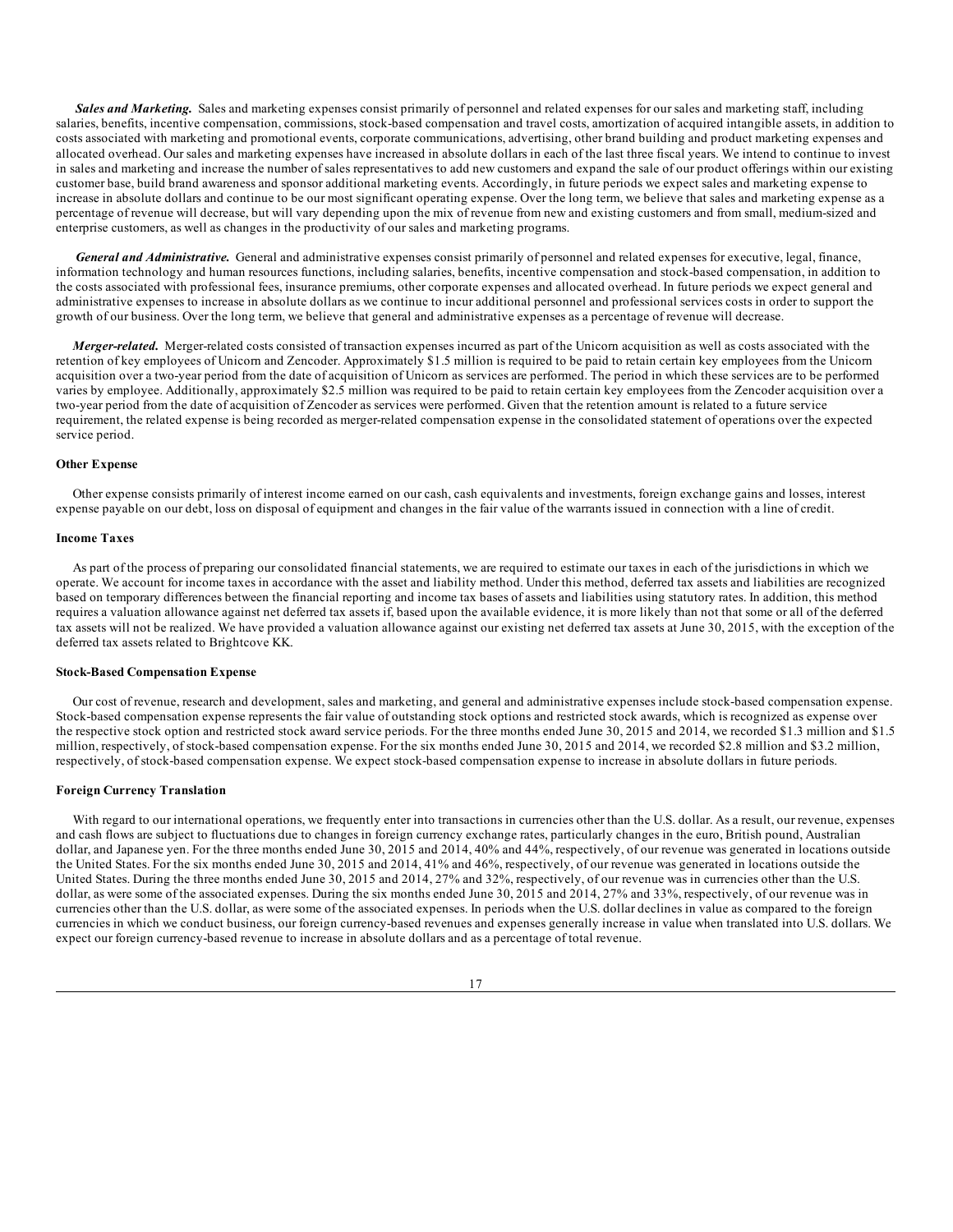### **Critical Accounting Policies and Estimates**

Our consolidated financial statements are prepared in accordance with accounting principles generally accepted in the United States. The preparation of these financial statements requires us to make estimates and assumptions that affect the reported amounts of assets and liabilities and the disclosure of contingent assets and liabilities at the date of the financial statements and the reported amounts of revenue and expenses during the reporting periods. We base our estimates on historical experience and on various other assumptions that are believed to be reasonable under the circumstances, the results of which form the basis for making judgments about the carrying values of assets and liabilities that are not readily apparent from other sources. Our actual results may differ from these estimates under different assumptions or conditions.

We consider the assumptions and estimates associated with revenue recognition, allowance for doubtful accounts, software development costs, income taxes, business combinations, intangible assets, goodwill and stock-based compensation to be our critical accounting policies and estimates. There have been no material changes to our critical accounting policies since December 31, 2014.

For a detailed explanation of the judgments made in these areas, refer to "Management's Discussion and Analysis of Financial Condition and Results of Operations" in our Annual Report on Form 10-K for the year ended December 31, 2014, which we filed with the Securities and Exchange Commission on March 5, 2015.

We believe that our significant accounting policies, which are more fully described in the notes to our unaudited condensed consolidated financial statements included in this Quarterly Report on Form 10-Q, have not materially changed from those described in the notes to our audited consolidated financial statements included in our Annual Report on Form 10-K for the year ended December 31, 2014.

### **Results of Operations**

The following tables set forth our results of operations for the periods presented. The data has been derived from the unaudited condensed consolidated financial statements contained in this Quarterly Report on Form 10-Q which, in the opinion of our management, reflect all adjustments, consisting only of normal recurring adjustments, necessary to present fairly the financial position and results of operations for the interim periods presented. The period-toperiod comparison of financial results is not necessarily indicative of future results. This information should be read in conjunction with the consolidated financial statements and notes thereto included in our Annual Report on Form 10-K for the year ended December 31, 2014.

|                                                  | Three Months Ended June 30, |               |            |               | <b>Six Months Ended June 30.</b>                      |               |            |
|--------------------------------------------------|-----------------------------|---------------|------------|---------------|-------------------------------------------------------|---------------|------------|
|                                                  | 2015                        |               | 2014       |               | 2015                                                  |               | 2014       |
|                                                  |                             |               |            |               | (in thousands, except percentages and per share data) |               |            |
| Revenue:                                         |                             |               |            |               |                                                       |               |            |
| Subscription and support revenue                 | \$<br>31,917                | <sup>\$</sup> | 29,929     | <sup>\$</sup> | 63,728                                                | <sup>\$</sup> | 59,304     |
| Professional services and other revenue          | 931                         |               | 1,074      |               | 2,005                                                 |               | 2,804      |
| Total revenue                                    | 32,848                      |               | 31,003     |               | 65,733                                                |               | 62,108     |
| Cost of revenue:                                 |                             |               |            |               |                                                       |               |            |
| Cost of subscription and support revenue         | 10,357                      |               | 9,109      |               | 20,703                                                |               | 18,629     |
| Cost of professional services and other revenue  | 1.201                       |               | 1,315      |               | 2,447                                                 |               | 3,062      |
| Total cost of revenue                            | 11,558                      |               | 10,424     |               | 23,150                                                |               | 21,691     |
|                                                  |                             |               |            |               |                                                       |               |            |
| Gross profit                                     | 21,290                      |               | 20,579     |               | 42,583                                                |               | 40,417     |
| Operating expenses:                              |                             |               |            |               |                                                       |               |            |
| Research and development                         | 7.267                       |               | 6,792      |               | 15,087                                                |               | 13,361     |
| Sales and marketing                              | 11,903                      |               | 12,095     |               | 22,742                                                |               | 23,441     |
| General and administrative                       | 5,209                       |               | 5,148      |               | 10,370                                                |               | 9,862      |
| Merger-related                                   | 62                          |               | 521        |               | 76                                                    |               | 2,388      |
| Total operating expenses                         | 24,441                      |               | 24,556     |               | 48,275                                                |               | 49,052     |
| Loss from operations                             | (3,151)                     |               | (3,977)    |               | (5,692)                                               |               | (8,635)    |
| Other expense, net                               | (429)                       |               | (294)      |               | (653)                                                 |               | (406)      |
| Loss before income taxes                         | (3,580)                     |               | (4,271)    |               | (6,345)                                               |               | (9,041)    |
| Provision for income taxes                       | 66                          |               | 56         |               | 132                                                   |               | 123        |
| Net loss                                         | (3,646)                     |               | (4,327)    |               | (6, 477)                                              |               | (9,164)    |
| Net loss per share - basic and diluted           | \$<br>(0.11)                | <sup>\$</sup> | (0.13)     | - \$          | (0.20)                                                | -S            | (0.29)     |
| Weighted-average number of common shares used in |                             |               |            |               |                                                       |               |            |
| computing net loss per share                     | 32,548,123                  |               | 32,145,231 |               | 32,522,049                                            |               | 31,594,541 |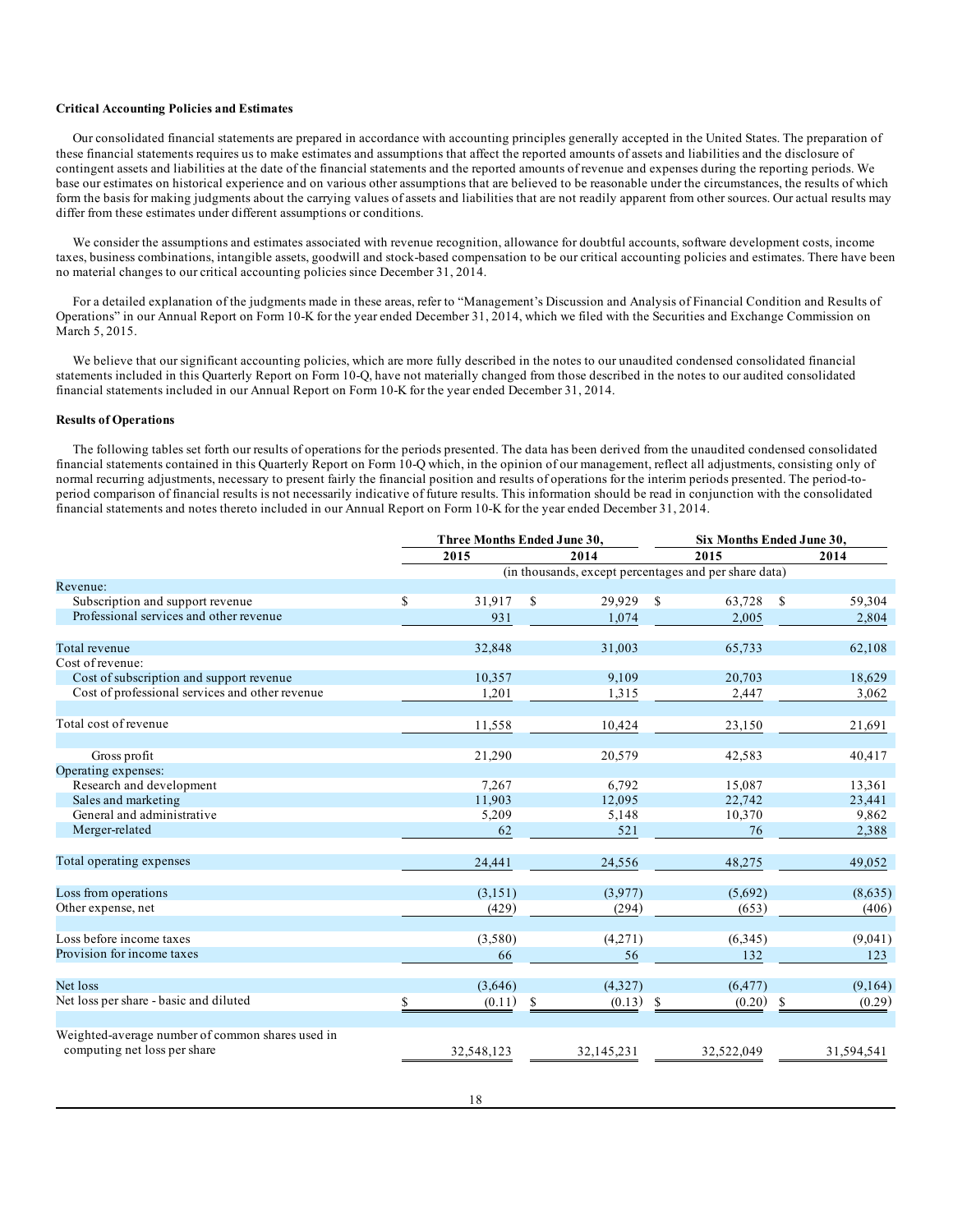### **Overview of Results of Operations for the Three Months Ended June 30, 2015 and 2014**

Total revenue increased by 6%, or \$1.8 million, in the three months ended June 30, 2015 compared to the three months ended June 30, 2014 due to an increase in subscription and support revenue of 7%, or \$2.0 million, offset partially by a decrease in professional services and other revenue of 13%, or \$143,000. The increase in subscription and support revenue resulted primarily from an increase in the number of our premium customers, which was 1,847 as of June 30, 2015, an increase of 1% from 1,833 customers as of June 30, 2014, as well as an increase in revenue from existing customers. In addition, our revenue from premium offerings grew by \$2.1 million, or 7%, in the three months ended June 30, 2015 compared to the three months ended June 30, 2014. These increases are offset by a \$1.0 million reduction in revenue due to changes in foreign exchange rates compared to the exchange rates that were in effect during the three months ended June 30, 2014. Our ability to continue to provide the product functionality and performance that our customers require will be a major factor in our ability to continue to increase revenue.

Our gross profit increased by \$711,000, or 3%, in the three months ended June 30, 2015 compared to the three months ended June 30, 2014, primarily due to an increase in revenue. With the continued growth in our total revenue, our ability to maintain our overall gross profit will depend on our ability to continue controlling our costs of delivery.

Loss from operations was \$3.2 million in the three months ended June 30, 2015 compared to \$4.0 million in the three months ended June 30, 2014. Loss from operations in the three months ended June 30, 2015 included stock-based compensation expense and amortization of acquired intangible assets of \$1.3 million and \$789,000, respectively. Loss from operations in the three months ended June 30, 2014 included stock-based compensation expense, amortization of acquired intangible assets and merger-related expenses of \$1.5 million, \$864,000 and \$521,000, respectively. We expect operating income to improve from increased sales to both new and existing customers and from improved efficiencies throughout our organization as we continue to grow and scale our operations.

As of June 30, 2015, we had \$21.2 million of unrestricted cash and cash equivalents, a decrease of \$1.7 million from \$22.9 million at December 31, 2014, due primarily to \$2.4 million in capital expenditures, \$627,000 in payments under capital lease obligations, and \$404,000 in payments on an equipment financing. These decreases were offset by \$1.7 million in proceeds from an equipment financing.

#### *Revenue*

|                           |        |        | Three Months Ended June 30, |        |                                    |        |               |  |
|---------------------------|--------|--------|-----------------------------|--------|------------------------------------|--------|---------------|--|
|                           |        |        | 2015                        |        | 2014                               | Change |               |  |
| <b>Revenue by Product</b> |        |        | Percentage of               |        | Percentage of                      |        |               |  |
| Line                      | Amount |        | Revenue                     | Amount | Revenue                            | Amount | $\frac{6}{9}$ |  |
|                           |        |        |                             |        | (in thousands, except percentages) |        |               |  |
| Premium                   |        | 30.524 | $93\%$ \$                   | 28,463 | $92\%$ \$                          | 2.061  | $7\%$         |  |
| Volume                    |        | 2.324  |                             | 2,540  |                                    | (216)  | (9)           |  |
| Total                     |        | 32,848 | $100\%$ \$                  | 31,003 | $100\%$ \$                         | 1.845  | 6%            |  |

During the three months ended June 30, 2015, revenue increased by \$1.8 million, or 6%, compared to the three months ended June 30, 2014, primarily due to an increase in revenue from our premium offerings, which consist of subscription and support revenue, as well as professional services and other revenue. The increase in premium revenue of \$2.1 million, or 7%, is partially the result of a 6% increase in the average annual subscription revenue per premium customer during the three months ended June 30, 2015 and a 1% increase in the number of premium customers from 1,833 at June 30, 2014 to 1,847 at June 30, 2015. These increases are offset by a \$1.0 million reduction in revenue due to changes in foreign exchange rates compared to the exchange rates that were in effect during the three months ended June 30, 2015. In the three months ended June 30, 2015, volume revenue decreased by \$216,000, or 9%, compared to the three months ended June 30, 2014, due primarily to the discontinuation of entry-level Video Cloud Express offerings.

|                                 |  |        | Three Months Ended June 30, |  |        |                                    |  |        |               |  |
|---------------------------------|--|--------|-----------------------------|--|--------|------------------------------------|--|--------|---------------|--|
|                                 |  | 2015   |                             |  | 2014   |                                    |  | Change |               |  |
|                                 |  |        | Percentage of               |  |        | Percentage of                      |  |        |               |  |
| <b>Revenue by Type</b>          |  | Amount | Revenue                     |  | Amount | Revenue                            |  | Amount | $\frac{0}{0}$ |  |
|                                 |  |        |                             |  |        | (in thousands, except percentages) |  |        |               |  |
| Subscription and support        |  | 31.917 | $97\%$ \$                   |  | 29.929 | $97\%$ \$                          |  | 1.988  | 7%            |  |
| Professional services and other |  | 931    |                             |  | 1.074  |                                    |  | (143)  | (13)          |  |
| Total                           |  | 32,848 | $100\%$ \$                  |  | 31,003 | $100\%$ \$                         |  | 1.845  | 6%            |  |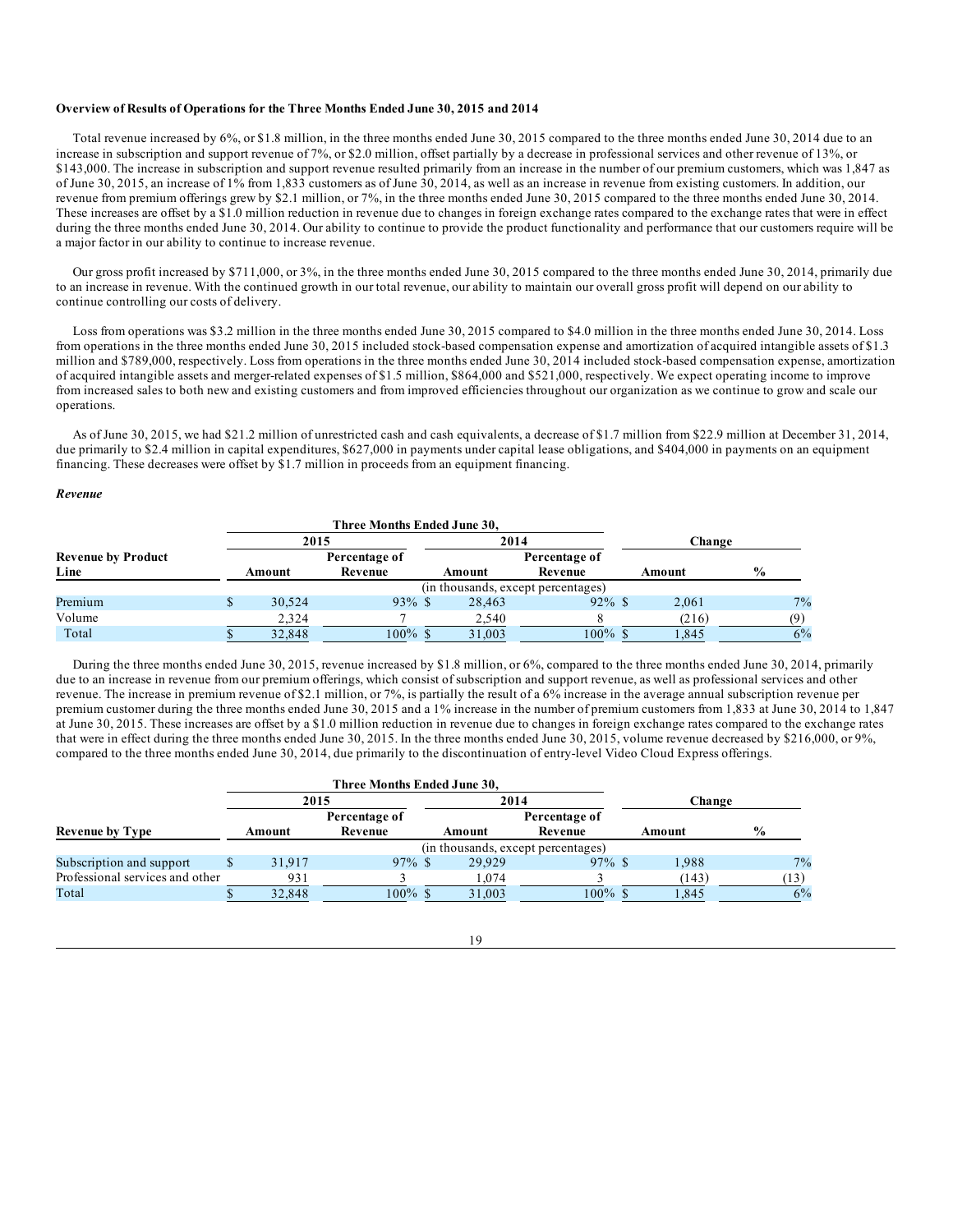In the three months ended June 30, 2015, subscription and support revenue increased by \$2.0 million, or 7%, compared to the three months ended June 30, 2014. The increase was primarily related to the continued growth of our customer base for our premium offerings including sales to both new and existing customers and a 6% increase in the average annual subscription revenue per premium customer. These increases are offset by a \$1.0 million reduction in revenue due to changes in foreign exchange rates compared to the exchange rates that were in effect during the three months ended June 30, 2015. Professional services and other revenue decreased by 13%, or \$143,000, due to a decrease in the number of professional service engagements that were related to projects and implementations supporting subscription sales. Professional services and other revenue will vary from period to period depending on the number of implementations and other projects that are in process.

|                             |        | Three Months Ended June 30, |        |                                    |  |         |               |  |
|-----------------------------|--------|-----------------------------|--------|------------------------------------|--|---------|---------------|--|
|                             | 2015   |                             | 2014   |                                    |  | Change  |               |  |
|                             |        | Percentage of               |        | Percentage of                      |  |         |               |  |
| <b>Revenue by Geography</b> | Amount | Revenue                     | Amount | Revenue                            |  | Amount  | $\frac{6}{9}$ |  |
|                             |        |                             |        | (in thousands, except percentages) |  |         |               |  |
| North America               | 21,070 | $64\%$ \$                   | 18,481 | $60\%$ \$                          |  | 2,589   | 14%           |  |
| Europe                      | 6.455  | 20                          | 7,730  | 25                                 |  | (1,275) | (16)          |  |
| Japan                       | 1.986  | 6                           | 2.012  | 6                                  |  | (26)    | (1)           |  |
| Asia Pacific                | 2,908  |                             | 2,543  | 8                                  |  | 365     | 14            |  |
| Other                       | 429    |                             | 237    |                                    |  | 192     | 81            |  |
| International subtotal      | 11,778 | 36                          | 12,522 | 40                                 |  | (744)   | (6)           |  |
| Total                       | 32,848 | $100\%$ \$                  | 31,003 | $100\%$ \$                         |  | 1,845   | 6%            |  |

For purposes of this section, we designate revenue by geographic regions based upon the locations of our customers. North America is comprised of revenue from the United States, Canada and Mexico. International is comprised of revenue from locations outside of North America. Depending on the timing of new customer contracts, revenue mix from a geographic region can vary from period to period.

In the three months ended June 30, 2015, total revenue for North America increased \$2.6 million, or 14%, compared to the three months ended June 30, 2014. The increase in revenue for North America resulted primarily from an increase in subscription and support revenue from our premium offerings. In the three months ended June 30, 2015, total revenue outside of North America decreased \$744,000, or 6%, compared to the three months ended June 30, 2014. The decrease in revenue from International regions is primarily related to a \$1.0 million reduction in revenue due to changes in foreign exchange rates compared to the exchange rates that were in effect during the three months ended June 30, 2014. This decrease was offset by an increase in subscription and support revenue from our premium offerings.

#### *Cost of Revenue*

|                           |      |        | Three Months Ended June 30,         |        |                                     |        |               |  |  |  |
|---------------------------|------|--------|-------------------------------------|--------|-------------------------------------|--------|---------------|--|--|--|
|                           | 2015 |        |                                     |        | 2014                                |        | Change        |  |  |  |
| <b>Cost of Revenue</b>    |      | Amount | Percentage<br>of Related<br>Revenue | Amount | Percentage<br>of Related<br>Revenue | Amount | $\frac{0}{0}$ |  |  |  |
|                           |      |        | (in thousands, except percentages)  |        |                                     |        |               |  |  |  |
| Subscription and support  |      | 10.357 | $32\%$ \$                           | 9.109  | $30\%$ \$                           | 1.248  | 14%           |  |  |  |
| Professional services and |      |        |                                     |        |                                     |        |               |  |  |  |
| other                     |      | 1.201  | 129                                 | 1,315  | 122                                 | (114)  | (9)           |  |  |  |
| Total                     |      | 11,558 | $35\%$ \$                           | 10.424 | $34\%$ \$                           | 1.134  | 11%           |  |  |  |

In the three months ended June 30, 2015, cost of subscription and support revenue increased \$1.2 million, or 14%, compared to the three months ended June 30, 2014. The increase resulted primarily from an increase in network hosting services, content delivery network expenses, depreciation expenses and employee-related expenses of \$486,000, \$300,000, \$184,000 and \$160,000, respectively.

In the three months ended June 30, 2015, cost of professional services and other revenue decreased \$114,000, or 9%, compared to the three months ended June 30, 2014. The decrease resulted primarily from a decrease in employee-related expenses of \$133,000.

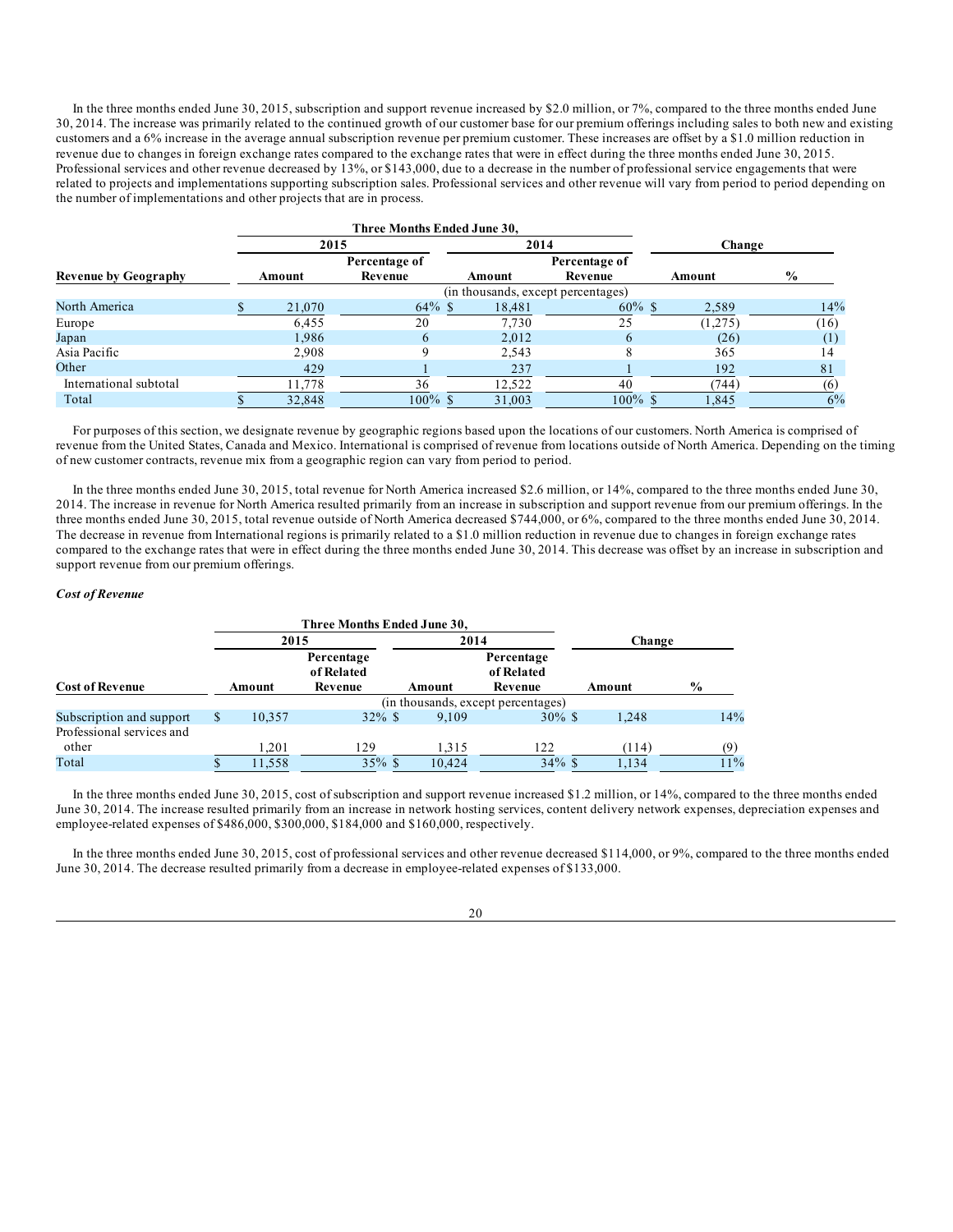## **Gross Profit**

|                           |      |        | Three Months Ended June 30,         |           |        |                                     |  |            |               |  |  |
|---------------------------|------|--------|-------------------------------------|-----------|--------|-------------------------------------|--|------------|---------------|--|--|
|                           | 2015 |        |                                     |           | 2014   |                                     |  | Change     |               |  |  |
| <b>Gross Profit</b>       |      | Amount | Percentage of<br>Related<br>Revenue |           | Amount | Percentage of<br>Related<br>Revenue |  | Amount     | $\frac{6}{9}$ |  |  |
|                           |      |        | (in thousands, except percentages)  |           |        |                                     |  |            |               |  |  |
| Subscription and support  |      | 21.560 |                                     | $68\%$ \$ | 20,820 | $70\%$ \$                           |  | 740        | 4%            |  |  |
| Professional services and |      |        |                                     |           |        |                                     |  |            |               |  |  |
| other                     |      | (270)  | (29)                                |           | (241)  | (22)                                |  | (29)       | (12)          |  |  |
| Total                     |      | 21,290 |                                     | $65\%$ \$ | 20.579 | $66\%$ \$                           |  | $71^\circ$ | $3\%$         |  |  |

The overall gross profit percentage was 65% and 66% for the three months ended June 30, 2015 and 2014, respectively. Subscription and support gross profit increased \$740,000, or 4%, compared to the three months ended June 30, 2014. Professional services and other gross profit decreased \$29,000, or 12%, compared to the three months ended June 30, 2014. It is likely that gross profit, as a percentage of revenue, will fluctuate quarter by quarter due to the timing and mix of subscription and support revenue and professional services and other revenue, and the type, timing and duration of service required in delivering certain projects.

## **Operating Expenses**

|                            |  |        | Three Months Ended June 30, |           |                                    |           |  |        |               |  |
|----------------------------|--|--------|-----------------------------|-----------|------------------------------------|-----------|--|--------|---------------|--|
|                            |  |        | 2015                        |           | 2014                               |           |  | Change |               |  |
|                            |  |        | Percentage of               |           | Percentage of                      |           |  |        |               |  |
| <b>Operating Expenses</b>  |  | Amount | Revenue                     |           | Amount                             | Revenue   |  | Amount | $\frac{6}{9}$ |  |
|                            |  |        |                             |           | (in thousands, except percentages) |           |  |        |               |  |
| Research and development   |  | 7.267  |                             | $22\%$ \$ | 6,792                              | $21\%$ \$ |  | 475    | 7%            |  |
| Sales and marketing        |  | 11.903 | 36                          |           | 12.095                             | 39        |  | (192)  | (2)           |  |
| General and administrative |  | 5.209  | 16                          |           | 5.148                              |           |  | 61     |               |  |
| Merger-related             |  | 62     |                             |           | 521                                |           |  | (459)  | (88)          |  |
| Total                      |  | 24.441 |                             | $74\%$ \$ | 24.556                             | 79% \$    |  | (115)  | $-9/0$        |  |

*Research and Development.* In the three months ended June 30, 2015, research and development expense increased by \$475,000, or 7%, compared to the three months ended June 30, 2014 primarily due to increases in employee-related, recruiting and rent expenses of \$303,000, \$77,000 and \$63,000, respectively. In future periods, we expect that our research and development expense will continue to increase in absolute dollars as we continue to add employees, develop new features and functionality for our products, introduce additional software solutions and expand our product and service offerings.

*Sales and Marketing.* In the three months ended June 30, 2015, sales and marketing expense decreased by \$192,000, or 2%, compared to the three months ended June 30, 2014 primarily due to a decrease in marketing programs of \$333,000. This decrease was offset by an increase in employee-related expenses of \$119,000. We expect that our sales and marketing expense will increase in absolute dollars along with our revenue, as we continue to expand sales coverage and build brand awareness through what we believe are cost-effective channels. We expect that such increases may fluctuate from period to period, however, due to the timing of marketing programs.

*General and Administrative.* In the three months ended June 30, 2015, general and administrative expense increased by \$61,000, or 1%, compared to the three months ended June 30, 2014 primarily due to increases in outside accounting and legal fees and depreciation expenses of \$154,000 and \$143,000, respectively. These increases were offset by decreases in stock-based compensation and employee-related expense of \$164,000 and \$110,000, respectively. In future periods, we expect general and administrative expense will increase in absolute dollars as we add personnel and incur additional costs related to the growth of our business and operations.

*Merger-related.* In the three months ended June 30, 2015, merger-related expenses decreased \$459,000, or 88%, compared to the three months ended June 30, 2014 primary due to a \$119,000 decrease in costs incurred in connection with closing the acquisition of substantially all of the assets of Unicorn. There was also a decrease in the costs associated with the retention of certain employees of Unicorn and in the costs associated with the retention of certain employees of Zencoder of \$275,000 and \$65,000, respectively.

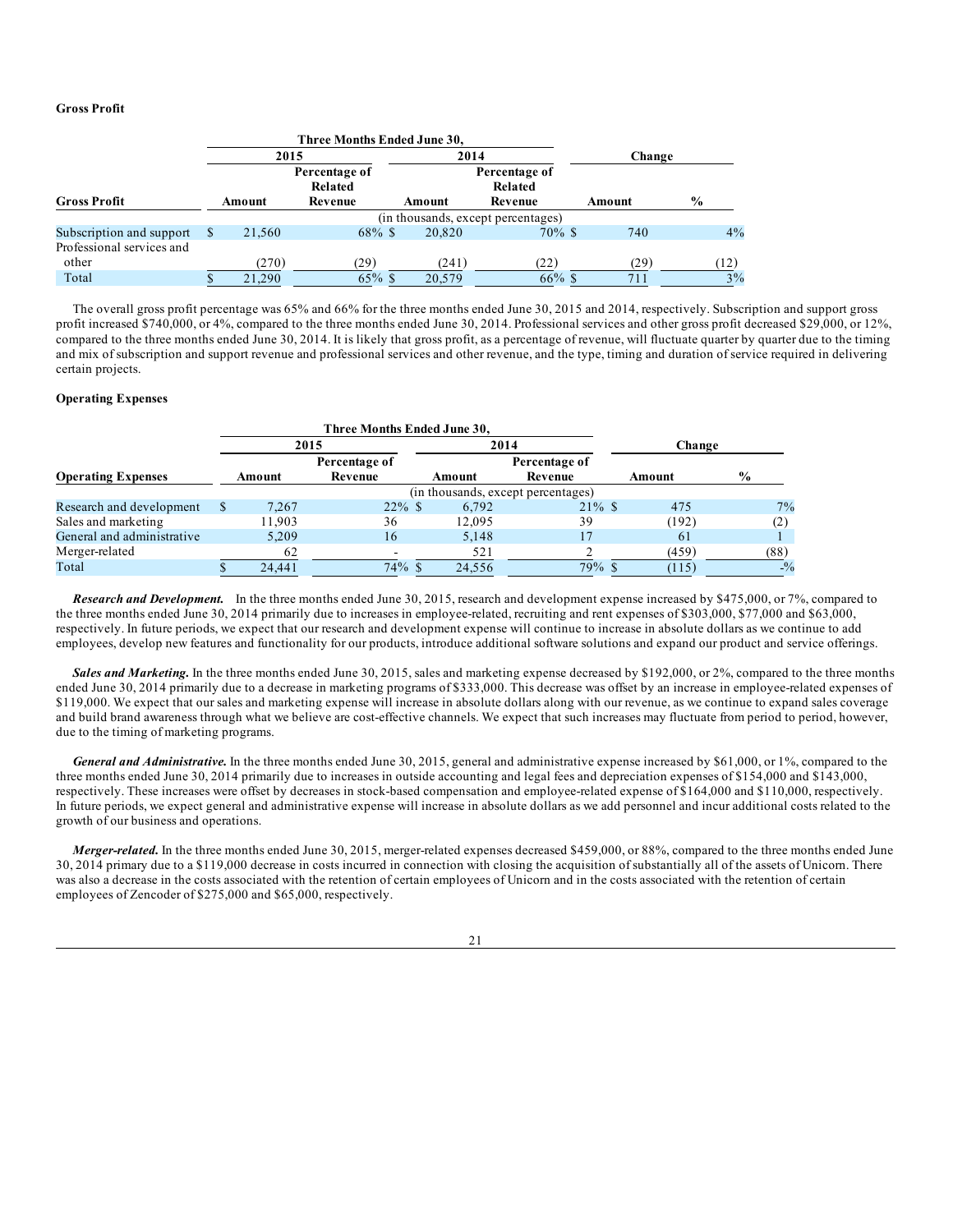## **Other Expense, Net**

|                      |                                    | Three Months Ended June 30, |        |               |        |               |  |  |
|----------------------|------------------------------------|-----------------------------|--------|---------------|--------|---------------|--|--|
|                      | 2015                               |                             |        | 2014          | Change |               |  |  |
|                      |                                    | Percentage of               |        | Percentage of |        |               |  |  |
| <b>Other Expense</b> | Amount                             | Revenue                     | Amount | Revenue       | Amount | $\frac{0}{0}$ |  |  |
|                      | (in thousands, except percentages) |                             |        |               |        |               |  |  |
| Interest income, net |                                    | $-$ % \$                    |        | $-$ % \$      |        | (50)%         |  |  |
| Interest expense     | (24)                               |                             | (26)   |               |        |               |  |  |
| Other expense, net   | (406)                              |                             | (270)  |               | (136)  | (50)          |  |  |
| Total                | (429)                              | $(1) \%$ \$                 | (294)  | $(1) \%$ \$   | (135)  | (46)%         |  |  |

In the three months ended June 30, 2015, interest income, net, decreased by \$1,000 compared to the corresponding period of the prior year. The decrease is primarily due to a lower average cash balance as interest income is generated from the investment of our cash balances, less related bank fees.

The interest expense during the three months ended June 30, 2015 is primarily comprised of interest paid on capital leases and an equipment financing. The increase in other expense, net during the three months ended June 30, 2014 was primarily due to an increase in foreign currency exchange losses of \$136,000 upon collection of foreign denominated accounts receivable.

### **Provision for Income Taxes**

|                                   |        | Three Months Ended June 30, |          |        |                                    |                                         |        |               |     |  |
|-----------------------------------|--------|-----------------------------|----------|--------|------------------------------------|-----------------------------------------|--------|---------------|-----|--|
|                                   | 2015   |                             |          | 2014   |                                    |                                         | Change |               |     |  |
|                                   |        | Percentage of               |          |        | Percentage of                      |                                         |        |               |     |  |
| <b>Provision for Income Taxes</b> | Amount | Revenue                     |          | Amount | Revenue                            |                                         | Amount | $\frac{0}{0}$ |     |  |
|                                   |        |                             |          |        | (in thousands, except percentages) |                                         |        |               |     |  |
| Provision for income taxes        | 66     |                             | $-$ % \$ |        |                                    | $-$ <sup>0</sup> / <sub>0</sub> $\sqrt$ | 10     |               | 18% |  |

In the three months ended June 30, 2015, provision for income taxes increased by \$10,000 or 18%, compared to the three months ended June 30, 2014 primarily due to increases income tax expenses related to foreign jurisdictions.

#### **Overview of Results of Operations for the Six Months Ended June 30, 2015 and 2014**

Total revenue increased by 6%, or \$3.6 million, in the six months ended June 30, 2015 compared to the six months ended June 30, 2014 due to an increase in subscription and support revenue of 7%, or \$4.4 million, offset partially by a decrease in professional services and other revenue of 28%, or \$799,000. The increase in subscription and support revenue resulted primarily from an increase in the number of our premium customers, which was 1,847 as of June 30, 2015, an increase of 1% from 1,833 customers as of June 30, 2014, as well as an increase in revenue from existing customers. In addition, our revenue from premium offerings grew by \$3.9 million, or 7%, in the six months ended June 30, 2015 compared to the six months ended June 30, 2014. These increases are offset by a \$1.8 million reduction in revenue due to changes in foreign exchange rates compared to the exchange rates that were in effect during the six months ended June 30, 2014. Our ability to continue to provide the product functionality and performance that our customers require will be a major factor in our ability to continue to increase revenue.

Our gross profit increased by \$2.2 million, or 5%, in the six months ended June 30, 2015 compared to the six months ended June 30, 2014, primarily due to an increase in revenue. Our ability to continue to maintain our overall gross profit will depend on our ability to continue controlling our costs of delivery. Loss from operations was \$5.7 million in the six months ended June 30, 2015 compared to \$8.6 million in the six months ended June 30, 2014. Loss from operations in the six months ended June 30, 2015 included stock-based compensation expense and amortization of acquired intangible assets of \$2.8 million and \$1.6 million, respectively. Loss from operations in the six months ended June 30, 2014 included stock-based compensation expense, amortization of acquired intangible assets and merger-related expenses of \$3.2 million, \$1.6 million and \$2.4 million, respectively. We expect operating income to improve from increased sales to both new and existing customers and from improved efficiencies throughout our organization as we continue to grow and scale our operations.

As of June 30, 2015, we had \$21.2 million of unrestricted cash and cash equivalents, a decrease of \$1.7 million from \$22.9 million at December 31, 2014, due primarily to \$2.4 million in capital expenditures, \$627,000 in payments under capital lease obligations and \$404,000 in payments on an equipment financing. These decreases were offset by \$1.7 million in proceeds from an equipment financing.

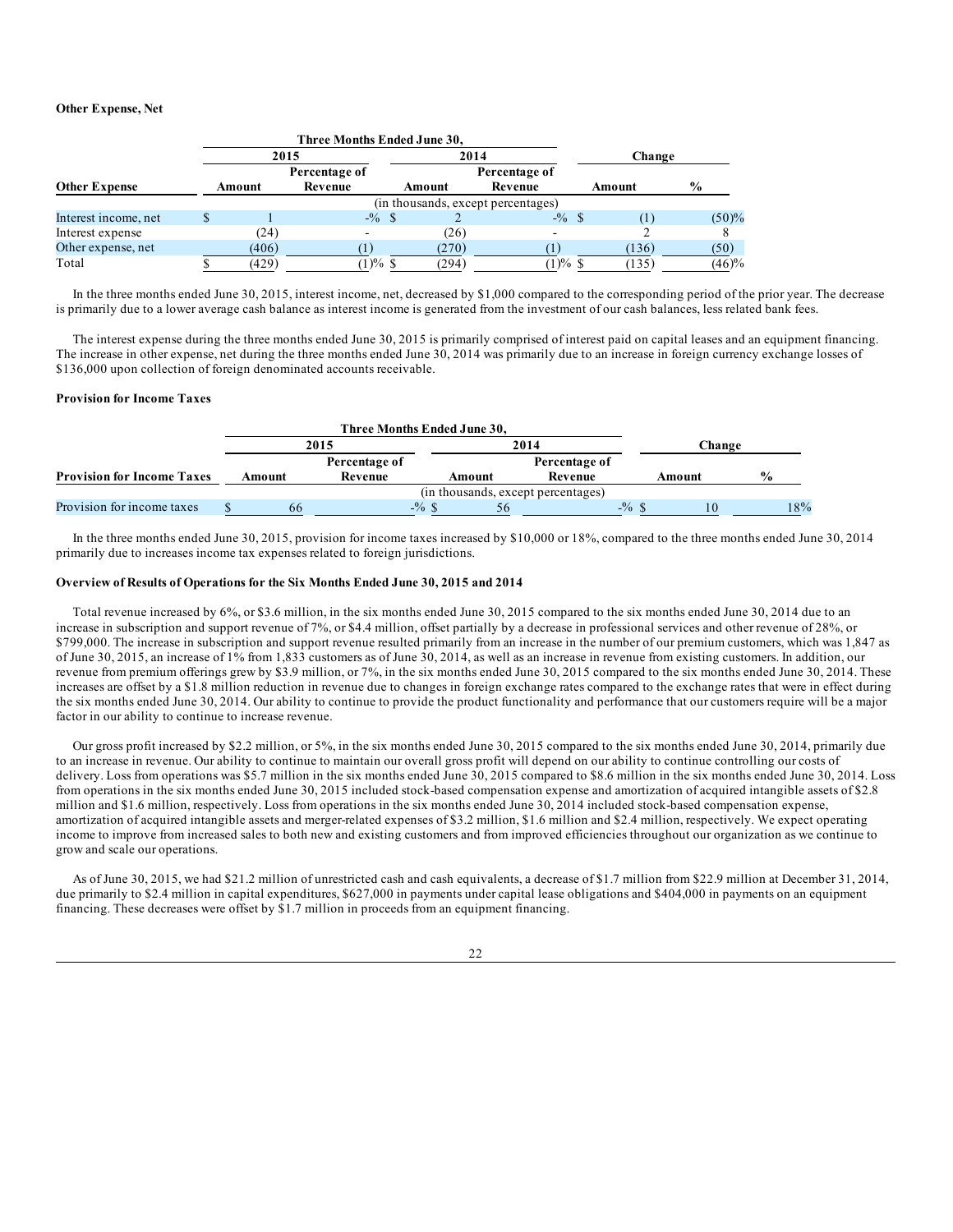*Revenue*

|                                |        | Six Months Ended June 30,          |  |        |                          |  |        |               |       |
|--------------------------------|--------|------------------------------------|--|--------|--------------------------|--|--------|---------------|-------|
|                                | 2015   |                                    |  | 2014   |                          |  | Change |               |       |
| <b>Revenue by Product Line</b> | Amount | Percentage of<br>Revenue           |  | Amount | Percentage of<br>Revenue |  | Amount | $\frac{6}{9}$ |       |
|                                |        | (in thousands, except percentages) |  |        |                          |  |        |               |       |
| Premium                        | 60.989 | $93\%$ \$                          |  | 57,060 | $92\%$ \$                |  | 3.929  |               | $7\%$ |
| Volume                         | 4.744  |                                    |  | 5,048  |                          |  | (304)  |               | (6)   |
| Total                          | 65,733 | $100\%$ \$                         |  | 62,108 | $100\%$ \$               |  | 3,625  |               | 6%    |

During the six months ended June 30, 2015, revenue increased by \$3.6 million, or 6%, compared to the six months ended June 30, 2014, primarily due to an increase in revenue from our premium offerings, which consist of subscription and support revenue, as well as professional services and other revenue. The increase in premium revenue of \$3.9 million, or 7%, is partially the result of a 6% increase in the average annual subscription revenue per premium customer during the six months ended June 30, 2015 and a 1% increase in the number of premium customers from 1,833 at June 30, 2014 to 1,847 at June 30, 2015. These increases are offset by a \$1.8 million reduction in revenue due to changes in foreign exchange rates compared to the exchange rates that were in effect during the six months ended June 30, 2014. In the six months ended June 30, 2015, revenue from our volume offerings decreased by \$304,000, or 6%, compared to the six months ended June 31, 2014, due primarily to the discontinuation of entry-level Video Cloud Express offerings.

|                                 |  |        | Six Months Ended June 30,          |               |        |            |  |        |               |       |
|---------------------------------|--|--------|------------------------------------|---------------|--------|------------|--|--------|---------------|-------|
|                                 |  | 2015   |                                    |               | 2014   |            |  | Change |               |       |
|                                 |  |        | Percentage of                      | Percentage of |        |            |  |        |               |       |
| <b>Revenue by Type</b>          |  | Amount | Revenue                            |               | Amount | Revenue    |  | Amount | $\frac{6}{9}$ |       |
|                                 |  |        | (in thousands, except percentages) |               |        |            |  |        |               |       |
| Subscription and support        |  | 63.728 | $97\%$ \$                          |               | 59.304 | $95\%$ \$  |  | 4.424  |               | $7\%$ |
| Professional services and other |  | 2.005  |                                    |               | 2.804  |            |  | (799)  | (28)          |       |
| Total                           |  | 65.733 | $100\%$ \$                         |               | 62.108 | $100\%$ \$ |  | 3.625  |               | 6%    |

In the six months ended June 30, 2015, subscription and support revenue increased by \$4.4 million, or 7%, compared to the six months ended June 30, 2014. The increase was primarily related to the continued growth of our customer base for our premium offerings including sales to both new and existing customers and a 6% increase in the average annual subscription revenue per premium customer during the six months ended June 30, 2015. Professional services and other revenue decreased by 28%, or \$799,000, compared to the six months ended June 30, 2014. Professional services and other revenue will vary from period to period depending on the number of implementations and other projects that are in process.

|                             |                                    | Six Months Ended June 30, |        |                          |         |      |  |  |
|-----------------------------|------------------------------------|---------------------------|--------|--------------------------|---------|------|--|--|
|                             |                                    | 2015                      |        | 2014                     | Change  |      |  |  |
| <b>Revenue by Geography</b> | Amount                             | Percentage of<br>Revenue  | Amount | Percentage of<br>Revenue | Amount  | $\%$ |  |  |
|                             | (in thousands, except percentages) |                           |        |                          |         |      |  |  |
| North America               | 41,518                             | $64\%$ \$                 | 36,495 | $59\%$ \$                | 5.023   | 14%  |  |  |
| Europe                      | 13.186                             | 20                        | 16,357 | 26                       | (3,171) | (19) |  |  |
| Japan                       | 4.045                              | 6                         | 3,933  | 6                        | 112     |      |  |  |
| Asia Pacific                | 6.109                              | Q                         | 4,876  |                          | 1,233   | 25   |  |  |
| Other                       | 875                                |                           | 447    |                          | 428     | 96   |  |  |
| International subtotal      | 24,215                             | 36                        | 25,613 | 41                       | (1,398) | (5)  |  |  |
| Total                       | 65,733                             | $100\%$ \$                | 62.108 | $100\%$ \$               | 3.625   | 6%   |  |  |

For purposes of this section, we designate revenue by geographic regions based upon the locations of our customers. North America is comprised of revenue from the United States, Canada and Mexico. International is comprised of revenue from locations outside of North America. Depending on the timing of new customer contracts, revenue mix from a geographic region can vary from period to period.

In the six months ended June 30, 2015, total revenue for North America increased \$5.0 million, or 14%, compared to the six months ended June 30, 2014. The increase in revenue for North America resulted primarily from an increase in subscription and support revenue from our premium offerings. In the six months ended June 30, 2015, total revenue outside of North America decreased \$1.4 million, or 5%, compared to the six months ended June 30, 2014. The decrease in revenue from International regions is primarily related to a \$1.8 million reduction in revenue due to changes in foreign exchange rates compared to the exchange rates that were in effect during the six months ended June 30, 2014. These decreases were offset by an increase in subscription and support revenue from our premium offerings.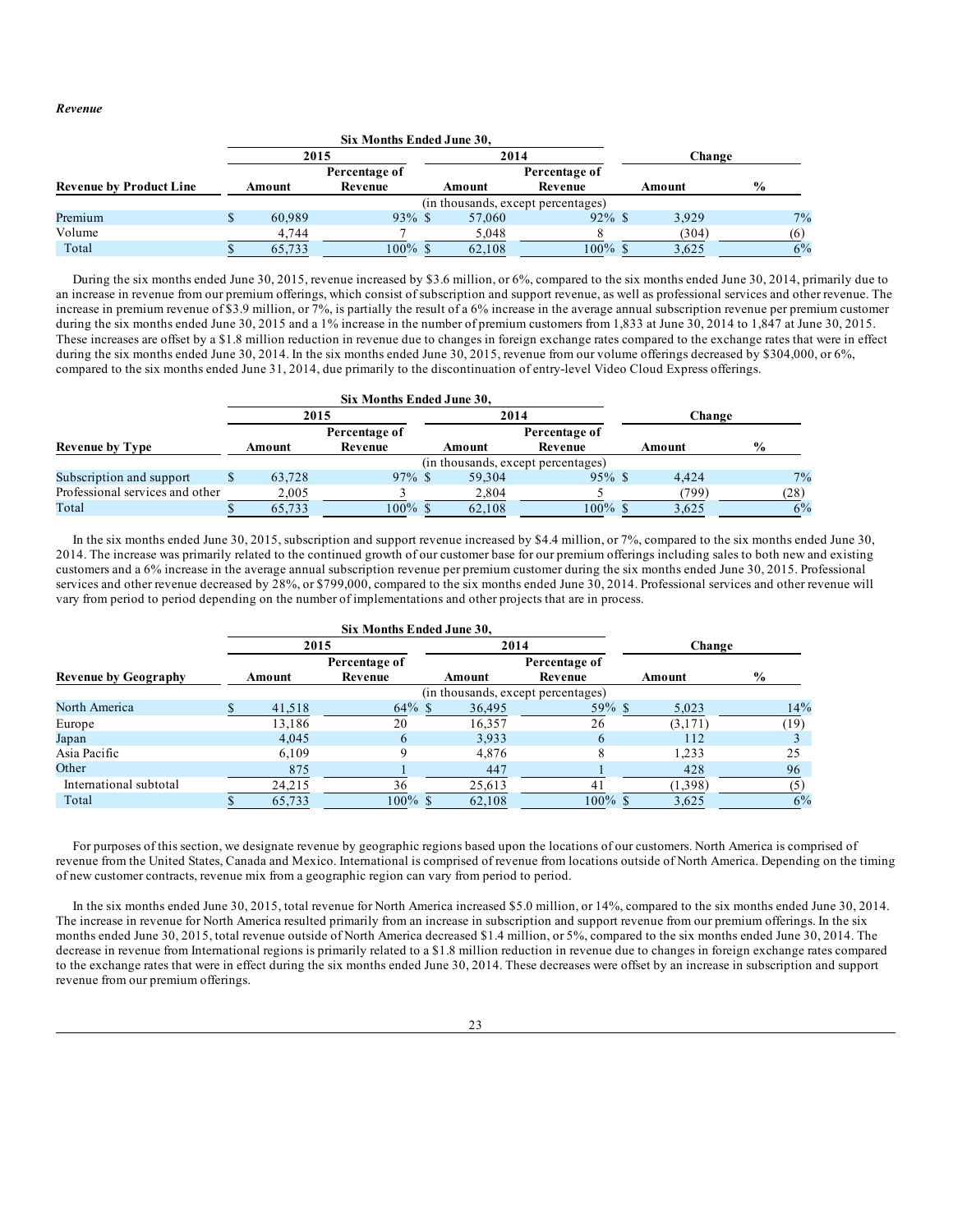## *Cost of Revenue*

|                                 |        |        | Six Months Ended June 30, |  |                   |                          |        |        |               |  |
|---------------------------------|--------|--------|---------------------------|--|-------------------|--------------------------|--------|--------|---------------|--|
|                                 | 2015   |        |                           |  | 2014              |                          |        | Change |               |  |
|                                 |        |        | Percentage of<br>Related  |  |                   | Percentage of<br>Related |        |        |               |  |
| <b>Cost of Revenue</b>          | Amount |        | Revenue                   |  | Revenue<br>Amount |                          | Amount |        | $\frac{0}{0}$ |  |
|                                 |        |        |                           |  |                   |                          |        |        |               |  |
| Subscription and support        |        | 20.703 | $32\%$ \$                 |  | 18,629            | $31\%$ \$                |        | 2.074  | 11%           |  |
| Professional services and other |        | 2.447  | 122                       |  | 3.062             | 109                      |        | (615)  | (20)          |  |
| Total                           |        | 23.150 | $35\%$ \$                 |  | 21.691            | $35\%$ \$                |        | 1.459  | 7%            |  |

In the six months ended June 30, 2015, cost of subscription and support revenue increased \$2.1 million, or 11%, compared to the six months ended June 30, 2014. The increase resulted primarily from an increase in the content delivery network expenses, depreciation expense, employee-related expenses, and the cost of third-party software integrated with our service offering of \$673,000, \$479,000, \$371,000 and \$202,000, respectively. There were also increases in maintenance expenses, amortization of capitalized internal-use software development costs and amortization of acquired intangible assets of \$88,000, \$86,000 and \$85,000, respectively.

In the six months ended June 30, 2015, cost of professional services and other revenue decreased \$615,000, or 20%, compared to the six months ended June 30, 2014. The decrease resulted primarily from decreases in contractor and employee-related expenses of \$387,000 and \$269,000, respectively.

## **Gross Profit**

|                                 |  |        | Six Months Ended June 30,          |      |        |               |        |        |               |    |
|---------------------------------|--|--------|------------------------------------|------|--------|---------------|--------|--------|---------------|----|
|                                 |  | 2015   |                                    | 2014 |        |               |        | Change |               |    |
|                                 |  |        | Percentage of                      |      |        | Percentage of |        |        |               |    |
|                                 |  |        | Related                            |      |        | Related       |        |        |               |    |
| <b>Gross Profit</b>             |  | Amount | Revenue                            |      | Amount | Revenue       | Amount |        | $\frac{9}{0}$ |    |
|                                 |  |        | (in thousands, except percentages) |      |        |               |        |        |               |    |
| Subscription and support        |  | 43,025 | $68\%$ \$                          |      | 40.675 | $69\%$ \$     |        | 2,350  |               | 6% |
| Professional services and other |  | (442)  | (22)                               |      | (258)  | (ዓ            |        | (184)  |               |    |
| Total                           |  | 42.583 | $65\%$ \$                          |      | 40,417 | $65\%$ \$     |        | 2,166  |               | 5% |

The overall gross profit percentage was 65% for the six months ended June 30, 2015 and 2014. Subscription and support gross profit increased \$2.4 million, or 6%, compared to the six months ended June 30, 2014. Professional services and other gross profit decreased \$184,000, or 71%, compared to the six months ended June 30, 2014. It is likely that gross profit, as a percentage of revenue, will fluctuate quarter by quarter due to the timing and mix of subscription and support revenue and professional services and other revenue, and the type, timing and duration of service required in delivering certain projects.

# **Operating Expenses**

|                            |        | Six Months Ended June 30,          |           |        |               |  |         |               |  |
|----------------------------|--------|------------------------------------|-----------|--------|---------------|--|---------|---------------|--|
|                            | 2015   |                                    |           | 2014   |               |  | Change  |               |  |
|                            |        | Percentage of                      |           |        | Percentage of |  |         |               |  |
| <b>Operating Expenses</b>  | Amount | Revenue                            |           | Amount | Revenue       |  | Amount  | $\frac{0}{0}$ |  |
|                            |        | (in thousands, except percentages) |           |        |               |  |         |               |  |
| Research and development   | 15.087 |                                    | $23\%$ \$ | 13,361 | $22\%$ \$     |  | 1.726   | 13%           |  |
| Sales and marketing        | 22.742 | 34                                 |           | 23.441 | 38            |  | (699)   | (3)           |  |
| General and administrative | 10,370 | 16                                 |           | 9,862  | 16            |  | 508     |               |  |
| Merger-related             | 76     |                                    |           | 2,388  |               |  | (2,312) | (97)          |  |
| Total                      | 48,275 |                                    | $73\%$ \$ | 49,052 | $80\%$ \$     |  | 777     | $(2)\%$       |  |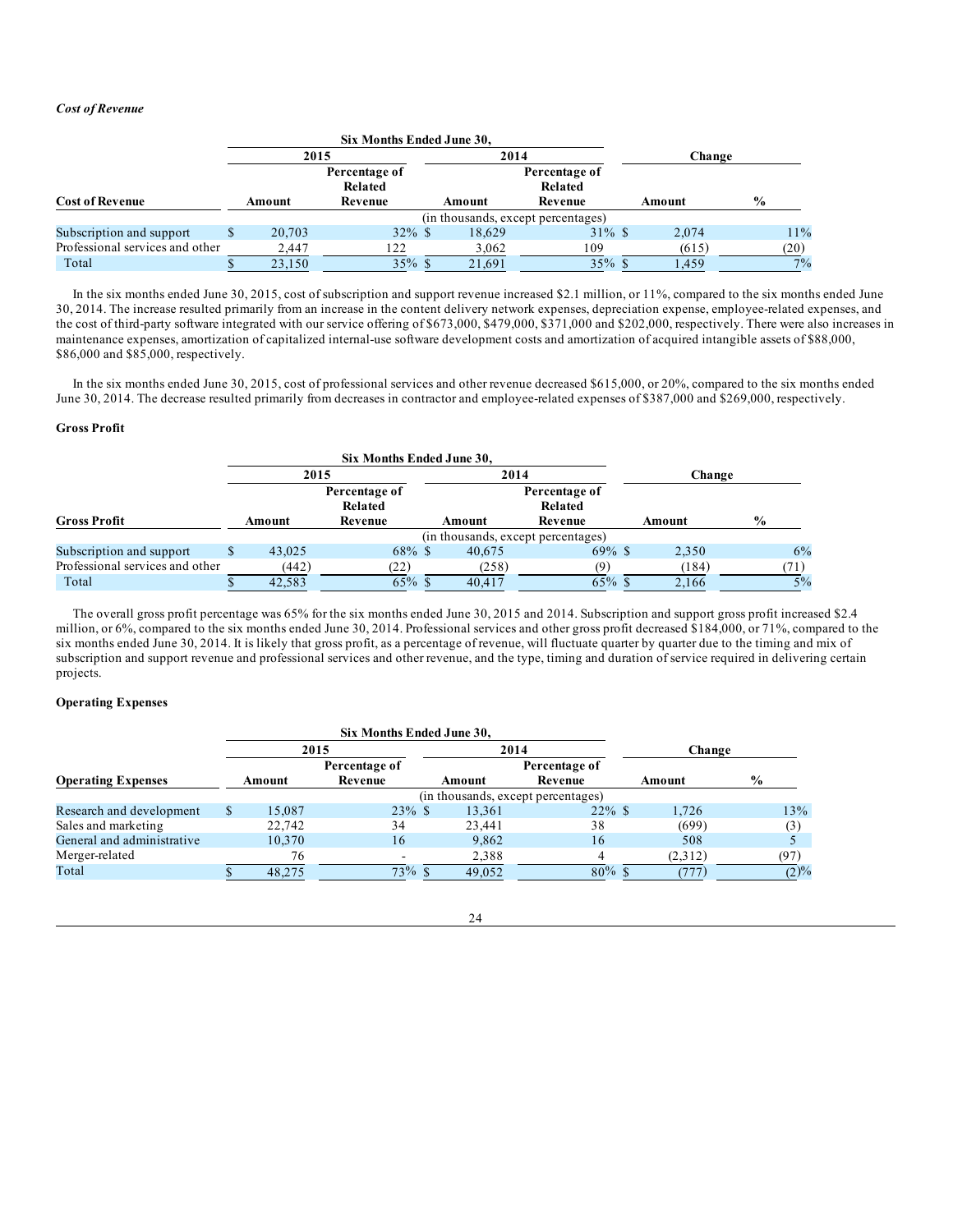*Research and Development.* In the six months ended June 30, 2015, research and development expense increased by \$1.7 million, or 13%, compared to the six months ended June 30, 2014 primarily due to increases in employee-related, rent, recruiting and travel expenses of \$1.1 million, \$282,000, \$132,000 and \$111,000, respectively. These expenses were offset by a decrease in computer maintenance and support expense of \$107,000.

**Sales and Marketing.** In the six months ended June 30, 2015, sales and marketing expense decreased \$699,000, or 3%, compared to the six months ended June 30, 2014 primarily due to decrease in marketing programs, stock-based compensation, employee-related and commission expenses of \$631,000, \$224,000, \$211,000 and \$126,000, respectively. These expenses were offset by increases in contractor expenses, and travel expenses of \$204,000 and \$136,000, respectively.

*General and Administrative.* In the six months ended June 30, 2015, general and administrative expense increased by \$508,000, or 5%, compared to the six months ended June 30, 2014 primarily due to an increase in outside accounting and legal fees, depreciation, contractor and bad debt expenses of \$365,000, \$311,000, \$213,000 and \$125,000, respectively. These expenses were offset by decreases in stock-based compensation and employee-related expenses of \$265,000 and \$158,000, respectively.

*Merger-related.* In the six months ended June 30, 2015, merger-related expenses decreased \$2.3 million, or 97%, compared to the six months ended June 30, 2014. \$1.6 million of the decrease relates to costs that were incurred in connection with the closing of the acquisition of substantially all of the assets of Unicorn, during the six months ended June 30, 2014, without corresponding costs during the six months ended June 30, 2015. There was also a decrease in the costs associated with the retention of certain employees of Unicorn and in the costs associated with the retention of certain employees of Zencoder of \$486,000 and \$181,000, respectively.

#### **Other Expense, Net**

|                      |        |                                    | Six Months Ended June 30, |        |               |        |               |  |  |
|----------------------|--------|------------------------------------|---------------------------|--------|---------------|--------|---------------|--|--|
|                      |        | 2015                               |                           |        | 2014          |        | Change        |  |  |
|                      |        |                                    | Percentage of             |        | Percentage of |        |               |  |  |
| <b>Other Expense</b> | Amount |                                    | Revenue                   | Amount | Revenue       | Amount | $\frac{0}{0}$ |  |  |
|                      |        | (in thousands, except percentages) |                           |        |               |        |               |  |  |
| Interest income, net |        |                                    | $-\%$ \$                  |        | $-\%$ \$      |        | (78)%         |  |  |
| Interest expense     |        | (40)                               |                           | (45)   |               |        |               |  |  |
| Other expense, net   |        | (615)                              | (1)%                      | (370)  | (1)%          | (245)  | (66)          |  |  |
| Total                |        | (653)                              | $(1) \%$ \$               | (406)  | $(1) \%$ \$   | (247)  | (61)%         |  |  |

In the six months ended June 30, 2015, interest income, net, decreased by \$7,000 compared to the corresponding period of the prior year. The decrease is primarily due to lower average cash balances as interest income is generated from the investment of our cash balances, less related bank fees.

The interest expense during the six months ended June 30, 2015 is primarily comprised of interest paid on capital leases and an equipment financing. The increase in other expense, net during the six months ended June 30, 2015 was primarily due to an increase in foreign currency exchange losses of \$249,000 upon collection of foreign denominated accounts receivable.

#### **Provision for Income Taxes**

|                                   |      |        | Six Months Ended June 30. |        |                                    |        |               |    |  |
|-----------------------------------|------|--------|---------------------------|--------|------------------------------------|--------|---------------|----|--|
|                                   | 2015 |        |                           | 2014   |                                    |        | Change        |    |  |
|                                   |      |        | Percentage of             |        | Percentage of                      |        |               |    |  |
| <b>Provision for Income Taxes</b> |      | Amount | Revenue                   | Amount | Revenue                            | Amount | $\frac{6}{9}$ |    |  |
|                                   |      |        |                           |        | (in thousands, except percentages) |        |               |    |  |
| Provision for income taxes        |      |        | $-$ % \$                  |        | $-$ % \$                           |        |               | 7% |  |

In the six months ended June 30, 2015, provision for income taxes increased by \$9,000 compared to the corresponding period of the prior year, and was primarily comprised of income tax expenses related to foreign jurisdictions.

### **Liquidity and Capital Resources**

In connection with our initial public offering in February 2012, we received aggregate proceeds of approximately \$58.8 million, including the proceeds from the underwriters' exercise of their overallotment option, net of underwriters' discounts and commissions, but before deducting offering expenses of approximately \$4.3 million. Prior to our initial public offering, we funded our operations primarily through private placements of preferred and common stock, as well as through borrowings of \$7.0 million under our bank credit facilities. In February 2012, we repaid the \$7.0 million balance under our bank credit facilities. All of the preferred stock was converted into shares of our common stock in connection with our initial public offering.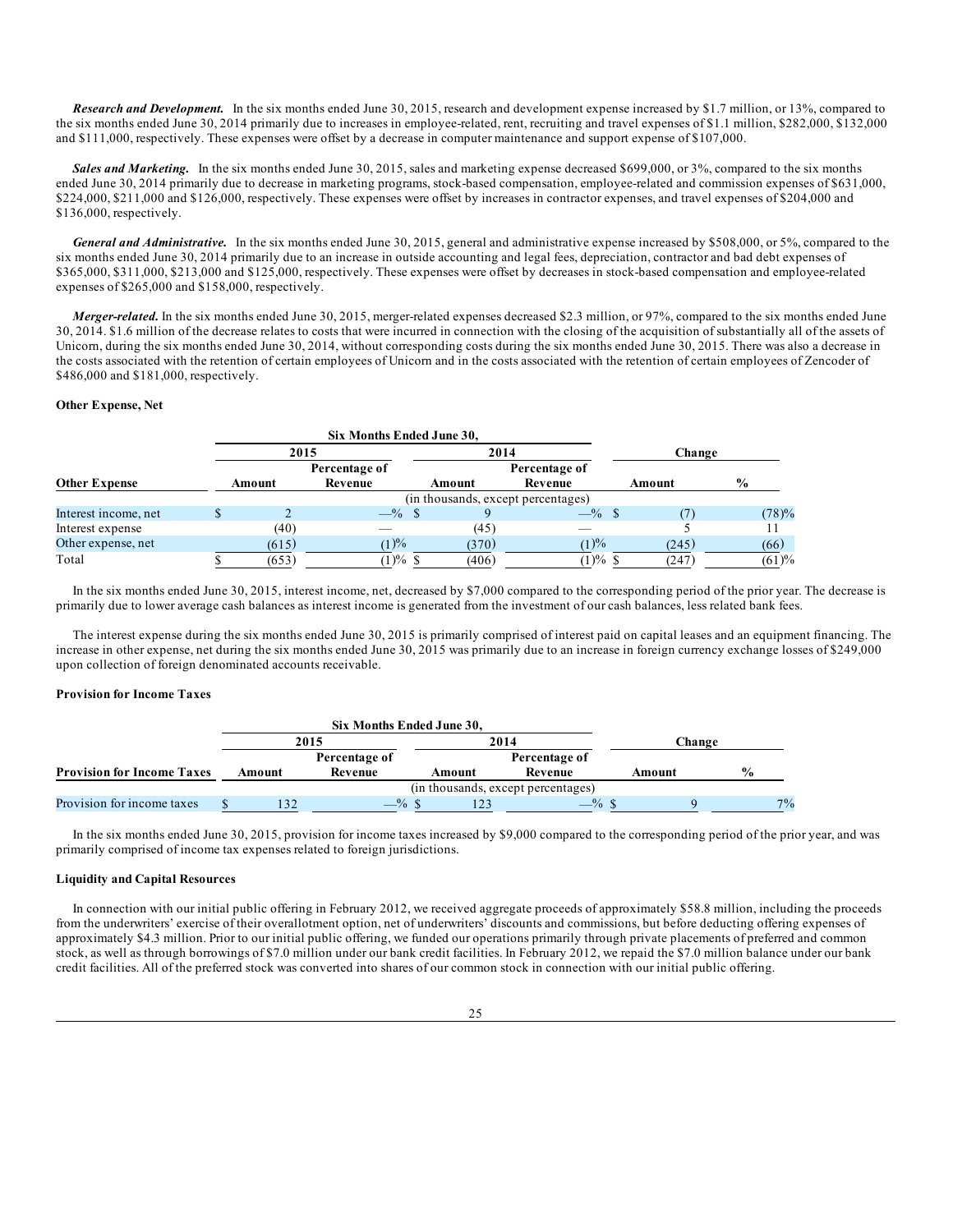|                                                            |   | <b>Six Months Ended</b><br><b>June 30,</b> |          |
|------------------------------------------------------------|---|--------------------------------------------|----------|
| <b>Condensed Consolidated Statements of Cash Flow Data</b> |   | 2015                                       | 2014     |
|                                                            |   | (in thousands)                             |          |
| Purchases of property and equipment                        | S | $(2,441)$ \$                               | (1, 487) |
| Depreciation and amortization                              |   | 4.802                                      | 3,958    |
| Cash flows provided by (used in) operating activities      |   | 431                                        | (4,210)  |
| Cash flows used in investing activities                    |   | (2,777)                                    | (8,289)  |
| Cash flows provided by financing activities                |   | 731                                        |          |

#### *Cash, cash equivalents and investments.*

Our cash and cash equivalents at June 30, 2015 were held for working capital purposes and were invested primarily in money market funds. We do not enter into investments for trading or speculative purposes. At June 30, 2015 and December 31, 2014, restricted cash was \$201,000 and was held in certificates of deposit as collateral for letters of credit related to the contractual provisions of our corporate credit cards and the contractual provisions with a customer. At June 30, 2015 and December 31, 2014, we had \$3.6 million and \$3.3 million, respectively, of cash and cash equivalents held by subsidiaries in international locations, including subsidiaries located in Japan and the United Kingdom. It is our current intention to permanently reinvest unremitted earnings in such subsidiaries or to repatriate the earnings only when tax effective. We believe that our existing cash and cash equivalents will be sufficient to meet our anticipated working capital and capital expenditure needs over at least the next 12 months.

#### *Accounts receivable, net.*

Our accounts receivable balance fluctuates from period to period, which affects our cash flow from operating activities. The fluctuations vary depending on the timing of our billing activity, cash collections, and changes to our allowance for doubtful accounts. In many instances we receive cash payment from a customer prior to the time we are able to recognize revenue on a transaction. We record these payments as deferred revenue, which has a positive effect on our accounts receivable balances. We use days' sales outstanding, or DSO, calculated on a quarterly basis, as a measurement of the quality and status of our receivables. We define DSO as (a) accounts receivable, net of allowance for doubtful accounts, divided by total revenue for the most recent quarter, multiplied by (b) the number of days in that quarter. DSO was 53 days at June 30, 2015 and 63 days at December 31, 2014.

### *Cash flows provided by (used in) operating activities.*

Cash provided by operating activities consists primarily of net loss adjusted for certain non-cash items including depreciation and amortization, stockbased compensation expense, the provision for bad debts and the effect of changes in working capital and other activities. Cash provided by operating activities during the six months ended June 30, 2015 was \$431,000 and consisted of \$6.5 million of net loss offset by non-cash expenses of \$2.8 million for stock-based compensation expense and \$4.8 million for depreciation and amortization expense. Uses of cash included a decrease in accrued expenses and deferred revenue of \$2.1 million and \$726,000, respectively, and an increase in prepaid expenses and other current assets of \$878,000. These outflows were offset in part by a decrease in accounts receivable of \$2.0 million and an increase in accounts payable of \$1.3 million.

#### *Cash flows used in investing activities.*

Cash used in investing activities during the six months ended June 30, 2015 was \$2.8 million, consisting primarily of \$2.4 million in capital expenditures to support the business and \$336,000 for the capitalization of internal-use software costs.

#### *Cash flows provided by financing activities.*

Cash provided by financing activities for the six months ended June 30, 2015 was \$731,000, consisting of proceeds received from an equipment financing and the exercise of common stock options of \$1.7 million and \$58,000, respectively, offset partially by payments under capital lease and the equipment financing of \$627,000 and \$404,000, respectively.

#### *Credit facility borrowings.*

On March 30, 2011, we entered into a loan and security agreement with Silicon Valley Bank, or SVB, providing for an asset-based line of credit. Under this loan and security agreement, we could borrow up to the lesser of (i) \$8.0 million or (ii) 80% of our eligible accounts receivable. The amounts owed under the loan and security agreement are secured by substantially all of our assets, excluding our intellectual property. Amounts owed under the loan and security agreement were due on March 31, 2013, and interest and related finance charges were payable monthly.

On April 29, 2013, we amended our loan and security agreement with SVB to increase the aggregate amount of borrowings that may be outstanding under our asset-based line of credit from \$8.0 million to \$10.0 million and to extend the maturity date to March 30, 2015.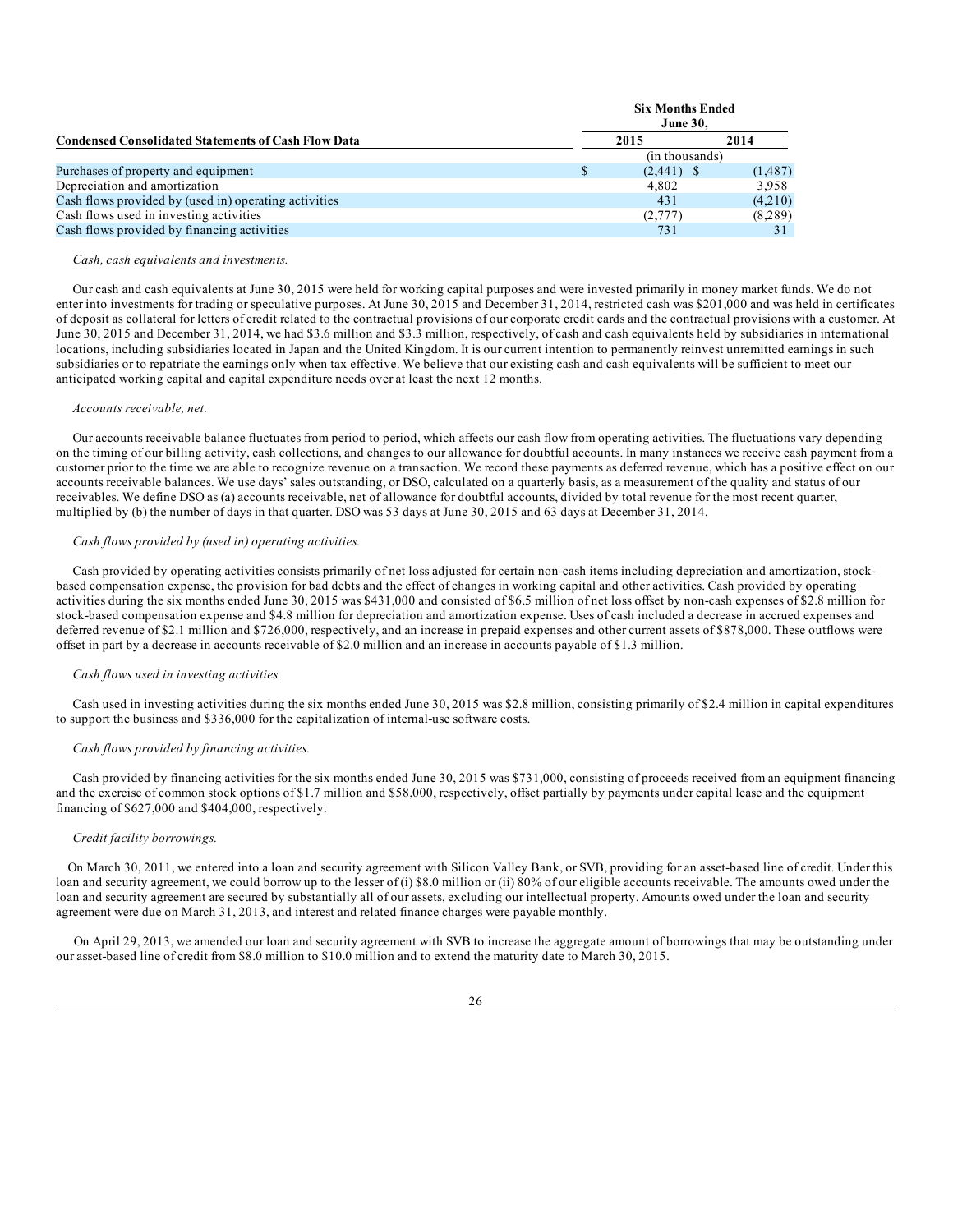On October 3, 2014, we further amended our loan and security agreement with SVB pursuant to the Third Loan Modification Agreement (the "Modification Agreement") to (i) increase the aggregate amount of borrowings that may be outstanding under our asset-based line of credit from \$10.0 million to \$20.0 million, (ii) increase the aggregate Facility Amount (as defined in the loan and security agreement) available pursuant to the loan and security agreement from \$12.5 million to \$25.0 million, (iii) provide for an unused line fee of 0.25% of the average unused portion of the Maximum Availability Amount (as defined in the loan and security agreement) per year and (iv) extend the maturity date to October 3, 2016. The interest rate decreased from the prime rate plus 1.5% to the prime rate plus 0.75%. Under the Modification Agreement, we must comply with certain financial covenants, including maintaining a minimum asset coverage ratio, a minimum net income threshold based on non-GAAP operating measures and a minimum net cash balance at certain points throughout the year. The interest rate will increase to the prime rate plus 2.25% if we are not able to meet the minimum asset coverage ratio. We had no outstanding borrowings under this line of credit at June 30, 2015. We were in compliance with all covenants under the loan and security agreement as of June 30, 2015.

On June 1, 2015, we entered into an equipment financing agreement with a lender (the "Equipment Financing Agreement") to finance the purchase of \$1.7 million in computer equipment and support. The liability relating to the Equipment Financing Agreement was recorded at fair value using a market interest rate. We are repaying our obligation under the Equipment Financing Agreement over a two year period through May 31, 2017, and the amount outstanding was \$1.3 million as of June 30, 2015.

#### *Net operating loss carryforwards.*

As of December 31, 2014, we had federal and state net operating losses of approximately \$132.6 million and \$63.8 million, respectively, which are available to offset future taxable income, if any, through 2034. Included in the federal and state net operating losses are deductions attributable to excess tax benefits from the exercise of non-qualified stock options of \$12.1 million and \$7.7 million, respectively. The tax benefits attributable to these net operating losses are credited directly to additional paid-in capital when realized. The Company has not realized any such tax benefits through December 31, 2014. We had research and development tax credits of \$4.6 million and \$2.8 million, respectively, which expire in various amounts through 2034. Our net operating loss and tax credit amounts are subject to annual limitations under Section 382 change of ownership rules of the U.S. Internal Revenue Code of 1986, as amended. In 2013, we completed an assessment to determine whether there may have been a Section 382 ownership change and determined that it is more likely than not that our net operating and tax credit amounts as disclosed are not subject to any material Section 382 limitations.

In assessing our ability to utilize our net deferred tax assets, we considered whether it is more likely than not that some portion or all of our net deferred tax assets will not be realized. Based upon the level of our historical U.S. losses and future projections over the period in which the net deferred tax assets are deductible, at this time, we believe it is more likely than not that we will not realize the benefits of these deductible differences. Accordingly, we have provided a valuation allowance against our net deferred tax assets as of June 30, 2015 and December 31, 2014.

#### **Contractual Obligations and Commitments**

Our principal commitments consist primarily of obligations under our leases for our office space and contractual commitments for capital leases and equipment financing as well as hosting and other support services. Other than these lease obligations and contractual commitments, we do not have commercial commitments under lines of credit, standby repurchase obligations or other such debt arrangements.

Our contractual obligations as of December 31, 2014 are summarized in our Annual Report on Form 10-K for the year ended December 31, 2014. In addition to the obligations outlined in our Annual Report on Form 10-K, we had \$736,000 of capital lease obligations and \$1.3 million of equipment financing obligations as of June 30, 2015.

#### **Recent Accounting Pronouncements**

For information on recent accounting pronouncements, see *Recently Issued and Adopted Accounting Standards* in the notes to the condensed consolidated financial statements appearing elsewhere in this Quarterly Report on Form 10-Q.

#### **Off-Balance Sheet Arrangements**

We do not have any special purpose entities or off-balance sheet arrangements.

#### *Anticipated Cash Flows*

We expect to incur significant operating costs, particularly related to services delivery costs, sales and marketing and research and development, for the foreseeable future in order to execute our business plan. We anticipate that such operating costs, as well as planned capital expenditures will constitute a material use of our cash resources. As a result, our net cash flows will depend heavily on the level of future sales, changes in deferred revenue and our ability to manage infrastructure costs.

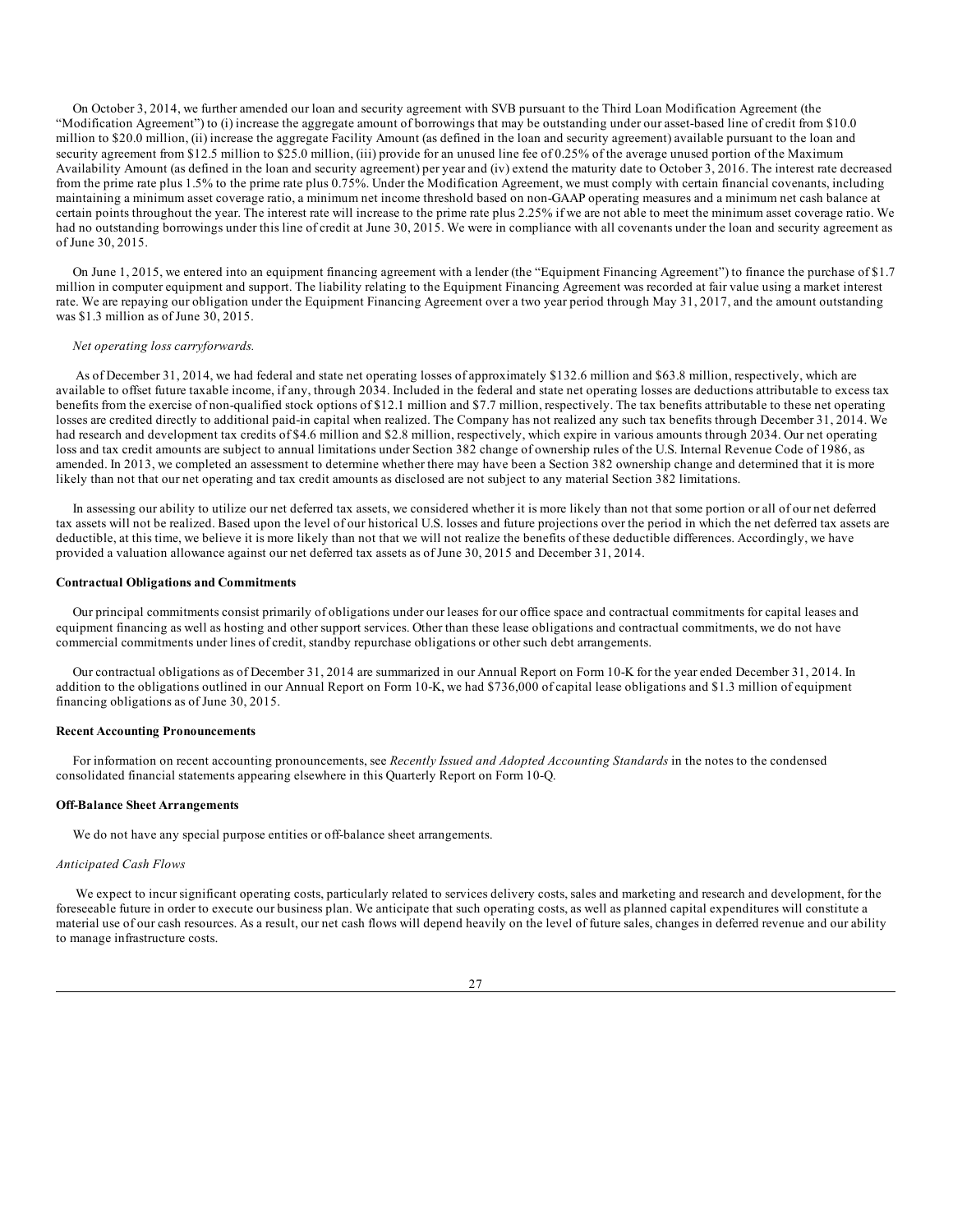<span id="page-27-0"></span>We believe our existing cash and cash equivalents will be sufficient to meet our working capital and capital expenditures for at least the next 12 months. Our future working capital requirements will depend on many factors, including the rate of our revenue growth, our introduction of new products and enhancements, and our expansion of sales and marketing and product development activities. To the extent that our cash and cash equivalents, short and long-term investments and cash flow from operating activities are insufficient to fund our future activities, we may need to raise additional funds through bank credit arrangements or public or private equity or debt financings. We also may need to raise additional funds in the event we determine in the future to acquire businesses, technologies and products that will complement our existing operations. In the event funding is required, we may not be able to obtain bank credit arrangements or equity or debt financing on terms acceptable to us or at all.

# **ITEM 3. QUANTITATIVE AND QUALITATIVE DISCLOSURES ABOUT MARKET RISK**

### **Quantitative and Qualitative Disclosures about Market Risk**

We have operations both within the United States and internationally, and we are exposed to market risks in the ordinary course of our business. These risks include primarily foreign exchange risks, interest rate and inflation.

#### *Financial instruments*

Financial instruments meeting fair value disclosure requirements consist of cash equivalents, accounts receivable and accounts payable. The fair value of these financial instruments approximates their carrying amount.

#### *Foreign currency exchange risk*

Our results of operations and cash flows are subject to fluctuations due to changes in foreign currency exchange rates, particularly changes in the euro, British pound, Australian dollar and Japanese yen. Except for revenue transactions in Japan, we enter into transactions directly with substantially all of our foreign customers.

Percentage of revenues and expenses in foreign currency is as follows:

|                                                                  | Three Months Ended June 30, |        |  |
|------------------------------------------------------------------|-----------------------------|--------|--|
|                                                                  | 2015                        | 2014   |  |
| Revenues generated in locations outside the United States        | 40%                         | 44%    |  |
| Revenues in currencies other than the United States dollar $(1)$ | 27%                         | $32\%$ |  |
| Expenses in currencies other than the United States dollar $(1)$ | 15%                         | 15%    |  |

|                                                                  |         | Six Months Ended June 30. |  |
|------------------------------------------------------------------|---------|---------------------------|--|
|                                                                  | 2015    | 2014                      |  |
| Revenues generated in locations outside the United States        | 41%     | 46%                       |  |
| Revenues in currencies other than the United States dollar $(1)$ | $2.7\%$ | 33%                       |  |
| Expenses in currencies other than the United States dollar $(1)$ | 14%     | 15%                       |  |

(1) Percentage of revenues and expenses denominated in foreign currency for the three and six months ended June 30, 2015 and 2014:

|               |          | <b>Three Months Ended</b><br>June 30, 2015 |          | <b>Three Months Ended</b><br>June 30, 2014 |  |
|---------------|----------|--------------------------------------------|----------|--------------------------------------------|--|
|               | Revenues | <b>Expenses</b>                            | Revenues | <b>Expenses</b>                            |  |
| Euro          | 7%       | 2%                                         | 13%      | 2%                                         |  |
| British pound |          |                                            |          |                                            |  |
| Japanese Yen  |          |                                            |          |                                            |  |
| Other         |          |                                            |          |                                            |  |
| Total         | 27%      | 15%                                        | 32%      | 15%                                        |  |

|               |                 | <b>Six Months Ended</b><br>June 30, 2015 |                 | <b>Six Months Ended</b><br>June 30, 2014 |  |
|---------------|-----------------|------------------------------------------|-----------------|------------------------------------------|--|
|               | <b>Revenues</b> | <b>Expenses</b>                          | <b>Revenues</b> | <b>Expenses</b>                          |  |
| Euro          | $7\%$           | 2%                                       | 14%             | 2%                                       |  |
| British pound |                 |                                          |                 |                                          |  |
| Japanese Yen  |                 |                                          |                 |                                          |  |
| Other         |                 |                                          |                 |                                          |  |
| Total         | 27%             | 14%                                      | 33%             | 15%                                      |  |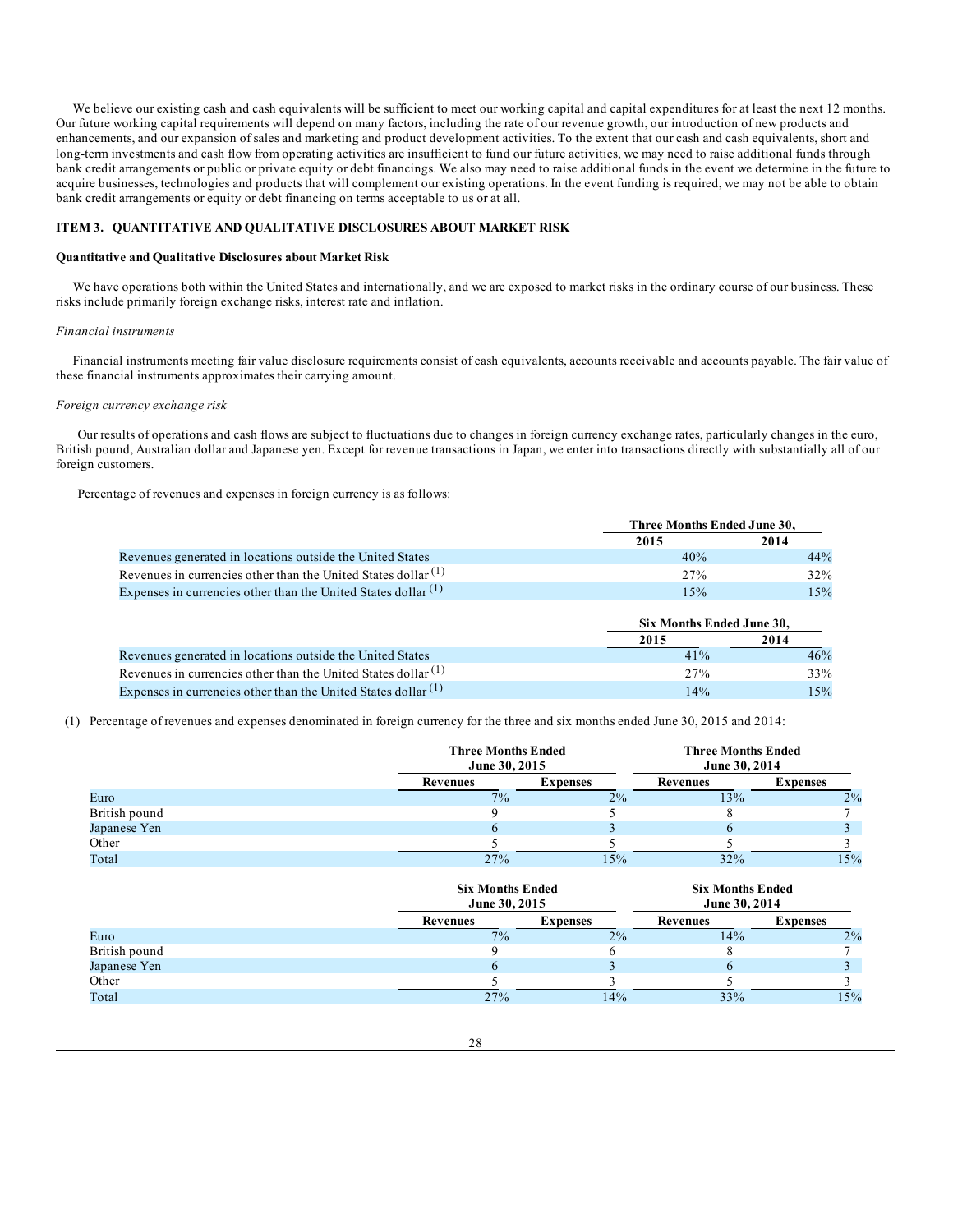<span id="page-28-0"></span>As of June 30, 2015 and December 31, 2014, we had \$5.5 million and \$6.9 million, respectively, of receivables denominated in currencies other than the U.S. dollar. We also maintain cash accounts denominated in currencies other than the local currency, which exposes us to foreign exchange rate movements.

In addition, although our foreign subsidiaries have intercompany accounts that are eliminated upon consolidation, these accounts expose us to foreign currency exchange rate fluctuations. Exchange rate fluctuations on short-term intercompany accounts are recorded in our consolidated statements of operations under "other income (expense), net", while exchange rate fluctuations on long-term intercompany accounts are recorded in our consolidated balance sheets under "accumulated other comprehensive income" in stockholders' equity, as they are considered part of our net investment and hence do not give rise to gains or losses.

Currently, our largest foreign currency exposures are the euro and British pound, primarily because our European operations have a higher proportion of our local currency denominated expenses. Relative to foreign currency exposures existing at June 30, 2015, a 10% unfavorable movement in foreign currency exchange rates would expose us to significant losses in earnings or cash flows or significantly diminish the fair value of our foreign currency financial instruments. For the six months ended June 30, 2015, we estimated that a 10% unfavorable movement in foreign currency exchange rates would have decreased revenues by \$1.8 million, decreased expenses by \$1.0 million and decreased operating income by \$797,000. The estimates used assume that all currencies move in the same direction at the same time and the ratio of non-U.S. dollar denominated revenue and expenses to U.S. dollar denominated revenue and expenses does not change from current levels. Since a portion of our revenue is deferred revenue that is recorded at different foreign currency exchange rates, the impact to revenue of a change in foreign currency exchange rates is recognized over time, and the impact to expenses is more immediate, as expenses are recognized at the current foreign currency exchange rate in effect at the time the expense is incurred. All of the potential changes noted above are based on sensitivity analyses performed on our financial results as of June 30, 2015 and 2014.

#### *Interest rate risk*

We had unrestricted cash and cash equivalents totaling \$21.2 million at June 30, 2015. Cash and cash equivalents were invested primarily in money market funds and are held for working capital purposes. We do not use derivative financial instruments in our investment portfolio. Declines in interest rates, however, would reduce future interest income. We incurred \$24,000 and \$40,000 of interest expense during the three and six months ended June 30, 2015, respectively, related to interest paid on capital leases and our equipment financing. While we continue to incur interest expense in connection with our capital leases and equipment financing, the interest expense is fixed and not subject to changes in market interest rates. In the event that we borrow under our line of credit, which bears interest at the prime rate plus 0.25%, the related interest expense recorded would be subject to changes in the prime rate of interest.

### *Inflation risk*

We do not believe that inflation has had a material effect on our business, financial condition or results of operations. If our costs were to become subject to significant inflationary pressures, we may not be able to fully offset such higher costs through price increases. Our inability or failure to do so could harm our business, financial condition and results of operations.

## **ITEM 4. CONTROLS AND PROCEDURES**

### **Evaluation of Disclosure Controls and Procedures**

As of June 30, 2015, our management, with the participation of our Chief Executive Officer and Chief Financial Officer, evaluated the effectiveness of our disclosure controls and procedures defined in Rules 13a-15(e) and 15d-15(e) under the Exchange Act. Management recognizes that any controls and procedures, no matter how well designed and operated, can provide only reasonable assurance of achieving their objectives and management necessarily applies its judgment in evaluating the cost-benefit relationship of possible controls and procedures. Based upon that evaluation, our Chief Executive Officer and Chief Financial Officer concluded that, as of June 30, 2015, our disclosure controls and procedures were effective in ensuring that material information required to be disclosed by us in the reports that we file or submit under the Exchange Act is recorded, processed, summarized and reported within the time periods specified in the Securities and Exchange Commission's rules and forms, including ensuring that such material information is accumulated by and communicated to our management, including our Chief Executive Officer and Chief Financial Officer, as appropriate to allow timely decisions regarding required disclosure.

### **Changes in Internal Control over Financial Reporting**

There was no change in our internal control over financial reporting identified in connection with the evaluation required by Rule 13a-15(d) and 15d-15(d) of the Exchange Act that occurred during the period covered by this report that has materially affected, or is reasonably likely to materially affect, our internal control over financial reporting.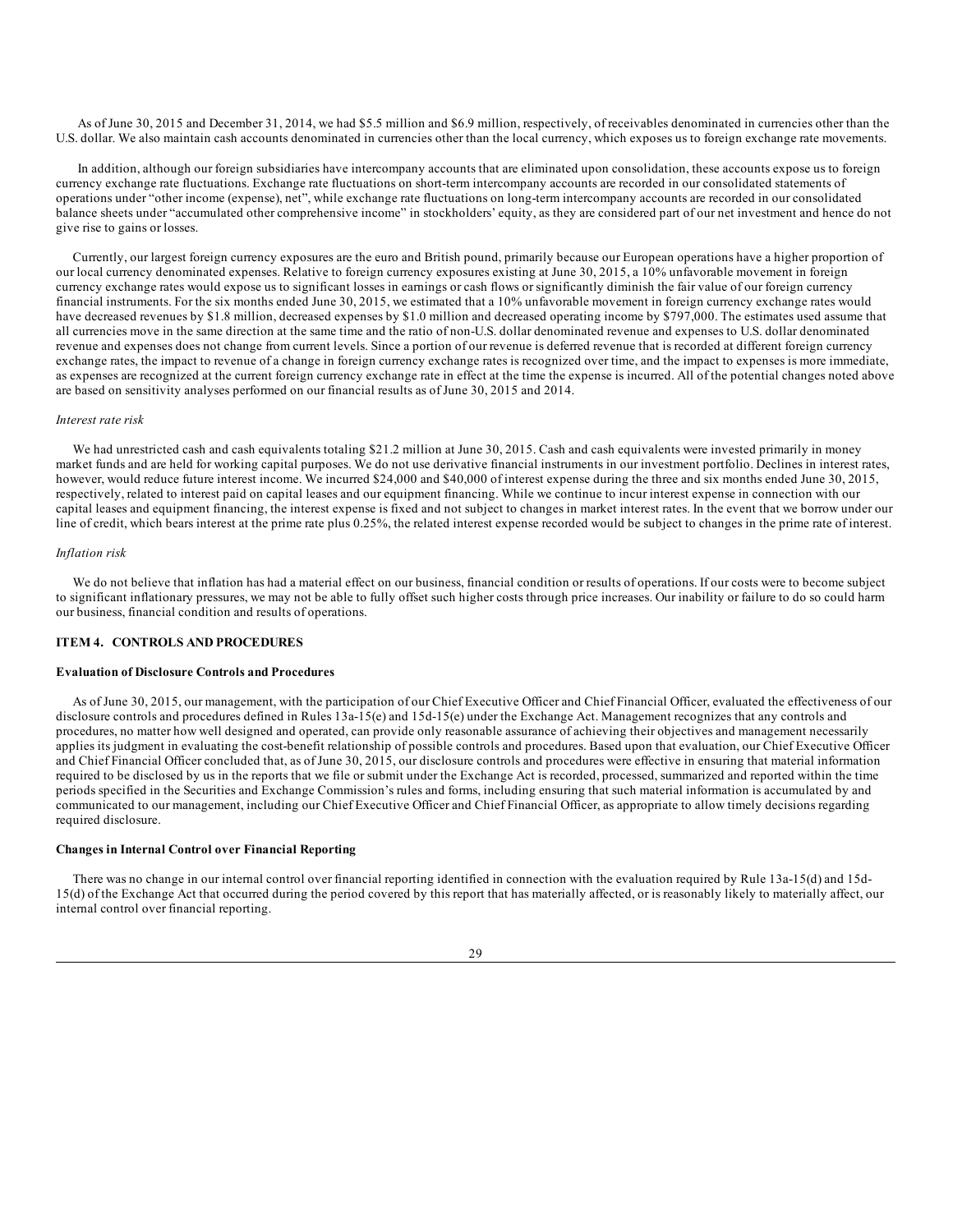## **PART II. OTHER INFORMATION**

## <span id="page-29-0"></span>**ITEM 1. LEGAL PROCEEDINGS**

On August 27, 2012, a complaint was filed by Blue Spike, LLC naming us in a patent infringement case (Blue Spike, LLC v. Audible Magic Corporation, et al., United States District Court for the Eastern District of Texas). The complaint alleges that we have infringed U.S. Patent No. 7,346,472 with a listed issue date of March 18, 2008, entitled "Method and Device for Monitoring and Analyzing Signals," U.S. Patent No. 7,660,700 with a listed issue date of February 9, 2010, entitled "Method and Device for Monitoring and Analyzing Signals," U.S. Patent No. 7,949,494 with a listed issue date of May 24, 2011, entitled "Method and Device for Monitoring and Analyzing Signals" and U.S. Patent No. 8,214,175 with a listed issue date of July 3, 2012, entitled "Method and Device for Monitoring and Analyzing Signals." The complaint seeks an injunction enjoining infringement, damages and pre- and post-judgment costs and interest. We answered and filed counterclaims against Blue Spike on December 3, 2012. We amended our answer and counterclaims on July 15, 2013. This complaint is subject to indemnification by one of our vendors. We cannot yet determine whether it is probable that a loss will be incurred in connection with this complaint, nor can we reasonably estimate the potential loss, if any.

In addition, we are, from time to time, party to litigation arising in the ordinary course of our business. Management does not believe that the outcome of these claims will have a material adverse effect on our consolidated financial position, results of operations or cash flows based on the status of proceedings at this time.

## **ITEM 1A. RISK FACTORS**

You should carefully consider the risks described in our annual report on Form 10-K for the fiscal year ended December 31, 2014, under the heading "Part I - Item 1A. Risk Factors", together with all of the other information in this Quarterly Report on Form 10-Q. Our business, prospects, financial condition, or operating results could be harmed by any of these risks, as well as other risks not currently known to us or that we currently consider immaterial. If any of such risks and uncertainties actually occurs, our business, financial condition or operating results could differ materially from the plans, projections and other forward-looking statements included in the section titled "Management's Discussion and Analysis of Financial Condition and .<br>Results of Operations" and elsewhere in this report and in our other public filings. The trading price of our common stock could decline due to any of these *risks, and, as a result, you may lose all or part of your investment.*

## **ITEM 5. OTHER INFORMATION**

Our policy governing transactions in our securities by directors, officers and employees permits our officers, directors and certain other persons to enter into trading plans complying with Rule 10b5-1 under the Exchange Act. We have been advised that our Chairman, Jeremy Allaire, and our Chief Executive Officer, David Mendels have each entered into a trading plan in accordance with Rule 10b5-1 and our policy governing transactions in our securities. Generally, under these trading plans, the individual relinquishes control over the transactions once the trading plan is put into place. Accordingly, sales under these plans may occur at any time, including possibly before, simultaneously with, or immediately after significant events involving our company.

We anticipate that, as permitted by Rule 10b5-1 and our policy governing transactions in our securities, some or all of our officers, directors and employees may establish trading plans in the future. We intend to disclose the names of executive officers and directors who establish a trading plan in compliance with Rule 10b5-1 and the requirements of our policy governing transactions in our securities in our future quarterly and annual reports on Form 10-Q and 10-K filed with the Securities and Exchange Commission. However, we undertake no obligation to update or revise the information provided herein, including for revision or termination of an established trading plan.

### **ITEM 6. EXHIBITS**

| <b>Exhibits</b> |                                                                                                                                                  |
|-----------------|--------------------------------------------------------------------------------------------------------------------------------------------------|
| 3.1(1)          | Eleventh Amended and Restated Certificate of Incorporation.                                                                                      |
| 3.2(2)          | Amended and Restated By-Laws.                                                                                                                    |
| 4.1(3)          | Form of Common Stock certificate of the Registrant.                                                                                              |
| $10.1**$        | Letter Agreement between the Registrant and Paul Goetz related to Mr. Goetz's resignation and separation from employment with the<br>Registrant. |
| $31.1^{\circ}$  | Certification of Chief Executive Officer Pursuant to Section 302 of the Sarbanes-Oxley Act of 2002.                                              |
| $31.2^{\circ}$  | Certification of Chief Financial Officer Pursuant to Section 302 of the Sarbanes-Oxley Act of 2002.                                              |
| $32.1^{\circ}$  | Certification of Chief Executive Officer and Chief Financial Officer Pursuant to Section 906 of the Sarbanes-Oxley Act of 2002.                  |
| 101.INS         | XBRL Instance Document.                                                                                                                          |
| 101.SCH         | <b>XBRL Taxonomy Extension Schema Document.</b>                                                                                                  |
| 101.CAL         | XBRL Taxonomy Extension Calculation Linkbase Document.                                                                                           |
| 101.DEF         | XBRL Taxonomy Extension Definition Linkbase Document.                                                                                            |
| $101$ .LAB      | XBRL Taxonomy Extension Label Linkbase Document.                                                                                                 |
| 101.PRE         | XBRL Taxonomy Extension Presentation Linkbase Document.                                                                                          |

(1) Filed as Exhibit 3.2 to Amendment No. 5 to Registrant's Registration Statement on Form S-1 filed with the Securities and Exchange Commission on February 6, 2012, and incorporated herein by reference.

(2) Filed as Exhibit 3.3 to Amendment No. 5 to Registrant's Registration Statement on Form S-1 filed with the Securities and Exchange Commission on February 6, 2012, and incorporated herein by reference.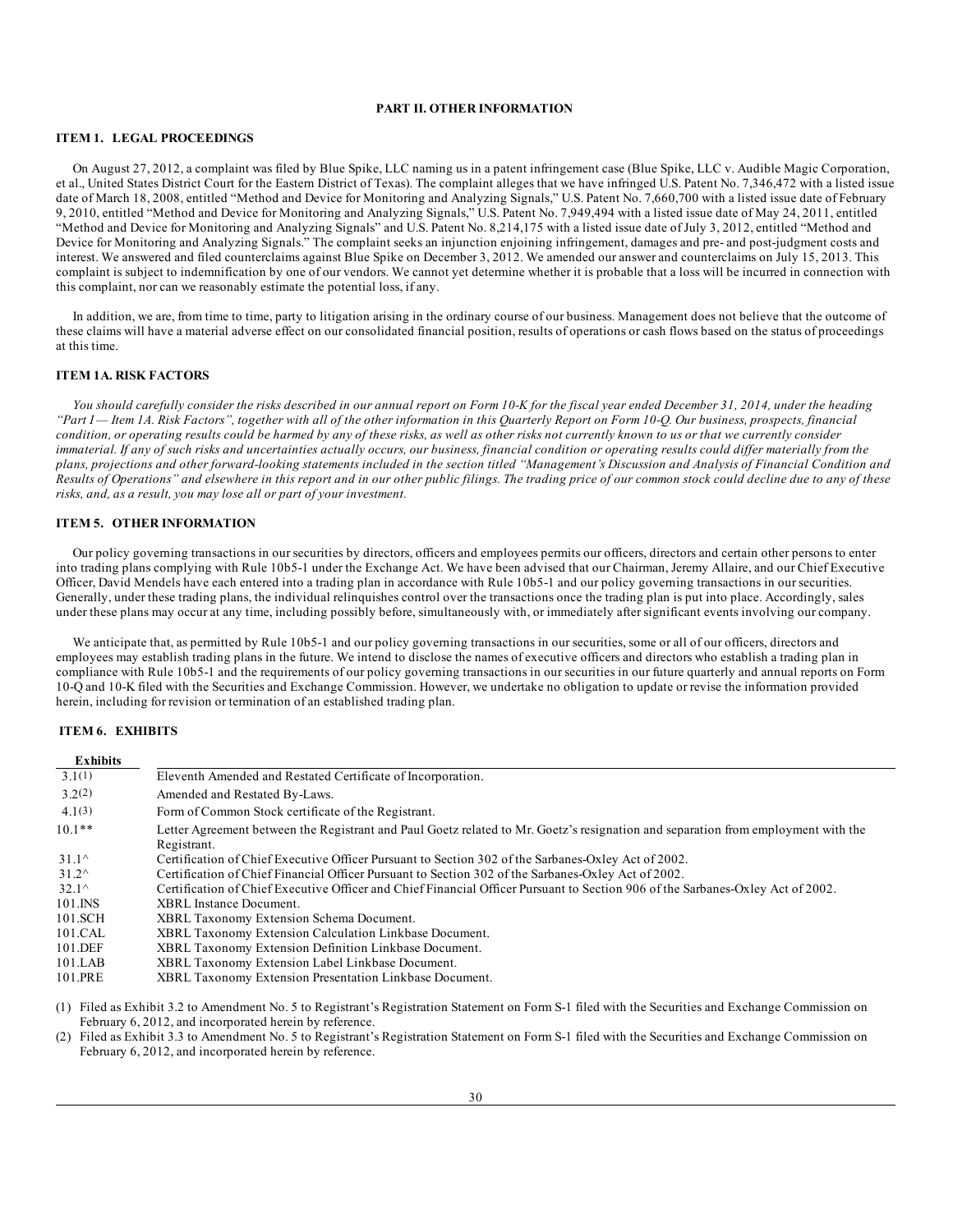- <span id="page-30-0"></span>(3) Filed as Exhibit 4.1 to Amendment No. 5 to Registrant's Registration Statement on Form S-1 filed with the Securities and Exchange Commission on February 6, 2012, and incorporated herein by reference.
- $^{\wedge}$  Furnished herewith.<br>\*\* Indicates a managem
- Indicates a management contract or any compensatory plan, contract or arrangement

### **SIGNATURES**

Pursuant to the requirements of the Securities Exchange Act of 1934, the registrant has duly caused this report to be signed on its behalf by the undersigned thereunto duly authorized.

# **BRIGHTCOVE INC.**

*(Registrant)*

Date: July 30, 2015 By:

/s/ David Mendels

David Mendels *Chief Executive Of icer (Principal Executive Of icer)*

Date: July  $30, 2015$  By:

/s/ Kevin R. Rhodes

Kevin R. Rhodes *Chief Financial Of icer (Principal Financial Of icer)*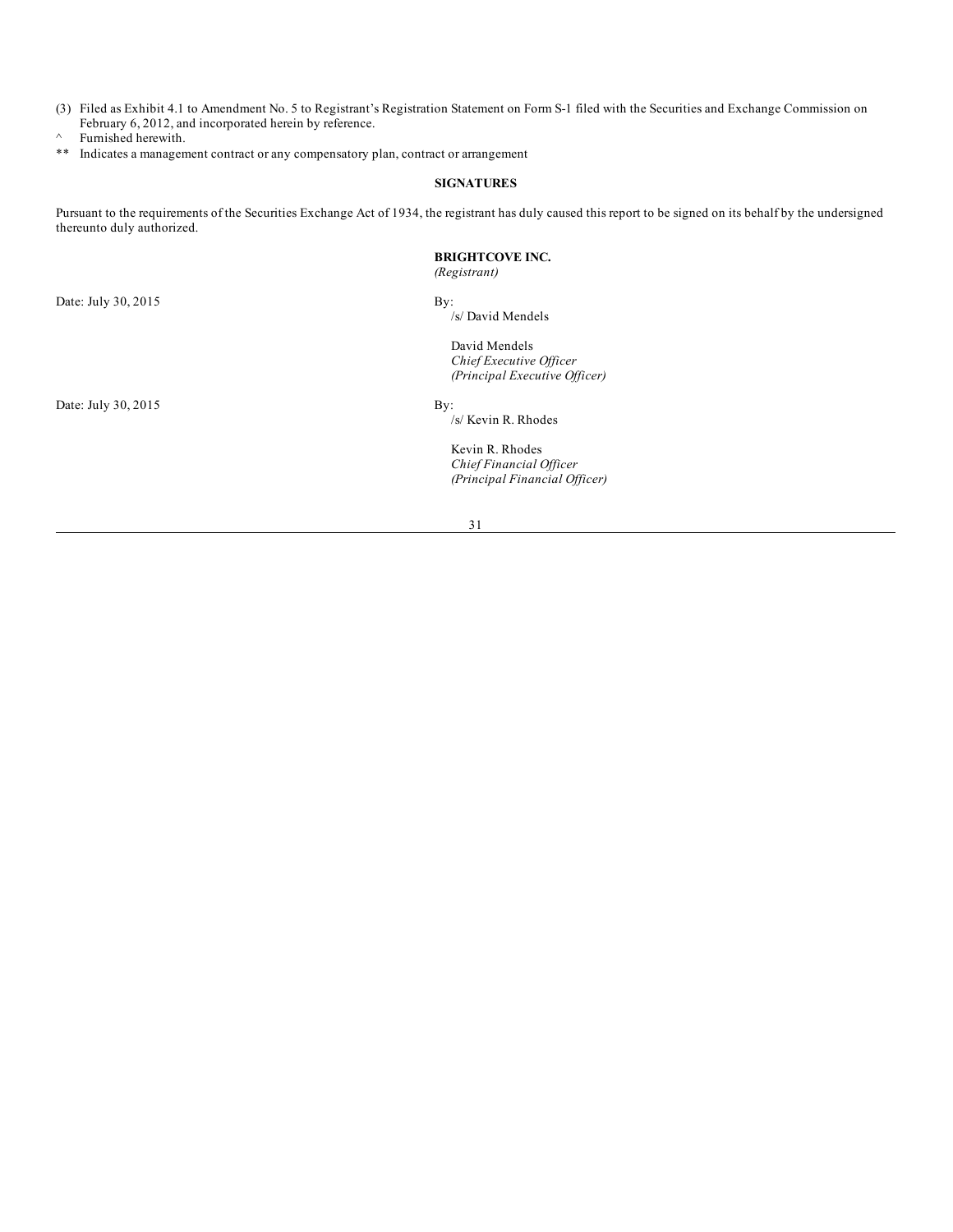

Paul Goetz 12 West End Ave Westborough, MA 01581

## *Separation Notice and Agreement*

### Dear Paul:

This letter confirms the terms of your separation from employment with Brightcove Inc. ("Brightcove" or the "Company"). It also provides you with answers to certain questions you may have about your benefits. Finally, it also describes a proposed agreement between you, Paul Goetz (hereinafter, "you" or "Employee"), and the Company.

## 1. Termination of Employment.

Subject to your agreement to the provisions of Section 4, your employment with the Company shall terminate effective July 31, 2015 (the "Separation Date"). You agree to perform your current job responsibilities in a professional, diligent and workmanlike manner through the Separation Date and you shall continue to receive your salary and all benefits for which you have enrolled through the Separation Date. From and after the Separation Date, you shall no longer be an employee of the Company, you shall have no authority to act for or on behalf of Brightcove and, except as described below, you shall not have any additional duties or responsibilities, provided that you agree to be generally available to respond to questions from the Company and/or for other transition-related items. Except as described in this letter, following the Separation Date, the Company shall not be required to pay you any further compensation, whether in the form of salary, bonus, commission, or otherwise. Except as set forth in this letter, you shall not be entitled to any benefits.

## 2. Final Paycheck, Reimbursements, Sales Incentive Plan.

Upon your Separation Date, you will receive one check in the amount of \$12,500, less applicable withholdings, representing payment of your salary through the Separation Date. The Company shall also reimburse you for any outstanding, reasonable business expenses that you have incurred on the Company's behalf through the Separation Date, after the Company's timely receipt of appropriate documentation pursuant to the Company's business expense reimbursement policy. In addition, within thirty (30) days following your Sepration Date, you will receive a check representing payment for all amounts you have earned pursuant to the applicable terms of the Company's Sales Incentive Plan for Q2 2015.

## 3. Benefits.

You have the right to continue certain health insurance benefits under the Company's group health plan at your own expense after the Separation Date under the law known as "COBRA." You and/or your dependents are entitled to elect COBRA coverage (usually for up to 18 months or more) under your existing plan(s). We will send to you a package describing your rights under COBRA in more detail, which will include forms for you to complete to enroll in COBRA.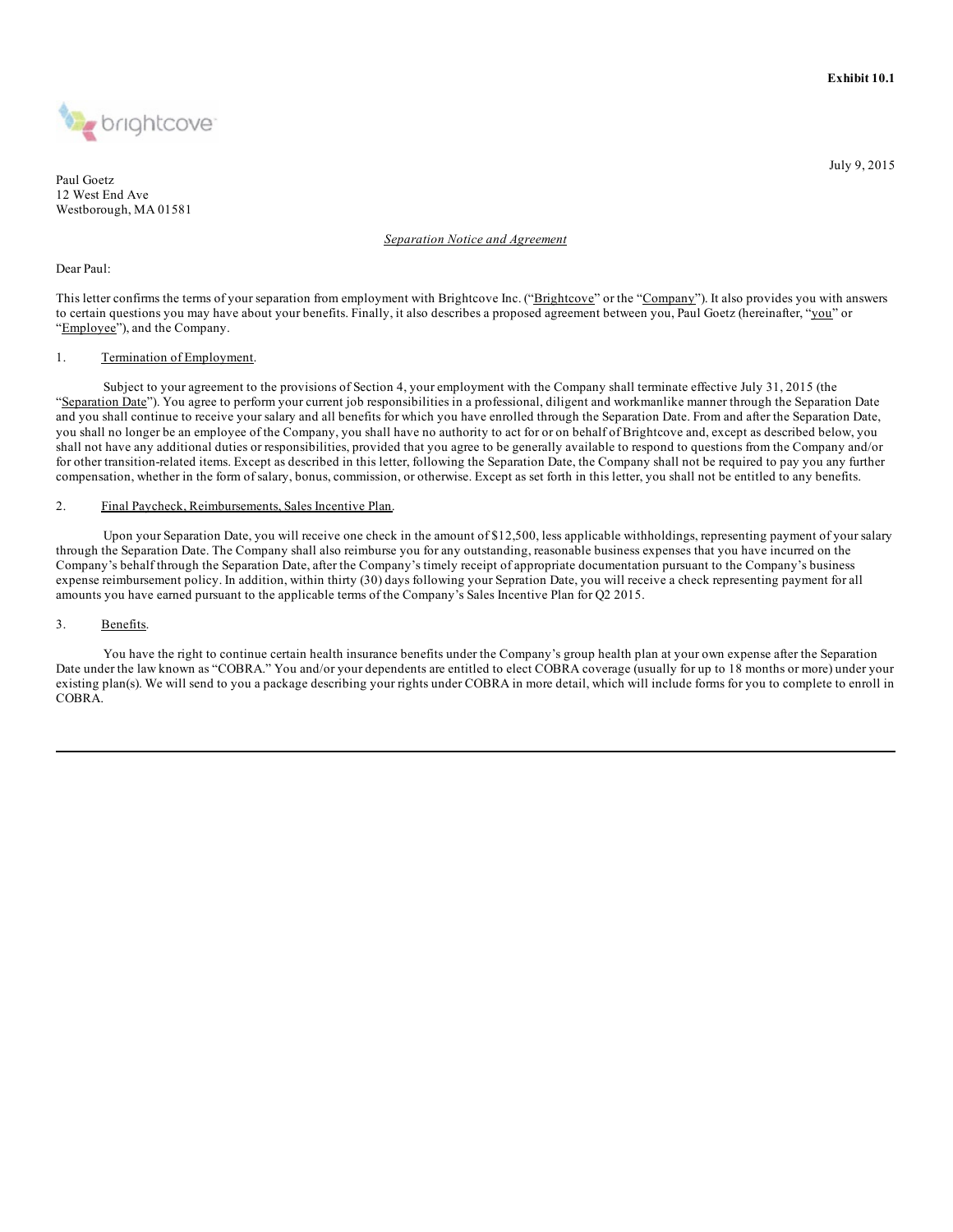## 4. [Separation](#page-2-0) Payment.

This Section 4 proposes an [agreement](#page-2-0) (the "Agreement") between you and the Company. The purpose of this Agreement is to permit you to receive an additional payment in [connection](#page-2-0) with your separation from the Company, and to establish an amicable arrangement for ending your employment relationship, including releasing the [Company](#page-3-0) and related persons or entities from any claims. If you agree to the terms of this Agreement, you acknowledge that you are entering into this Agreement voluntarily. It is common in [employment](#page-4-0) separation agreements for the departing employee to release the employer from any possible claims, even if the [employer](#page-5-0) believes, as is the case here, that no such claims exist. The specific terms of the release are set forth in Section 4(b). By entering into this [Agreement,](#page-7-0) you understand that the Company is not admitting in any way that it violated any legal obligation that it owed to you.

(a) Payment Amount. With the [understandings](#page-12-0) set forth in this Section 4, you and the Company agree that, subject to, in consideration of and in exchange for the Company's receipt of an executed and unrevoked copy of this Agreement, including specifically, among other things, the release contained in Section 4(b), the Company shall provide you with the [following](#page-27-0) benefits:

(i) The [Company](#page-28-0) shall continue to pay you your base salary at your final annual base salary rate of \$300,000, less all legally required taxes and withholdings, for a six (6) month period beginning as of the Separation Date (the "Continuation Period"). To avoid any doubt, the last day of the salary [Continuation](#page-29-0) Period shall be January 31, 2016;

(ii) The [Company](#page-29-0) shall pay you, in a lump sum within thirty (30) days following the Separation Date, the amount of \$10,341.13, less applicable [withholding](#page-29-0)s, which reflects the equivalent of six (6) months of the Employer's portion of COBRA payments grossed up;

(iii) For purposes of your Equity Agreements, you shall cease having a "Business Relationship" (as defined in the Equity Agreements) with the [Company](#page-29-0) as of July 31, 2015. As set forth in your Equity Agreements, any stock options outstanding as of the Separation Date may be exercised, to the extent exercisable on the Separation Date, for a period of three months from the Separation Date or until the Expiration Date (as defined in the Equity [Agreemen](#page-29-0)ts), if earlier. For further clarification, the foregoing is for informaitonal purposes and is not intended to alter, amend or add to your [rig](#page-30-0)hts under the Equity Agreements.

(b) Release of Any Claims. In consideration for, among other terms, the payment by the Company described in Section  $4(a)$ , to which you acknowledge you would otherwise not be entitled, you voluntarily release and forever discharge the Company, its affiliated and related entities, its and their respective predecessors, successors and assigns, its and their respective employee benefit plans and fiduciaries of such plans, and the current and former officers, directors, shareholders, employees, attorneys, accountants and agents of each of the foregoing in their official and personal capacities (collectively referred to as the "Releasees") generally from all claims, demands, debts, damages, causes of action, and liabilities of every name and nature, known or unknown ("Claims") that, as of the date you sign this Agreement, you have, ever had, now claim to have or ever claimed to have had against any or all of the Releasees, specifically including any claim under the Age Discrimination in Employment Act of 1967, as amended, or Chapter 151B of the Massachusetts *General Laws*, and also including, without limitation, all Claims:

relating to your employment by and termination of employment with the Company;

of wrongful discharge;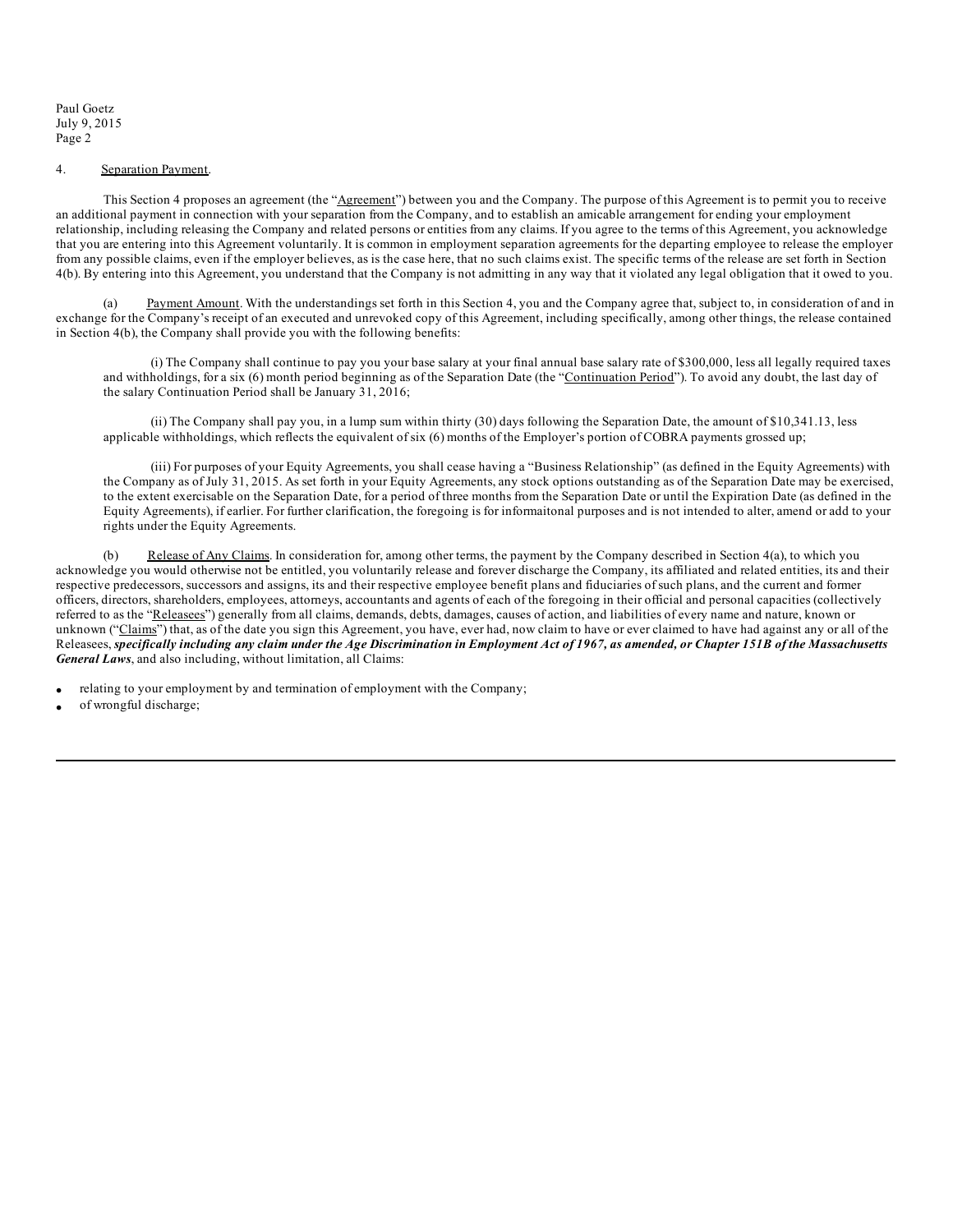- · of breach of contract;
- · of retaliation or discrimination under federal, state or local law (including, without limitation, Claims of age discrimination or retaliation under the Age Discrimination in Employment Act, Claims of disability discrimination or retaliation under the Americans with Disabilities Act, and Claims of discrimination or retaliation under Title VII of the Civil Rights Act of 1964);
- under any other federal or state statute (including, without limitation, Claims under the Worker Adjustment and Retraining Notification Act, the Family and Medical Leave Act, and the Fair Labor Standards Act);
- of defamation or other torts;
- of violation of public policy;
- · for wages, overtime pay, bonuses, incentive compensation, stock, stock options, restricted stock or other equity compensation, vacation pay, holiday pay or any other compensation or benefits under federal, state or local law (including, without limitation, the Massachusetts Wage Act, M.G.L. c. 149, § **148 et seq.)** ; and
- for damages or other remedies of any sort, including, without limitation, compensatory damages, punitive damages, injunctive relief and attorney's fees;

*provided*, however, that: (i) this release shall not affect your vested rights under the Company's Section 401(k) plan or your rights under this Agreement; (ii) this release does not limit your right to file, cooperate with or participate in an age discrimination proceeding before a state or federal Fair Employment Practices Agency, provided that you waive any right to recover monetary benefits in such proceeding; and (iii) this release does not apply to any claim that may arise out of actions, inactions or transactions that occur subsequent to the date this Agreement is executed by both parties. You agree that you shall not seek or accept damages of any nature, other equitable or legal remedies for your own benefit, attorney's fees, or costs from any of the Releasees with respect to any Claim released by this Agreement. As a material inducement to the Company to enter into this Agreement, you represent that you have not assigned to any third party and you have not filed with any agency or court any Claim released by this Agreement. You further represent that, upon receipt of the payments described in Section 2 above, you have been paid in full for any and all overtime pay, holiday pay, vacation pay, bonuses, commissions and any and all other wages, compensation and/or benefits due to you from the Releasees.

## 5. Tax Treatment.

The Company shall undertake to make deductions, withholdings and tax reports with respect to payments and benefits under this Agreement to the extent that it reasonably and in good faith determines that it is required to make such deductions, withholdings and tax reports. Payments under this Agreement shall be in amounts net of any such deductions or withholdings. Nothing in this Agreement shall be construed to require the Company to make any payments to compensate you for any adverse tax effect associated with any payments or benefits or for any deduction or withholding from any payment or benefit.

## 6. Return of Property.

You confirm that you have returned to the Company all Company property, including, without limitation, computer equipment, software, keys and access cards, credit cards, files and any documents (including computerized data and any copies made of any computerized data or software) containing information concerning the Company, its business or its business relationships (in the latter two cases, actual or prospective). You also commit to deleting and finally purging any duplicates of files or documents that may contain Company information from any computer or other device that remains your property after the Separation Date. In the event that you discover that you continue to retain any such property, you shall return it to the Company immediately.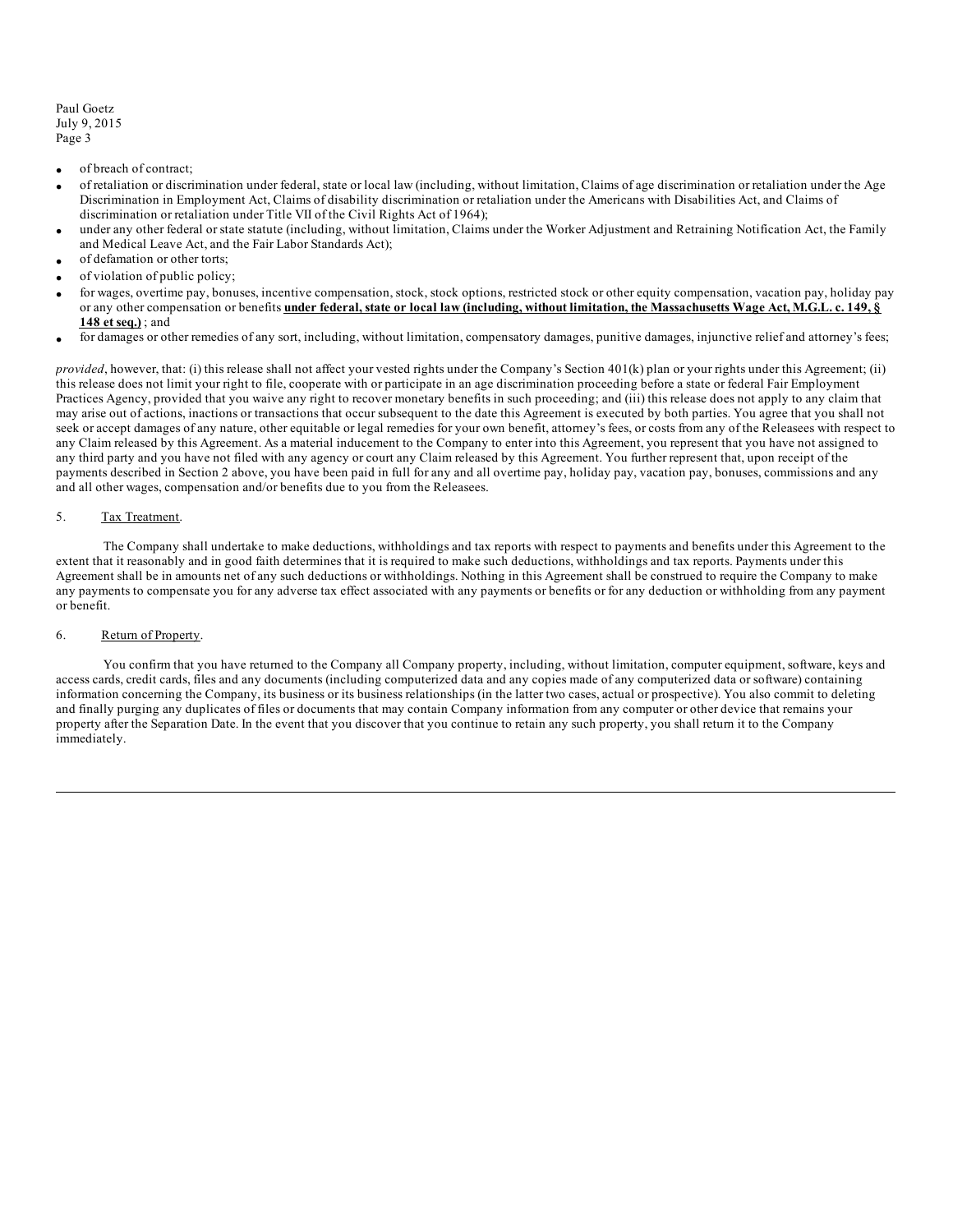#### 7. Confidential Information.

You understand and agree that you have been employed in a position of confidence and trust and have had access to information concerning the Company that the Company treats as confidential and the disclosure of which could negatively affect the Company's interests ("Confidential Information"). Confidential Information includes, without limitation, confidential financial information; business forecasts; inventions; improvements and other intellectual property; trade secrets; know-how; designs, processes or formulae; confidential software; marketing or sales information or plans; customer lists; and business plans, prospects and opportunities. You agree that you shall not use or disclose any Confidential Information at any time without the written consent of the Company.

## 8. Confidentiality.

You agree to keep the existence and terms of this Agreement ("Agreement-Related Information") in the strictest confidence and not reveal, unless legally compelled to do so, any Agreement-Related Information to any persons except your spouse, your attorney and your financial advisors, and to them only provided that they first agree, for the benefit of the Company, to keep Agreement-Related Information confidential. Nothing in this Section shall be construed to prevent you from disclosing Agreement-Related Information to the extent required by a lawfully issued subpoena or duly issued court order; *provided* that you provide the Company with advance written notice and a reasonable opportunity to contest such subpoena or court order.

Notwithstanding any other provision of this Agreement to the contrary, the Employee may provide a copy of this Agreement to the Massachusetts Division of Unemployment Assistance ("DUA"), or may utilize a copy of this Agreement in any proceeding relating to a claim for benefits with the DUA.

## 9. Nondisparagement.

(a) You agree not to make any disparaging statements concerning the Company or any of its affiliates or current or former officers, directors, shareholders, employees or agents. You further agree not to take any actions or conduct yourself in any way that would reasonably be expected to affect adversely the reputation or goodwill of the Company or any of its affiliates or any of its current or former officers, directors, shareholders, employees or agents.

(b) The Company agrees not to make any disparaging statements concerning you and will not knowingly take actions which would reasonably be expected to adversely affect your reputation. Notwithstanding anything to the contrary herein, however, nothing shall limit the Company's right to respond truthfully to questions asked of it or its executives.

#### 10. Outside Inquiries.

The Company agrees that any inquiry from any person as to the Employee's status, position, and/or employment relationship or employment history with the Company shall be referred to the Company's Vice President, Human Resources ("VP") or General Counsel ("General Counsel"). The VP or General Counsel shall respond to such inquiry, other than inquiries seeking a job reference for the Employee, by informing the inquirer of the Employee's dates of employment and the job titles held, and that Company policy precludes the provision of any further information to the inquirer. The VP or General Counsel shall make no other comments and shall provide no documents containing further information.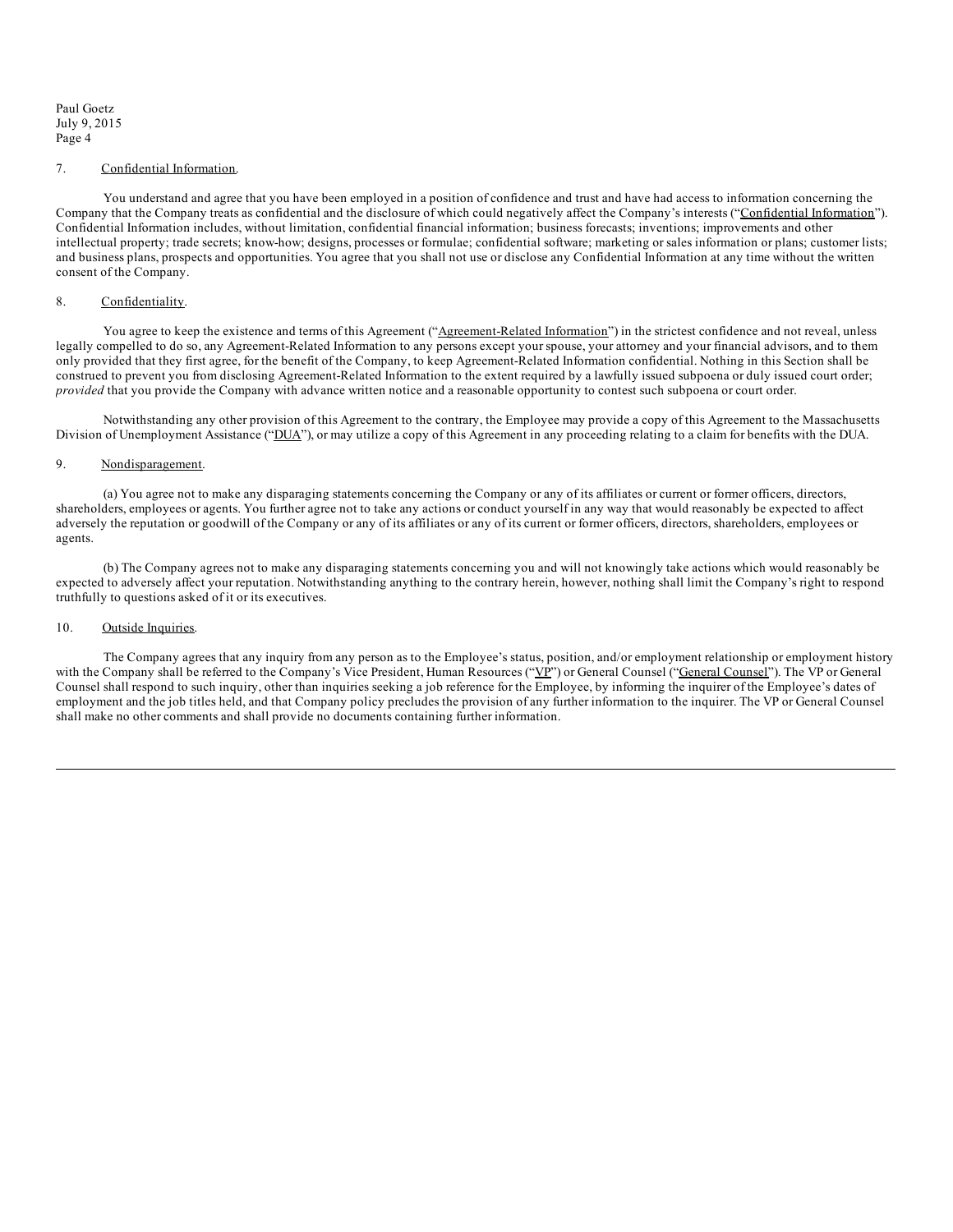#### 11. Legal Representation.

This Agreement is a legally binding document and its signature will commit the parties to its terms. You acknowledge that you have been advised to discuss all aspects of this Agreement with your attorney, that you have carefully read and fully understand all of the provisions of this Agreement and that you are voluntarily entering into this Agreement.

## 12. Absence of Reliance.

In signing this Agreement, you are not relying upon any promises or representations made by anyone at or on behalf of the Company except as set forth in this Agreement.

### 13. Enforceability.

If any portion or provision of this Agreement (including, without limitation, any portion or provision of any section of this Agreement) shall to any extent be declared illegal or unenforceable by a court of competent jurisdiction, then the remainder of this Agreement, or the application of such portion or provision in circumstances other than those as to which it is so declared illegal or unenforceable, shall not be affected thereby, and each portion and provision of this Agreement shall be valid and enforceable to the fullest extent permitted by law.

#### 14. Waiver.

No waiver of any provision of this Agreement shall be effective unless made in writing and signed by the waiving party. The failure of any party to require the performance of any term or obligation of this Agreement, or the waiver by any party of any breach of this Agreement, shall not prevent any subsequent enforcement of such term or obligation or be deemed a waiver of any subsequent breach.

### 15. Enforcement.

(a) Jurisdiction. You and the Company hereby agree that the Superior Court of the Commonwealth of Massachusetts and the United States District Court for the District of Massachusetts shall have the exclusive jurisdiction to consider any matters related to this Agreement, including, without limitation, any claim for violation of this Agreement. With respect to any such court action, you (i) submit to the jurisdiction of such courts, (ii) consent to service of process, provided there is actual notice to the Employee of any such court action, and (iii) waive any other requirement (whether imposed by statute, rule of court or otherwise) with respect to personal jurisdiction.

(b) Relief. You agree that it would be difficult to measure any harm caused to the Company that might result from any breach by you of your promises set forth in any section of this agreement, and that in any event money damages would be an inadequate remedy for any such breach. Accordingly, you agree that if you breach, or propose to breach, any portion of your obligations, the Company shall be entitled, in addition to all other remedies it may have, to an injunction or other appropriate equitable relief to restrain any such breach, without showing or proving any actual damage to the Company and without the necessity of posting a bond. In the event that the Company prevails in any action to enforce any section of this Agreement, then you also shall be liable to the Company for attorney's fees and costs incurred by the Company in enforcing such provision(s).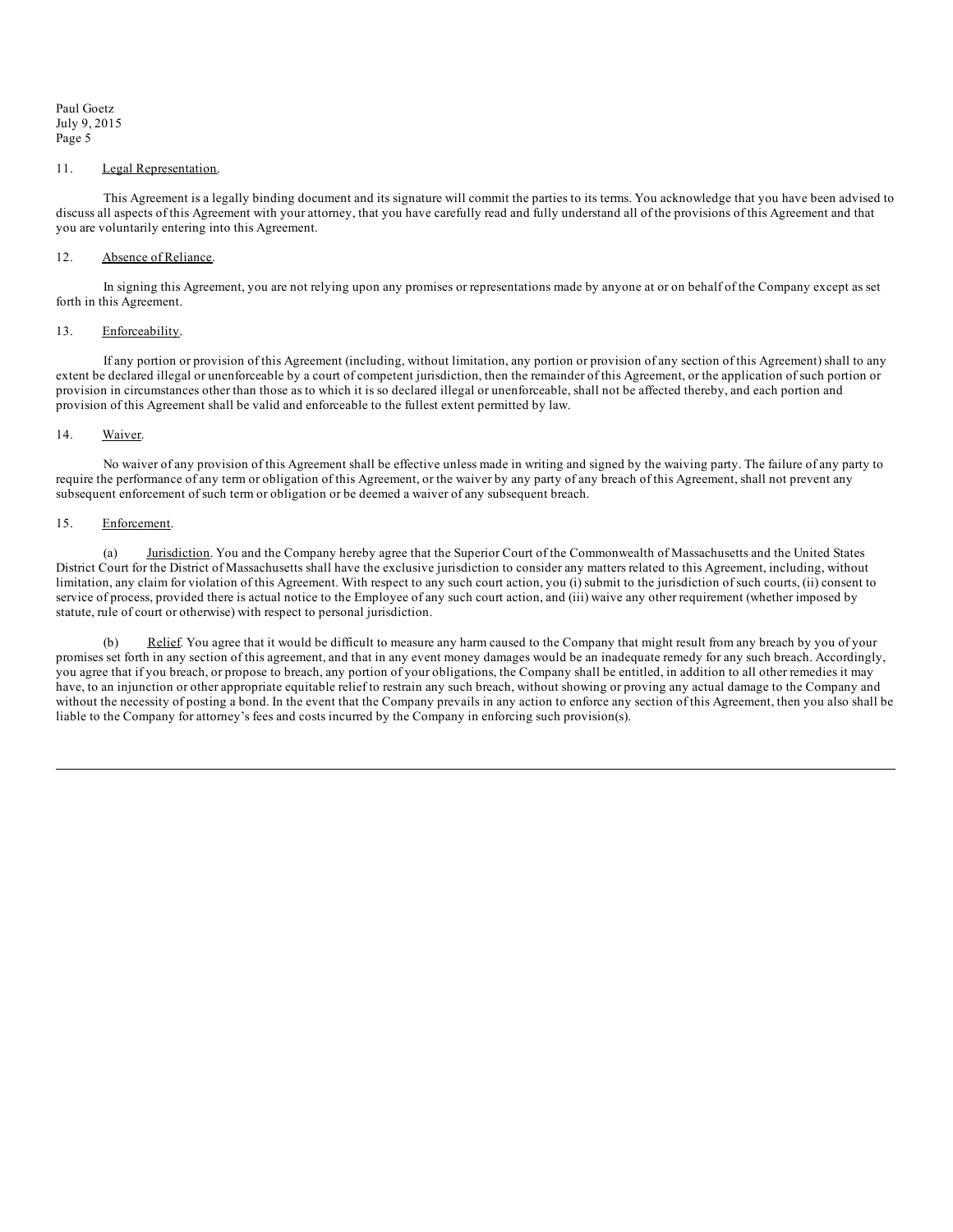### 16. Governing Law; Interpretation.

This Agreement shall be interpreted and enforced under the laws of the Commonwealth of Massachusetts, without regard to conflict of law principles. In the event of any dispute, this Agreement is intended by the parties to be construed as a whole, to be interpreted in accordance with its fair meaning, and not to be construed strictly for or against either you or the Company or the "drafter" of all or any portion of this Agreement.

#### 17. Entire Agreement.

This Agreement, the Employee's Nondisclosure and Developments Agreement dated as of March 3, 2010, and the Employee's Equity Agreements as referenced in Appendix A, constitute the entire agreement between you and the Company with respect to the subject matter hereof and thereof and shall supersede any previous agreements or understandings between you and the Company. You specifically agree and acknowledge that your Employment Agreement, dated October 1, 2014, between you and the Company, is superseded hereby, terminated, and of no further force or effect, and that no further obligations thereunder are owed to you by the Company under or in conneciton with your Eemployment Agreement.

#### 18. Counterparts.

This Agreement may be executed in any number of counterparts, each of which when so executed and delivered shall be taken to be an original, but all of which together shall constitute one and the same document.

### 19. Time for Consideration; Effective Date.

You understand that you have been given the opportunity, if so desired, to consider this Separation Notice and Agreement for up to twenty-one (21) days before deciding whether to sign it. If you signed this Separation Notice and Agreement before the expiration of that twenty-one (21) day period, you acknowledge that such decision was entirely voluntary and that you had the opportunity to consider this agreement for the entire twenty-one (21) day period. For a period of seven (7) days from the date of the execution of this Separation Notice and Agreement, you will retain the right to revoke this Agreement by written notice received by the undersigned before the expiration of such period, and you understand that this Separation Notice and Agreement shall not become effective or enforceable until the expiration of such revocation period (the "Effective Date"). If you violate any of the provisions of this Separation Notice and Agreement during the time that you are considering it or may revoke it, this offer will be null and void.

#### **[Remainder of Page Intentionally Left Blank]**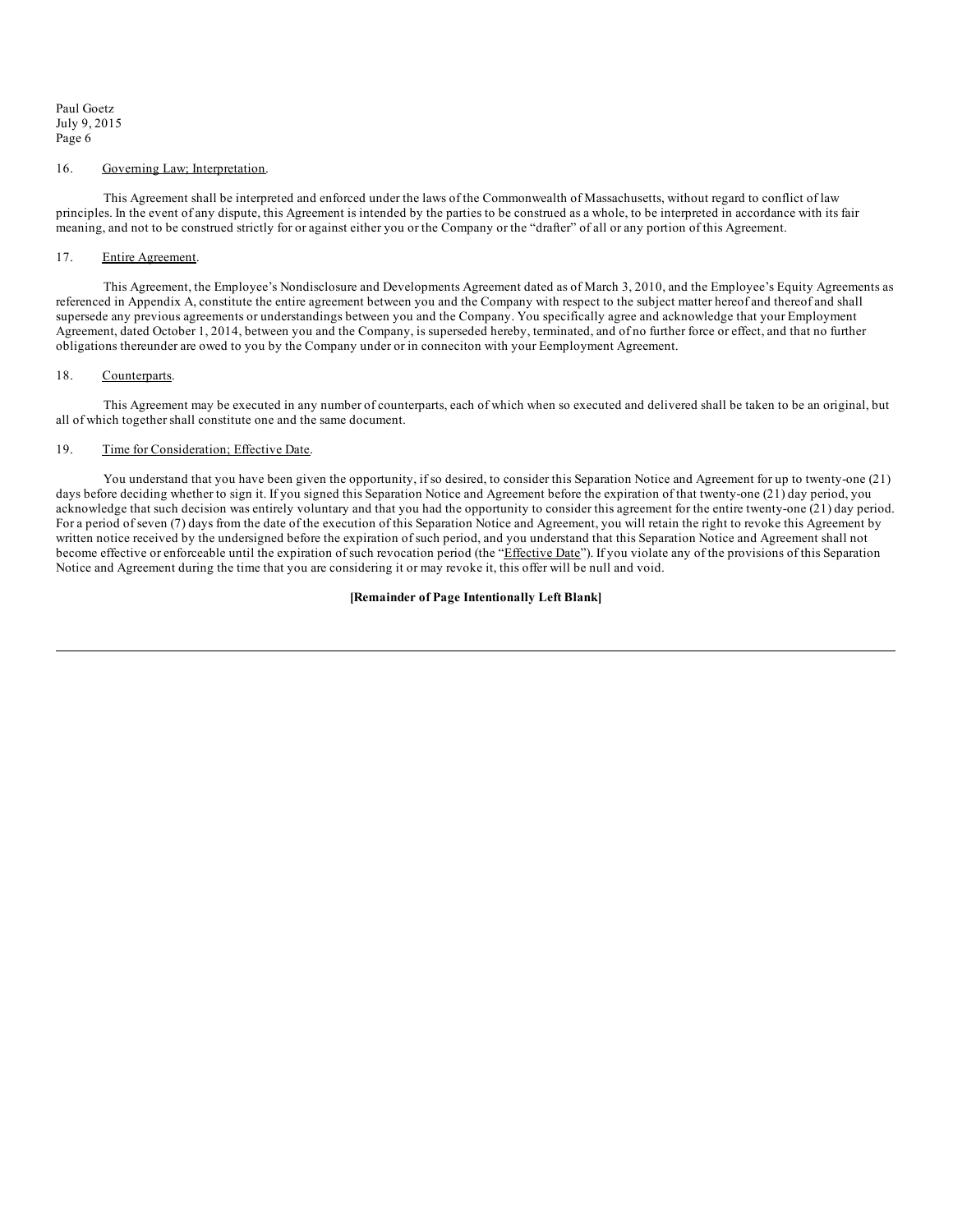Please indicate your agreement to the terms of this Agreement by signing and returning to me the original of this letter.

Very truly yours,

# **BRIGHTCOVE INC.**

| By:<br>Name: | /s/ Kevin Rhodes<br>Kevin Rhodes                                                                                       |  |
|--------------|------------------------------------------------------------------------------------------------------------------------|--|
| Date:        | 7/10/15                                                                                                                |  |
|              | You are advised to consult with an attorney before signing this Agreement. The foregoing is agreed to and accepted by: |  |
| By:<br>Name: | /s/ Paul Goetz<br>Paul Goetz                                                                                           |  |
| Date:        | 7/10/15                                                                                                                |  |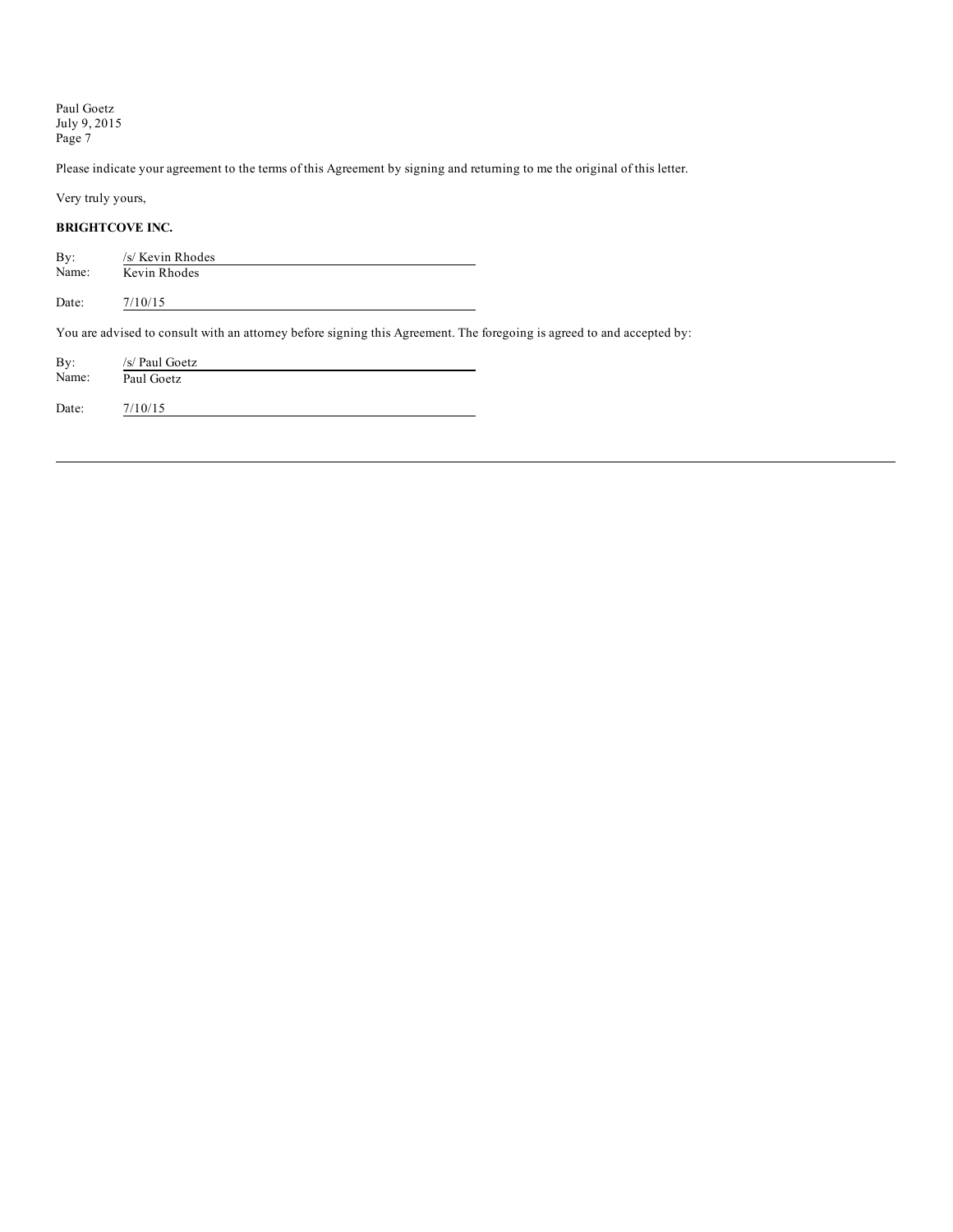# **Exhibit A**

- · Incentive Stock Option Agreement dated May 14, 2010
- · Non-Qualified Stock Option Agreement dated May 8, 2012
- · Incentive Stock Option Agreement dated May 8, 2012
- Restricted Stock Unit Agreement dated May 8, 2012
- · Restricted Stock Unit Agreement dated November 16, 2012
- Restricted Stock Unit Agreement dated February 5, 2013
- · Incentive Stock Option Agreement dated February 4, 2014
- Restricted Stock Unit Agreement dated July 29, 2014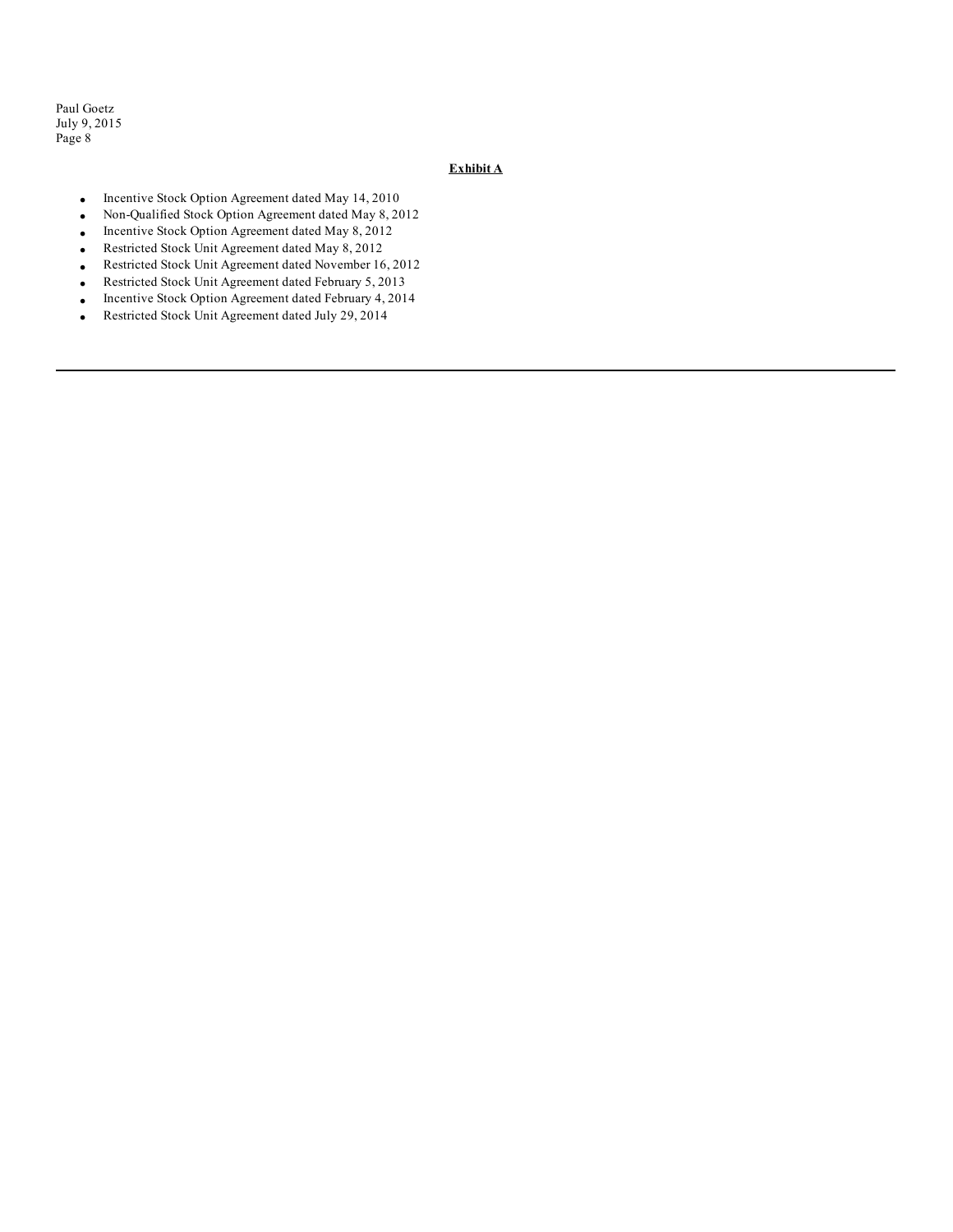### **CERTIFICATION PURSUANT TO RULE 13a-14(a) OR 15d-14(a) OF THE SECURITIES EXCHANGE ACT OF 1934, AS ADOPTED PURSUANT TO SECTION 302 OF THE SARBANES-OXLEY ACT OF 2002**

I, David Mendels, certify that:

- 1. I have reviewed this quarterly report on Form 10-Q of Brightcove Inc.;
- 2. Based on my knowledge, this report does not contain any untrue statement of a material fact or omit to state a material fact necessary to make the statements made, in light of the circumstances under which such statements were made, not misleading with respect to the period covered by this report;
- 3. Based on my knowledge, the financial statements, and other financial information included in this report, fairly present in all material respects the financial condition, results of operations and cash flows of the registrant as of, and for, the periods presented in this report;
- 4. The registrant's other certifying officer and I are responsible for establishing and maintaining disclosure controls and procedures (as defined in Exchange Act Rules 13a-15(e) and 15d-15(e)) and internal control over financial reporting (as defined in Exchange Act Rules 13a-15(f) and 15d-15(f)) for the registrant and have:
- a) Designed such disclosure controls and procedures, or caused such disclosure controls and procedures to be designed under our supervision, to ensure that material information relating to the registrant, including its consolidated subsidiaries, is made known to us by others within those entities, particularly during the period in which this report is being prepared;
- b) Designed such internal control over financial reporting, or caused such internal control over financial reporting to be designed under our supervision, to provide reasonable assurance regarding the reliability of financial reporting and the preparation of financial statements for external purposes in accordance with generally accepted accounting principles;
- c) Evaluated the effectiveness of the registrant's disclosure controls and procedures and presented in this report our conclusions about the effectiveness of the disclosure controls and procedures, as of the end of the period covered by this report based on such evaluation; and
- d) Disclosed in this report any change in the registrant's internal control over financial reporting that occurred during the registrant's most recent fiscal quarter (the registrant's fourth fiscal quarter in the case of an annual report) that has materially affected, or is reasonably likely to materially affect, the registrant's internal control over financial reporting.
- 5. The registrant's other certifying officer and I have disclosed, based on our most recent evaluation of internal control over financial reporting, to the registrant's auditors and the audit committee of the registrant's board of directors (or persons performing the equivalent functions):
- a) All significant deficiencies and material weaknesses in the design or operation of internal control over financial reporting which are reasonably likely to adversely affect the registrant's ability to record, process, summarize and report financial information; and
- b) Any fraud, whether or not material, that involves management or other employees who have a significant role in the registrant's internal control over financial reporting.

Date: July 30, 2015 By:

/s/ David Mendels

David Mendels Chief Executive Officer (Principal Executive Officer)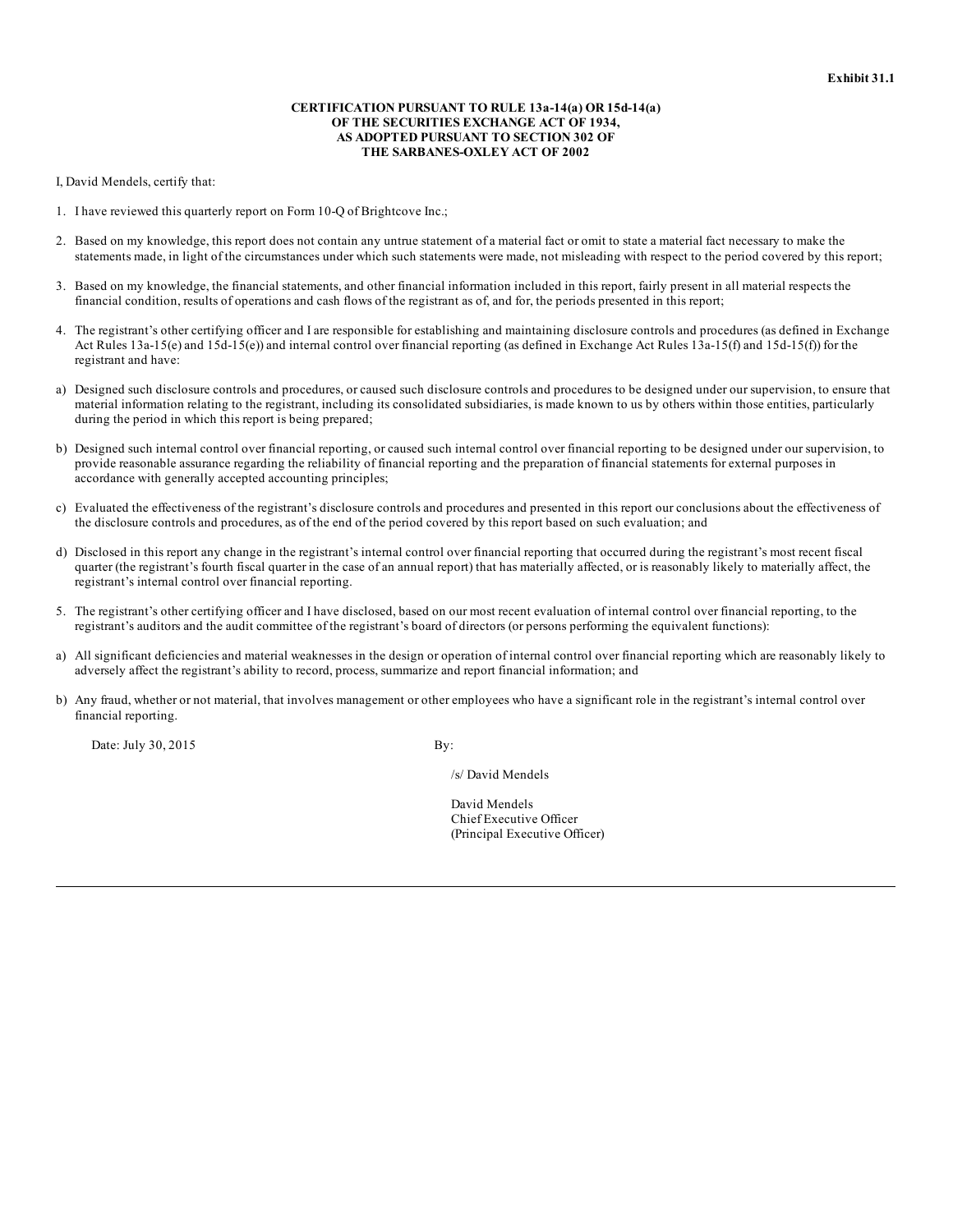### **CERTIFICATION PURSUANT TO RULE 13a-14(a) OR 15d-14(a) OF THE SECURITIES EXCHANGE ACT OF 1934, AS ADOPTED PURSUANT TO SECTION 302 OF THE SARBANES-OXLEY ACT OF 2002**

I, Kevin R. Rhodes, certify that:

- 1. I have reviewed this quarterly report on Form 10-Q of Brightcove Inc.;
- 2. Based on my knowledge, this report does not contain any untrue statement of a material fact or omit to state a material fact necessary to make the statements made, in light of the circumstances under which such statements were made, not misleading with respect to the period covered by this report;
- 3. Based on my knowledge, the financial statements, and other financial information included in this report, fairly present in all material respects the financial condition, results of operations and cash flows of the registrant as of, and for, the periods presented in this report;
- 4. The registrant's other certifying officer and I are responsible for establishing and maintaining disclosure controls and procedures (as defined in Exchange Act Rules 13a-15(e) and 15d-15(e)) and internal control over financial reporting (as defined in Exchange Act Rules 13a-15(f) and 15d-15(f)) for the registrant and have:
- a) Designed such disclosure controls and procedures, or caused such disclosure controls and procedures to be designed under our supervision, to ensure that material information relating to the registrant, including its consolidated subsidiaries, is made known to us by others within those entities, particularly during the period in which this report is being prepared;
- b) Designed such internal control over financial reporting, or caused such internal control over financial reporting to be designed under our supervision, to provide reasonable assurance regarding the reliability of financial reporting and the preparation of financial statements for external purposes in accordance with generally accepted accounting principles;
- c) Evaluated the effectiveness of the registrant's disclosure controls and procedures and presented in this report our conclusions about the effectiveness of the disclosure controls and procedures, as of the end of the period covered by this report based on such evaluation; and
- d) Disclosed in this report any change in the registrant's internal control over financial reporting that occurred during the registrant's most recent fiscal quarter (the registrant's fourth fiscal quarter in the case of an annual report) that has materially affected, or is reasonably likely to materially affect, the registrant's internal control over financial reporting.
- 5. The registrant's other certifying officer and I have disclosed, based on our most recent evaluation of internal control over financial reporting, to the registrant's auditors and the audit committee of the registrant's board of directors (or persons performing the equivalent functions):
- a) All significant deficiencies and material weaknesses in the design or operation of internal control over financial reporting which are reasonably likely to adversely affect the registrant's ability to record, process, summarize and report financial information; and
- b) Any fraud, whether or not material, that involves management or other employees who have a significant role in the registrant's internal control over financial reporting.

Date: July 30, 2015 By:

/s/ Kevin R. Rhodes

Kevin R. Rhodes Chief Financial Officer (Principal Financial Officer)